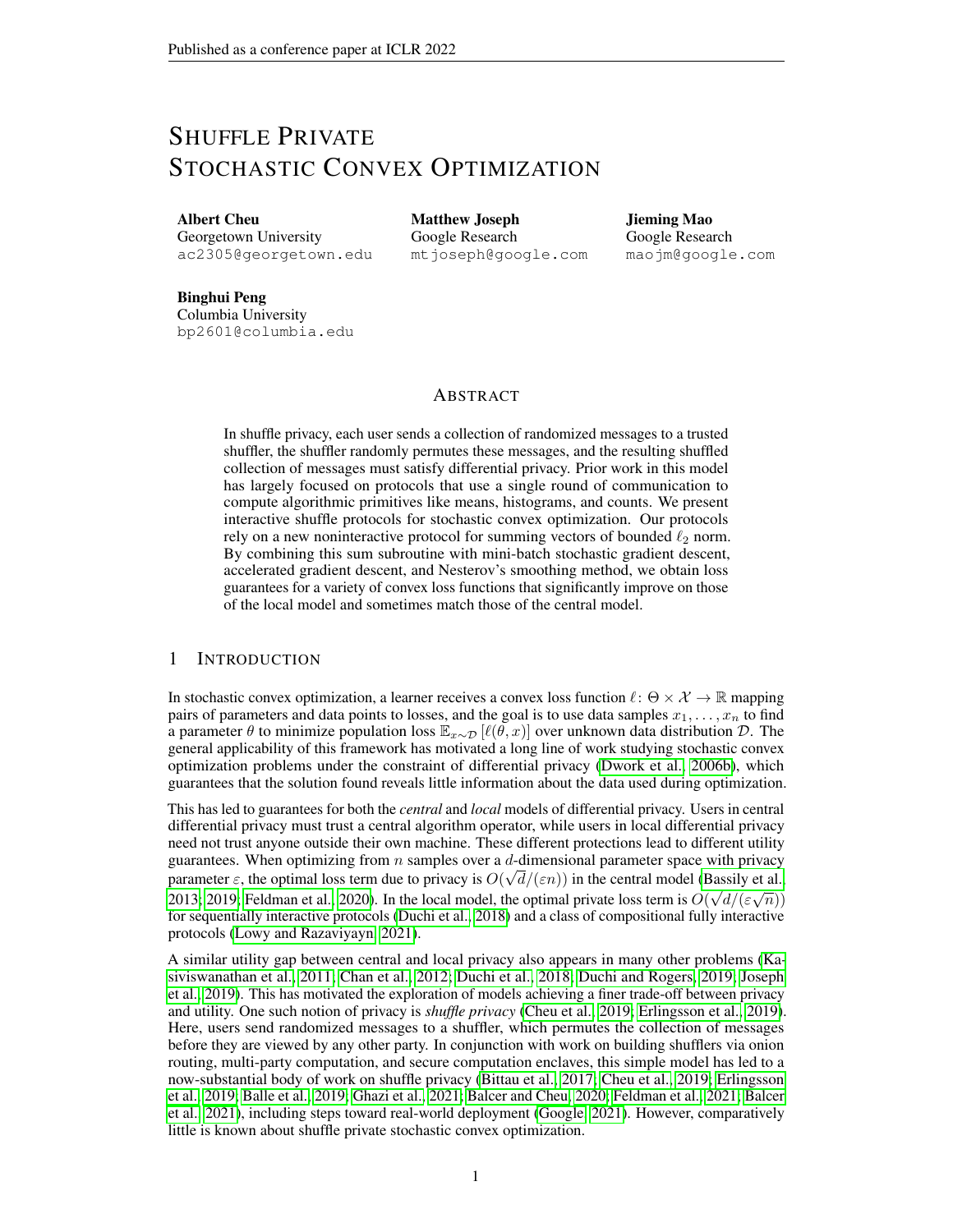## 1.1 OUR CONTRIBUTIONS

- 1. We introduce *sequentially interactive* (each user participates in a single protocol round) and *fully interactive* (each user participates in arbitrarily many protocol rounds) variants of the shuffle model of differential privacy<sup>[1](#page-1-0)</sup>. This distinction is useful because, while full interactivity offers the strongest possible asymptotic guarantees, the practical obstacles to making multiple queries to a user over the duration of a protocol [\(Kairouz et al., 2021b;](#page-11-8) [2019\)](#page-11-9) make sequentially interactive protocols more realistic.
- 2. We construct a noninteractive shuffle private protocol for privately computing a sum with bounded  $\ell_2$  sensitivity. By using multiple messages, our protocol is substantially more accurate than existing results (see Related Work).
- 3. We use our  $\ell_2$  summation protocol to derive several new shuffle private SCO guarantees (Table [1\)](#page-1-1) via techniques including acceleration, Nesterov's smoothing method in the sequential interactive model, and noisy gradient descent in the fully interactive model.

<span id="page-1-1"></span>

| <b>Loss Function</b>       | Sequential                                                          | Full                                                          |
|----------------------------|---------------------------------------------------------------------|---------------------------------------------------------------|
| Convex                     | $O\left(\frac{d^{1/3}}{\varepsilon^{2/3}n^{2/3}}\right)$ (Thm. 4.7) | $O\left(\frac{\sqrt{d}}{\varepsilon n}\right)$ (Thm. 4.9)     |
| Convex and smooth          | $O\left(\frac{d^{2/5}}{\varepsilon^{4/5}n^{4/5}}\right)$ (Thm. 4.3) |                                                               |
| Strongly convex            | $O\left(\frac{d^{2/3}}{\varepsilon^{4/3}n^{4/3}}\right)$ (Thm. 4.8) | $\bigcup$ O $\left(\frac{d}{\epsilon^2n^2}\right)$ (Thm. 4.9) |
| Strongly convex and smooth | $O\left(\frac{d}{\epsilon^2 n^2}\right)$ (Thm. 4.8)                 |                                                               |

Table 1: The guarantees proved in this paper. d is the dimension of the parameter space  $\Theta$ ,  $\varepsilon$  is the privacy parameter, and  $n$  is the number of data points. For neatness, this table omits the nonprivate  $1/\sqrt{n}$  term, logarithmic terms, and other parameters like Lipschitz constants, parameter space diameter, and smoothness. Full statements appear in the referenced theorems.

# 1.2 ADDITIONAL RELATED WORK

The vast majority of work on shuffle privacy studies the noninteractive model, but a few exceptions exist. [Erlingsson et al.](#page-11-4) [\(2019\)](#page-11-4) and [Feldman et al.](#page-11-6) [\(2021\)](#page-11-6) study a variant in which the shuffler is a layer that accepts randomizers from the analyst, assigns them randomly to users, and sends the permuted messages back to the analyzer. [Feldman et al.](#page-11-6) [\(2021\)](#page-11-6) also construct a basic protocol for SGD in this model. This model is similar to other work that achieves shuffle privacy guarantees by amplifying the local privacy guarantees of local randomizers [\(Balle et al., 2019\)](#page-10-8). [Erlingsson et al.](#page-11-10) [\(2020\)](#page-11-10) also studied empirical risk minimization using shuffle-amplified sequentially interactive locally private protocols. The main difference between that work and ours is that we only require that the view of the shuffled outputs across rounds satisfies differential privacy, and can therefore avoid relying on amplification.

Another exception is the work of [Beimel et al.](#page-10-11) [\(2020\)](#page-10-11), where the shuffler broadcasts the permuted messages to all parties. Users then execute key exchange protocols, and Beimel et al. show that a first round of key exchange enables the use of multi-party computation (MPC) to simulate any central DP algorithm in the second round. Our results depart from theirs in two ways. First, we only assume that the shuffler sends outputs to the analyzer, not to individual users. Second, the MPC approach given by Beimel et al. requires an honest majority. Without an honest majority, the differential privacy guarantees of their simulation fail. In contrast, the privacy guarantees of our shuffle protocols degrade smoothly with the fraction of honest users, which can be anything larger than an arbitrary constant (see discussion at the end of Section [3.1\)](#page-4-0). Simultaneous independent work by [Tenenbaum et al.](#page-11-11) [\(2021\)](#page-11-11) also studies a sequentially interactive variant of the shuffle model in the context of multi-arm bandits. Their model of sequential interactivity is identical to ours, albeit for a different problem.

<span id="page-1-0"></span><sup>&</sup>lt;sup>1</sup>These terms are borrowed from local differential privacy [\(Duchi et al., 2018;](#page-10-3) [Joseph et al., 2019\)](#page-11-3).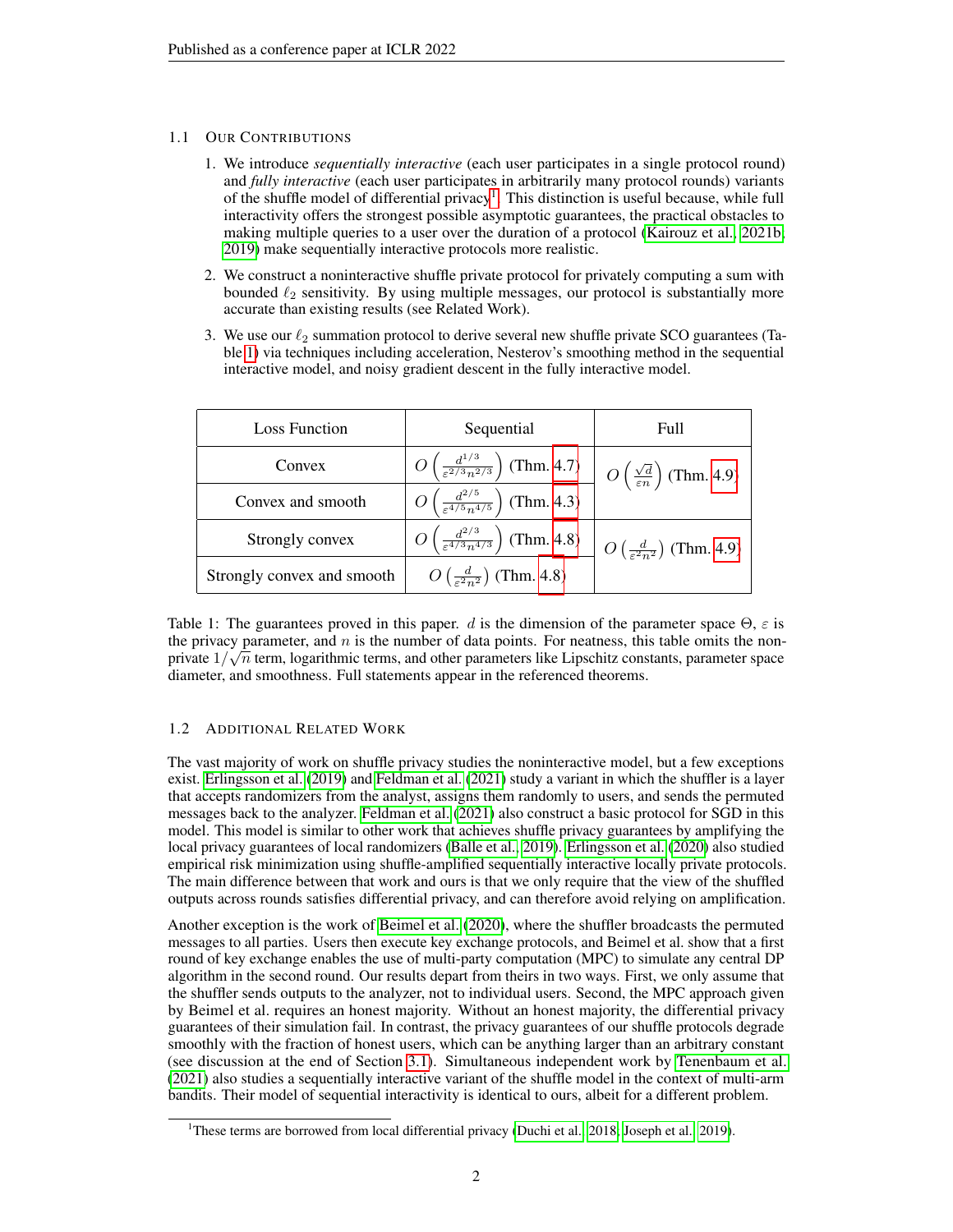[Girgis et al.](#page-11-12) [\(2021\)](#page-11-12) provide a fully interactive shuffle private protocol for empirical risk minimization (ERM). In contrast, we provide both sequentially and fully interactive protocols for SCO, which optimizes population rather than empirical loss. Their  $\ell_2$  summation protocol requires one message from each user, and its second moment guarantee for the average gradient has a  $1/b$  dependence on batch size b (their Lemma 4). In contrast, our multi-message protocol obtains a better  $1/b^2$  dependence. This is possible because our multi-message protocol does not rely on privacy amplification, and in particular circumvents their single-message lower bound (their Theorem 3). [Kairouz et al.](#page-11-8) [\(2021b\)](#page-11-8) study DP-FTRL, which uses a single pass, extends to nonconvex losses, does not rely on shuffling or amplification, and satisfies central DP. It is possible to adapt their algorithm to sequentially interactive shuffle privacy using our vector sum protocol, though their  $O(d^{1/4}/\sqrt{n})$  SCO guarantee is weaker than our  $O(d^{1/3}/n^{2/3})$  SCO guarantee (Theorem [4.7\)](#page-7-0).

Concurrent work by [Lowy and Razaviyayn](#page-11-1) [\(2021\)](#page-11-1) study fully interactive shuffle private protocols with SCO guarantees matching ours (Section [4.2\)](#page-8-2). There are two key differences between their work and ours. First, they do not provide sequentially interactive protocols. Second, their fully interactive protocols assume that users can send messages consisting of real vectors. This assumption is difficult to satisfy in practice [\(Canonne et al., 2020;](#page-10-12) [Kairouz et al., 2021a\)](#page-11-13). As a result, our protocols (and most of those in the shuffle privacy literature) rely only on discrete messages.

Finally, several shuffle private protocols are known for the simpler problem of summing scalars [\(Cheu](#page-10-6) [et al., 2019;](#page-10-6) [Balle et al., 2019;](#page-10-8) [Ghazi et al., 2019;](#page-11-14) [Balcer and Cheu, 2020\)](#page-10-9) and recent work has studied vector addition in the secure aggregation model [\(Kairouz et al., 2021a\)](#page-11-13), which assumes the existence of a trusted aggregator that can execute modular arithmetic on messages. We expand on this work by introducing a shuffle private protocol for summing vectors with bounded  $\ell_2$  norm, with noise standard deviation proportional to the  $\ell_2$  sensitivity.

## 2 PRELIMINARIES

**Differential Privacy.** Throughout, let X be a data universe, and suppose that each of n users has one data point from X. Two datasets  $X, X' \in \mathcal{X}^n$  are *neighbors*, denoted  $X \sim X'$ , if they differ in the value of at most one user. Differential privacy is defined with respect to neighboring databases.

<span id="page-2-0"></span>Definition 2.1 [\(Dwork et al.](#page-10-0) [\(2006b\)](#page-10-0)). *An algorithm* A *satisfies* (ε, δ)-differential privacy *if, for*  $\mathit{every} \ X \sim X'$  and every event  $Z$ ,  $\mathbb{P}_\mathcal{A}\left[\mathcal{A}(X) \in Z\right] \leq e^\varepsilon \cdot \mathbb{P}_\mathcal{A}\left[\mathcal{A}(X') \in Z\right] + \delta.$ 

Because Definition [2.1](#page-2-0) assumes that the algorithm  $A$  has "central" access to compute on the entire raw dataset, we call this *central privacy* for brevity. For brevity, we will often use differential privacy and DP interchangeably. At times, it will also be useful to rephrase DP as a divergence constraint.

Definition 2.2. *The* δ*-Approximate Max Divergence between distributions* X *and* Y *is*

$$
D_{\infty}^{\delta}(X||Y) = \max_{Z \subseteq \text{supp}(X): \Pr[X \in Z] \ge \delta} \left[ \log \frac{\Pr[X \in Z] - \delta}{\Pr[Y \in Z]} \right].
$$

<span id="page-2-1"></span>**Fact 2.3.** Algorithm  $\mathcal A$  is  $(\varepsilon, \delta)$ -DP if and only if, for all  $X \sim X'$ ,  $D^{\delta}_{\infty}(\mathcal A(X)||\mathcal A(X')) \leq \varepsilon$ .

A key property of DP is closure under post-processing.

Fact 2.4 (Proposition 2.1 [\(Dwork and Roth, 2014\)](#page-10-13)). *Fix any function* f. If  $\mathcal A$  is  $(\varepsilon, \delta)$ -differentially *private, then the composition*  $f \circ A$  *is also*  $(\varepsilon, \delta)$ *-differentially private.* 

Shuffle Privacy. The shuffle model [\(Bittau et al., 2017;](#page-10-7) [Cheu et al., 2019;](#page-10-6) [Erlingsson et al., 2019\)](#page-11-4) does not require users to trust the operator of  $A$ . Instead, we make the narrower assumption that there is a trusted *shuffler*: users pass messages to the shuffler, the shuffler permutes them, and the algorithm A operates on the resulting shuffled output, thus decoupling messages from the users that sent them.

**Definition 2.5.** A one-round shuffle protocol P is specified by a local randomizer  $\mathcal{R}: \mathcal{X} \to \mathcal{Y}^*$  and analyzer  $A: \mathcal{Y}^* \to \mathcal{Z}$ . In an execution of  $\mathcal P$  on  $\bar X$ , each user i computes  $\mathcal R(X_i)$ —possibly using *public randomness—and sends the resulting messages*  $y_{i,1}, y_{i,2}, \ldots$  *to the shuffler* S. S *reports*  $\vec{y}$  *to an analyzer, where*  $\vec{y}$  *is a uniformly random permutation of all user messages. The final output of the protocol is*  $\mathcal{A}(\vec{y})$ *.* 

We now define our privacy objective in the shuffle model, often shorthanded as "shuffle privacy".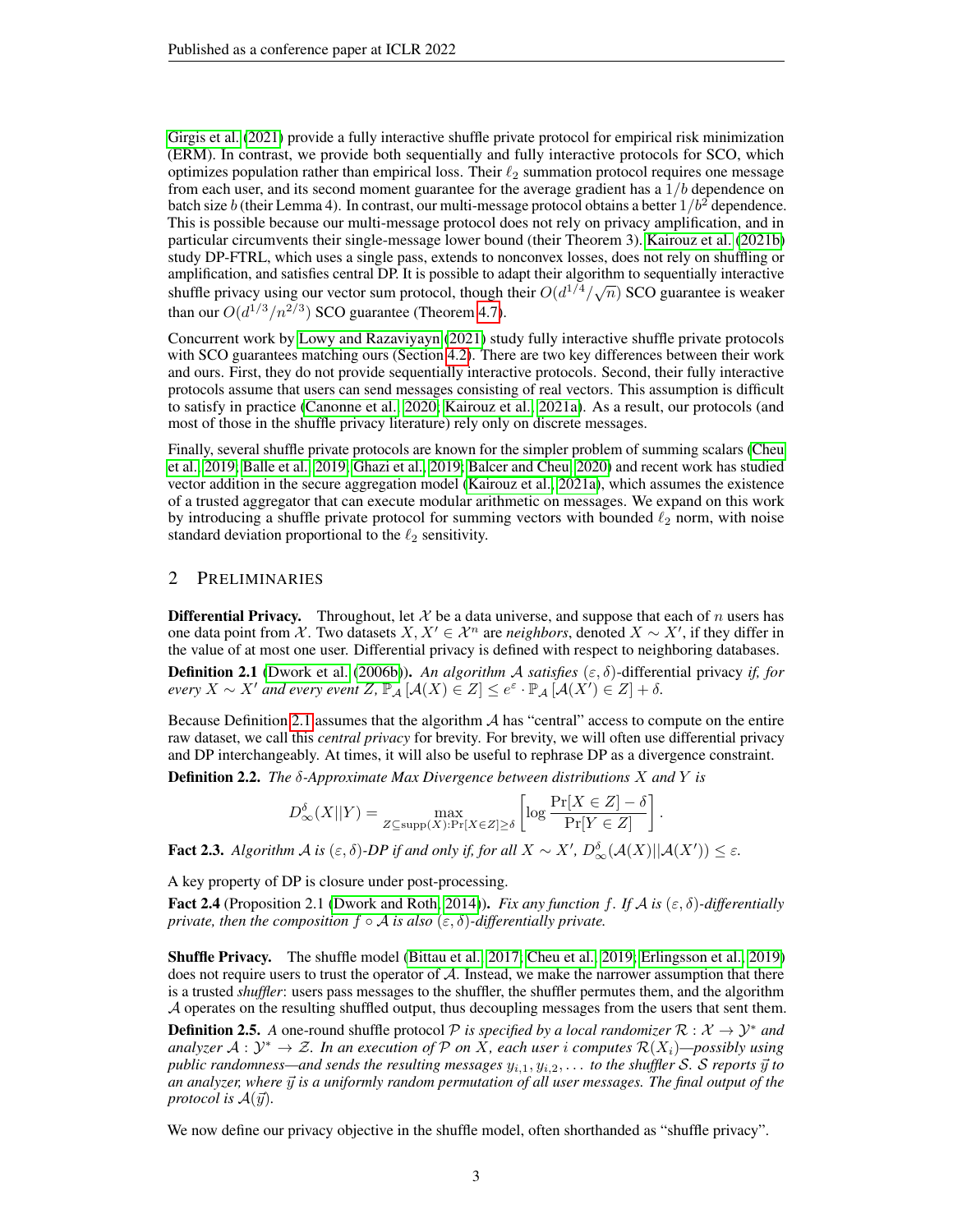**Definition 2.6** [\(Cheu et al.](#page-10-6) [\(2019\)](#page-11-4); [Erlingsson et al.](#page-11-4) (2019)).  $\mathcal{P} = (\mathcal{R}, \mathcal{A})$  *is* ( $\varepsilon, \delta$ )-shuffle differentially private *if the algorithm*  $(S \circ \mathcal{R}^n)(X) := \mathcal{S}(\mathcal{R}(X_1), \ldots, \mathcal{R}(X_n))$ *, i.e. the analyzer's view of the shuffled messages, is*  $(\varepsilon, \delta)$ -differentially private. The privacy guarantee is only over the internal *randomness of the users' randomizers and the shuffler.*

A drawback of the preceding definition of shuffle protocols is that it limits communication to one round. It is not possible, for example, to adjust the randomizer assigned to user  $i$  based on the messages reported from user  $i - 1$ . This is an obstacle to implementing adaptive algorithms like gradient descent. We therefore extend the shuffle model with the following *sequentially interactive* and *fully interactive* variants. Sequential interactivity breaks the data into batches and runs a different shuffle protocol on each batch in (possibly adaptive) sequence.

Definition 2.7. *Let* Tr *denote the universe of shuffle protocol transcripts, and let* R *denote the universe of randomizers. A* sequentially interactive shuffle protocol P *consists of initial local randomizer*  $\mathcal{R}_0$ *, analyzer* A*, and update function*  $U:$  Tr  $\rightarrow$   $[n] \times \Re$ *. Let* Tr<sub>t</sub> denote the transcript *after* t *rounds of the protocol. In each round* t *of*  $P$ *, the analyzer computes*  $(n_t, R_t) = U(Tr_{t-1})$ *,*  $n_t$  *new users apply*  $\mathcal{R}_t$  *to their data points, and S shuffles the result and relays it back to A. At the conclusion of a* T-round protocol, the analyzer releases final output  $A(\text{Tr}_{T})$ .

This formalizes the idea that the analyzer looks at the past shuffled outputs to determine how many and what kind of randomizers to pass to the next batch of users. Note that, in a sequentially interactive protocol, each user only participates in one computation. More generally, we can further allow the analyzer to repeatedly query users. This leads us to the *fully interactive model*.

**Definition 2.8.** A fully interactive shuffle protocol  $P$  *is identical to a sequentially interactive shuffle* protocol, except the update function  $U\colon\mathsf{Tr}\to 2^{[n]}\times\mathfrak{R}$  selects an arbitrary subset of users in each *round. In particular, a user may participate in multiple rounds.*

The main advantage of full interactivity is that it offers the strongest formal utility guarantees (see Section [4\)](#page-5-0); the main advantage of sequential interactivity is that it is typically difficult to query a user multiple times in practice [\(Kairouz et al., 2021b;](#page-11-8) [2019\)](#page-11-9).

For sequentially and fully interactive shuffle protocols, the definition of privacy is identical: the view of the transcript satisfies DP. The noninteractive definition is a special case of this general definition.

**Definition 2.9.** Given shuffle protocol  $P$ , let  $M_P: \mathcal{X}^* \to$  Tr denote the central algorithm that *simulates* P *on an input database and outputs the resulting transcript. Then* P *is*  $(\varepsilon, \delta)$ -shuffle differentially private *if*  $M_{\mathcal{P}}$  *is* ( $\varepsilon$ ,  $\delta$ )-differentially private.

**Stochastic Convex Optimization.** Let closed convex  $\Theta \subset \mathbb{R}^d$  with diameter D be our parameter space. We always assume loss functions  $\ell(\theta, x)$  that are convex and L-Lipschitz in  $\Theta$ .

**Definition 2.10.** *Loss function*  $\ell : \Theta \times \mathcal{X} \to \mathbb{R}$  *is* convex in  $\Theta$  *if, for all*  $x \in \mathcal{X}$ *, for all*  $t \in [0,1]$  *and*  $\theta, \theta' \in \Theta$ ,  $\ell(t\theta + (1-t)\theta', x) \leq t\ell(\theta, x) + (1-t)\ell(\theta', x)$ .  $\ell$  *is L*-Lipschitz in  $\Theta$  *if for all*  $x \in \mathcal{X}$  $and \theta, \theta' \in \Theta, |\ell(\theta, x) - \ell(\theta', x)| \leq L \|\theta - \theta'\|_2.$ 

In some cases, we also assume that our loss function  $\ell$  is  $\beta$ -smooth and/or  $\lambda$ -strongly convex.

**Definition 2.11.** *Loss function*  $\ell : \Theta \times \mathcal{X} \to \mathbb{R}$  *is*  $\beta$ -smooth over  $\Theta$  *if, for every*  $x \in \mathcal{X}$  *and for every*  $\theta, \theta' \in \Theta$ ,  $\|\nabla \ell(\theta, x) - \nabla \ell(\theta', x)\|_2 \leq \beta \|\theta - \theta'\|_2$ .  $\ell$  is  $\lambda$ -strongly convex in  $\Theta$  if, for all  $x \in \mathcal{X}$ , for  $all t \in [0,1]$  and  $\theta, \theta' \in \Theta$ ,  $\ell(t\theta + (1-t)\theta', x) \leq t\ell(\theta, x) + (1-t)\ell(\theta', x) - \frac{\lambda t(1-t)}{2}$  $\frac{1-t}{2} \|\theta - \theta'\|_2^2.$ 

Our goal is to minimize population loss. We view each user as a sample from  $D$ , and our protocols learns through repeated interaction with the shuffler rather than direct access to the samples.

**Definition 2.12.** Let  $D$  be a distribution over  $X$ , and let  $\ell : \Theta \times X \to \mathbb{R}$  be a loss function. Then  $algorithm \mathcal{A} \colon \mathcal{X}^* \to \Theta$  has population loss  $\mathbb{E}_{\mathcal{A}, \mathcal{D}} \left[ \ell(\bar{\theta}, \mathcal{D}) \right] = \mathbb{E}_{\theta \sim \mathcal{A}(\mathcal{D}^n)} \left[ \mathbb{E}_{x \sim \mathcal{D}} \left[ \ell(\check{\theta}, x) \right] \right]$ .

# 3 VECTOR SUMMATION

In this section, we provide a shuffle private protocol  $\mathcal{P}_{\text{VEC}}$  for summing vectors of bounded  $\ell_2$  norm. This contrasts with existing work, which focuses on  $\ell_1$  sensitivity.  $\mathcal{P}_{\text{VEC}}$  will be useful for the gradient descent steps of our algorithms in Section [4.](#page-5-0)  $P_{\text{VEC}}$  relies on d invocations of a scalar sum protocol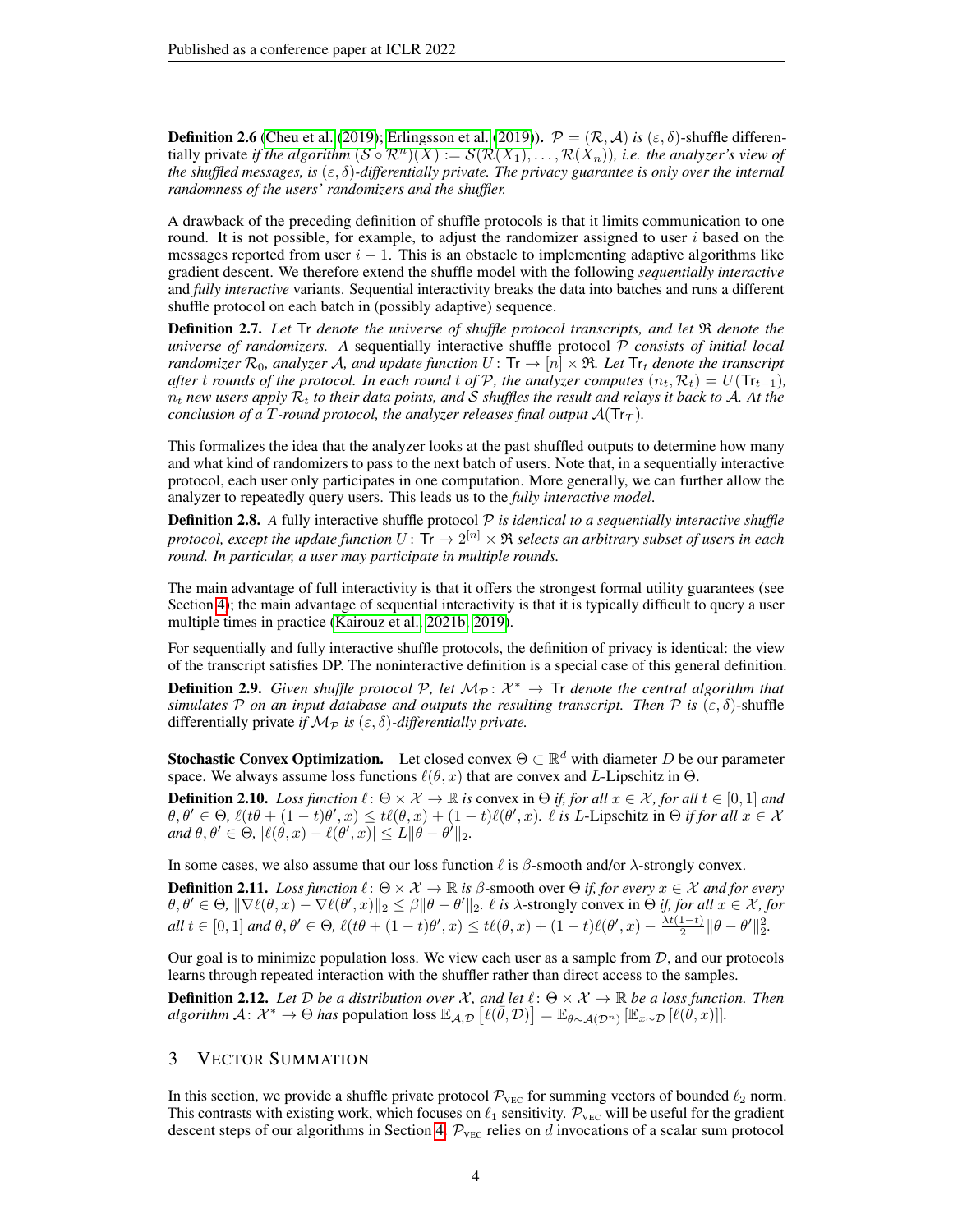$P_{1D}$ , one for each dimension. We describe this scalar summation subroutine in Section [3.1,](#page-4-0) then apply it to vector summation in Section [3.2.](#page-5-1) Proofs for results in this section appear in Appendix [A](#page-12-0)

## <span id="page-4-0"></span>3.1 SCALAR SUM SUBROUTINE

We start with the pseudocode for  $\mathcal{P}_{1D}$ , a shuffle protocol for summing scalars. As is generally the case for shuffle protocols, the overall protocol decomposes  $\mathcal{P}_{1D} = (\mathcal{R}_{1D}, \mathcal{A}_{1D})$  into randomizer and analyzer components: each user *i* computes a collection of messages  $\vec{y}_i \sim \mathcal{R}_{1D}(x_i)$ , the shuffler S aggregates and permutes these messages to produce  $\vec{y} \in \{0, 1\}^{(g+b)n}$ , and the analyzer takes the result as input for its final analysis  $\mathcal{A}_{1D}(\vec{y})$ .  $\mathcal{P}_{1D}$  uses the fixed-point encoding presented by [Cheu](#page-10-6) [et al.](#page-10-6) [\(2019\)](#page-10-6) and ensures privacy using a generalization of work by [Balcer and Cheu](#page-10-9) [\(2020\)](#page-10-9).

Algorithm 1  $P_{1D}$ , a shuffle protocol for summing scalars

1: **Parameters:** Scalar database  $X = (x_1, \ldots, x_n) \in [0, \Delta]^n$ ;  $g, b \in \mathbb{N}$ ;  $p \in (0, 1/2)$ 2: **procedure** LOCAL RANDOMIZER  $\mathcal{R}_{1D}(x)$ 3: Set  $\overline{x} \leftarrow |xq/\Delta|$ 4: Sample rounding value  $\eta_1 \sim \textbf{Ber}(xg/\Delta - \overline{x})$ <br>5: Set  $\hat{x} \leftarrow \overline{x} + \eta_1$ Set  $\hat{x} \leftarrow \overline{x} + \eta_1$ 6: Sample privacy noise value  $\eta_2 \sim \text{Bin}(b, p)$ 7: Report  $\hat{x} + \eta_2$  copies of 1 and  $q + b - (\hat{x} + \eta_2)$  copies of 0 8: end procedure 9:  $\,$ procedure <code>ANALYZER</code>  $\mathcal{A}_{\text{1D}}\left(\vec{y}\right)$ 10: Output estimator  $\frac{\Delta}{g}((\sum_{i=1}^{(g+b)n} y_i) - pbn)$ 11: end procedure

 $P_{1D}$ 's privacy guarantee is instance-specific: for every pair of inputs, we bound the approximate maxdivergence between output distributions as a function of the change in inputs. Previously proposed by [Chatzikokolakis et al.](#page-10-14) [\(2013\)](#page-10-14), this property will be essential when proving that  $P_{\text{VEC}}$  is private.

<span id="page-4-1"></span>**Lemma 3.1.** *Fix any number of users*  $n, \varepsilon \le 15$ , and  $0 < \delta < 1/2$ . Let  $g \ge \Delta \sqrt{n}$ ,  $b > \frac{180g^2 \ln(2/\delta)}{\varepsilon^2 n}$  $\varepsilon^2 n$ *, and*  $p = \frac{90g^2 \ln(2/\delta)}{b\varepsilon^2 n}$ *. Then 1) for any neighboring databases*  $X \sim X' \in [0, \Delta]^n$  *that differ on*  $u$ ser  $u$ ,  $D^{\delta}_\infty((\mathcal{S} \circ \mathcal{R}^n_{\mathrm{1D}})(X) || (\mathcal{S} \circ \mathcal{R}^n_{\mathrm{1D}})(X')) \leq \varepsilon \cdot \left( \frac{2}{g} + \frac{|x_u - x'_u|}{\Delta} \right)$ , and 2) for any input database  $X \in [0, \Delta]^n$ ,  $\mathcal{P}_{1D}(X)$  *is an unbiased estimate of*  $\sum_{i=1}^n x_i$  *and has variance*  $O(\frac{\Delta^2}{\varepsilon^2} \log \frac{1}{\delta})$ *.* 

We defer the proof to Appendix [A.](#page-12-0) Claim 1 follows first from the observation that the adversary's view is equivalent to the sum of the message bits. This sum has binomial noise, which was first analyzed by [Dwork et al.](#page-10-15) [\(2006a\)](#page-10-15) in the context of central DP. We adapt work on a shuffle private variant due to [Ghazi et al.](#page-11-5) [\(2021\)](#page-11-5) to incorporate a dependence on the per-instance distance between databases. Claim 2 follows as a straightforward calculation.

Lemma [3.1](#page-4-1) holds when all  $n$  users follow the protocol. We call these users *honest*. It is possible to prove a more general version of Lemma [3.1](#page-4-1) whose parameters smoothly degrade with the fraction of honest users (see Appendix [A.3\)](#page-16-0). This *robust* variant of shuffle privacy was originally defined in work by [Balcer et al.](#page-10-10) [\(2021\)](#page-10-10) and naturally extends to  $P_{\text{VEC}}$ .

The remaining analysis uses  $\mathcal{P}_{1D}$  in a black-box manner. It is therefore possible to replace it with a lower-communication subroutine for scalar sum [\(Balle et al., 2019\)](#page-10-8). However, this improved communication requires a more complicated protocol with an additional subroutine. Our work focuses on sample complexity guarantees, so we use  $\mathcal{P}_{1D}$  for clarity. Nonetheless, we note that each user sends  $g + b \approx \Delta \sqrt{n} + \Delta^2 \log(1/\delta)/\varepsilon^2$  bits in  $\mathcal{P}_{1D}$ , and the analyzer processes these in time  $O((g + b)n)$ . Scaling these quantities by d yields guarantees for  $\mathcal{P}_{\text{VEC}}$  in the next subsection. Moreover, it is possible to remove the communication dependence on  $\Delta$  by having users scale down their inputs by  $\Delta$  before running  $\mathcal{P}_{1D}$ , running  $\mathcal{P}_{1D}$  as if  $\Delta = 1$ , and then scaling up the final output by ∆ to compensate; this does not affect the overall unbiasedness or variance guarantees. Improving the communication efficiency of these protocols may be an interesting direction for future work.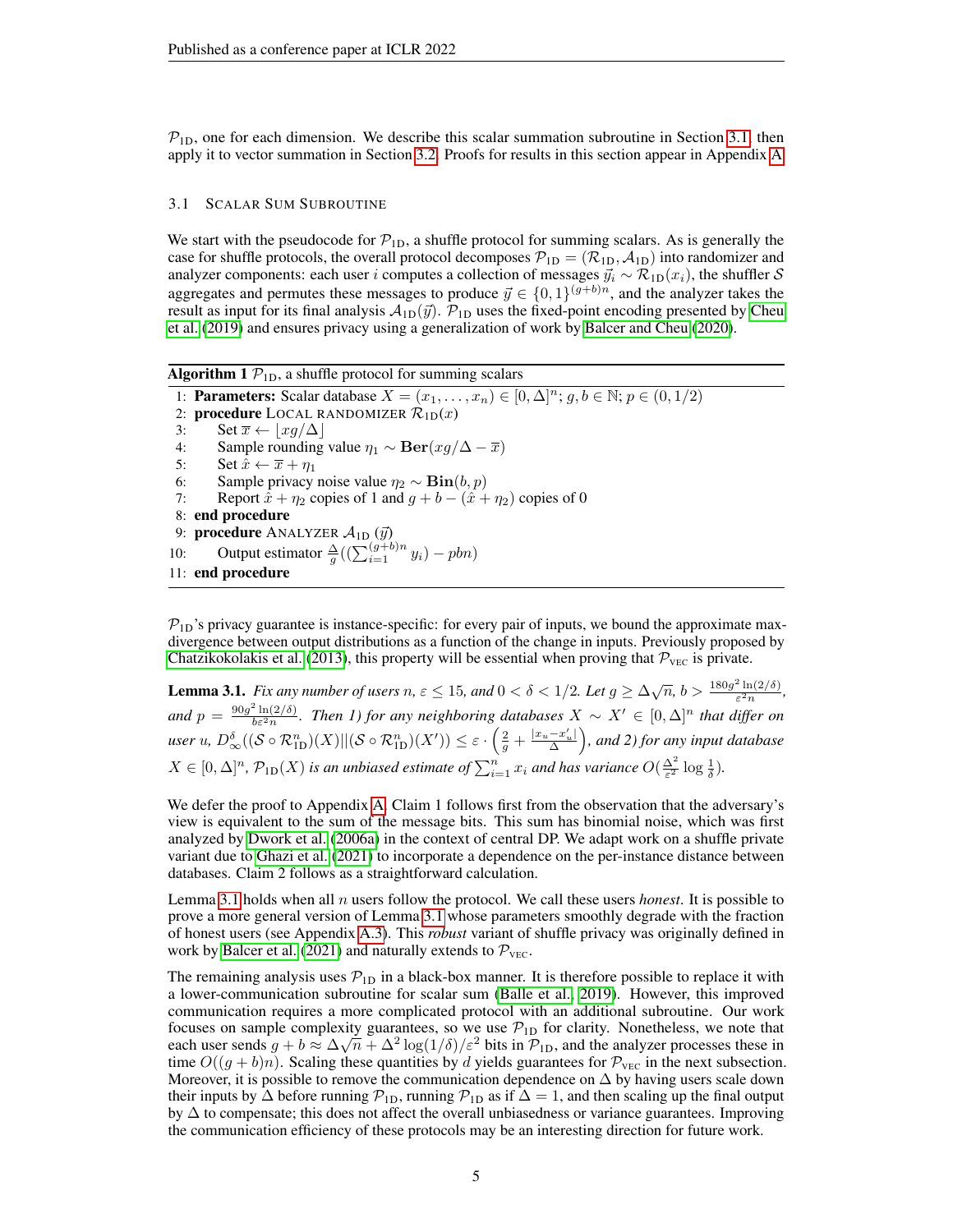#### <span id="page-5-1"></span>3.2 VECTOR SUM

Below, we present the pseudocode for  $\mathcal{P}_{\text{VEC}}$ , again decomposing into randomizer and analyzer components. Note that we view the vector  $\vec{y}$  to be the collection of all shuffled messages and, since the randomizers labels these messages by coordinate,  $\vec{y}_j$  consists of the messages labelled j. The accompanying guarantee for  $P_{\text{VEC}}$  appears in Theorem [3.2.](#page-5-2)

# Algorithm 2  $P_{\text{VEC}}$ , a shuffle protocol for vector summation

1: **Input:** database of d-dimensional vectors  $\vec{X} = (\vec{x}_1, \dots, \vec{x}_n)$ ; privacy parameters  $\varepsilon, \delta; \Delta_2$ . 2: **procedure** LOCAL RANDOMIZER  $\mathcal{R}_{\text{VEC}}(\vec{x}_i)$ 3: for coordinate  $j \in [d]$  do 4: Shift data to enforce non-negativity:  $\vec{w}_{i,j} \leftarrow \vec{x}_{i,j} + (\Delta_2, \dots, \Delta_2)$ <br>5:  $\vec{m}_i \leftarrow \mathcal{R}_{1D}(\vec{w}_{i,i})$  $\vec{m}_j \leftarrow \mathcal{R}_{1D}(\vec{w}_{i,j})$ 6: end for 7: Output labeled messages  $\{(j, \vec{m}_j)\}_{j \in [d]}$ 8: end procedure 9: **procedure** ANALYZER  $\mathcal{A}_{\text{Vec}}(\vec{y})$ 10: **for** coordinate  $j \in [d]$  **do** 11: Run analyzer on j's messages  $z_j \leftarrow A_{1D}(j, \vec{y}_j)$ 12: Re-center:  $o_j \leftarrow z_j - n\Delta_2$ <br>13: **end for** end for 14: Output the vector of estimates  $\vec{o}$ 15: end procedure

<span id="page-5-2"></span>**Theorem 3.2.** *For any*  $0 < \varepsilon \le 15$ ,  $0 < \delta < 1/2$ ,  $d, n \in \mathbb{N}$ , and  $\Delta_2 > 0$ , there are choices of *parameters*  $b, g \in \mathbb{N}$  *and*  $p \in (0, 1/2)$  *for*  $\mathcal{P}_{1D}$  *(Algorithm [3.1\)](#page-4-0) such that, for inputs*  $\vec{X} = (\vec{x}_1, \dots, \vec{x}_n)$ of vectors with maximum norm  $||\vec{x_i}||_2 \leq \Delta_2$ , 1)  $\mathcal{P}_{\rm{VEC}}$  is  $(\varepsilon,\delta)$ -shuffle private and, 2)  $\mathcal{P}_{\rm{VEC}}(\vec{X})$  is an *unbiased estimate of*  $\sum_{i=1}^{n} \vec{x}_i$  *and has bounded variance* 

$$
\mathbb{E}\left[\left\|\mathcal{P}_{\text{VEC}}(\vec{X}) - \sum_{i=1}^{n} \vec{x}_i\right\|_2^2\right] = O\left(\frac{d\Delta_2^2}{\varepsilon^2} \log^2 \frac{d}{\delta}\right).
$$

The proof relies on a variant of advanced composition (Lemma [3.3\)](#page-5-3). Although the proof follows many of the same steps as prior work, the statement is somewhat nonstandard because it uses the divergence between two specific algorithm executions, rather than the worst-case divergence of a generic differential privacy guarantee. This enables us to use Lemma [3.1.](#page-4-1)

<span id="page-5-3"></span>**Lemma 3.3.** *Fix any*  $\gamma \in (0, 1)$  *and neighboring databases*  $X, X' \in \mathcal{X}^n$ *. For all*  $j \in [d]$ *, suppose*  $algorithm A_j: \mathcal{X}^n \to \mathcal{Y}$  use independent random bits and satisfies  $D_{\infty}^{\delta_j}(\mathcal{A}_j(X)||\mathcal{A}_j(X')) \leq \varepsilon_j$ . Let

$$
\varepsilon' = \sum_{j=1}^d \varepsilon_j (e^{\varepsilon_j} - 1) + 2 \sqrt{\log(1/\gamma) \sum_{j=1}^d \varepsilon_j^2} \quad \text{and} \quad \delta' = \sum_{j=1}^d \delta_j + \gamma.
$$
  
Then  $D_\infty^{\delta'}(\mathcal{A}_1(X), \dots, \mathcal{A}_d(X) || \mathcal{A}_1(X') \dots, \mathcal{A}_d(X')) \le \varepsilon'.$ 

We defer the proof of Theorem [3.2](#page-5-2) to Appendix [A.2](#page-14-0) but sketch the outline here. For any neighboring pair of datasets, the j-th invocation of  $\mathcal{P}_{1D}$  by  $\mathcal{P}_{\text{VEC}}$  produces one of two message distributions such that the divergence between them is roughly proportional to the gap in the  $j$ -th coordinate of the input. This is immediate from Lemma [3.1.](#page-4-1) The fact that we know a bound on sensitivity allows us to bound the (squared)  $\ell_2$  norm of the vector of divergences. This norm is implicit within Lemma [3.3,](#page-5-3) so the target theorem follows by re-scaling of parameters and substitution.

# <span id="page-5-0"></span>4 CONVEX OPTIMIZATION

We now apply  $\mathcal{P}_{\text{VEC}}$  to convex optimization. Section [4.1](#page-6-1) describes shuffle protocols that are sequentially interactive and solicit one input from each user.[2](#page-5-4) Section [4.2](#page-8-2) offers stronger utility guarantees

<span id="page-5-4"></span><sup>&</sup>lt;sup>2</sup>Since sequentially interactive protocols process data online, our sequentially interactive shuffle protocols also have straightforward *pan-private* [\(Dwork et al., 2010a\)](#page-11-15) analogues with the same guarantees; see Appendix [C.](#page-24-0)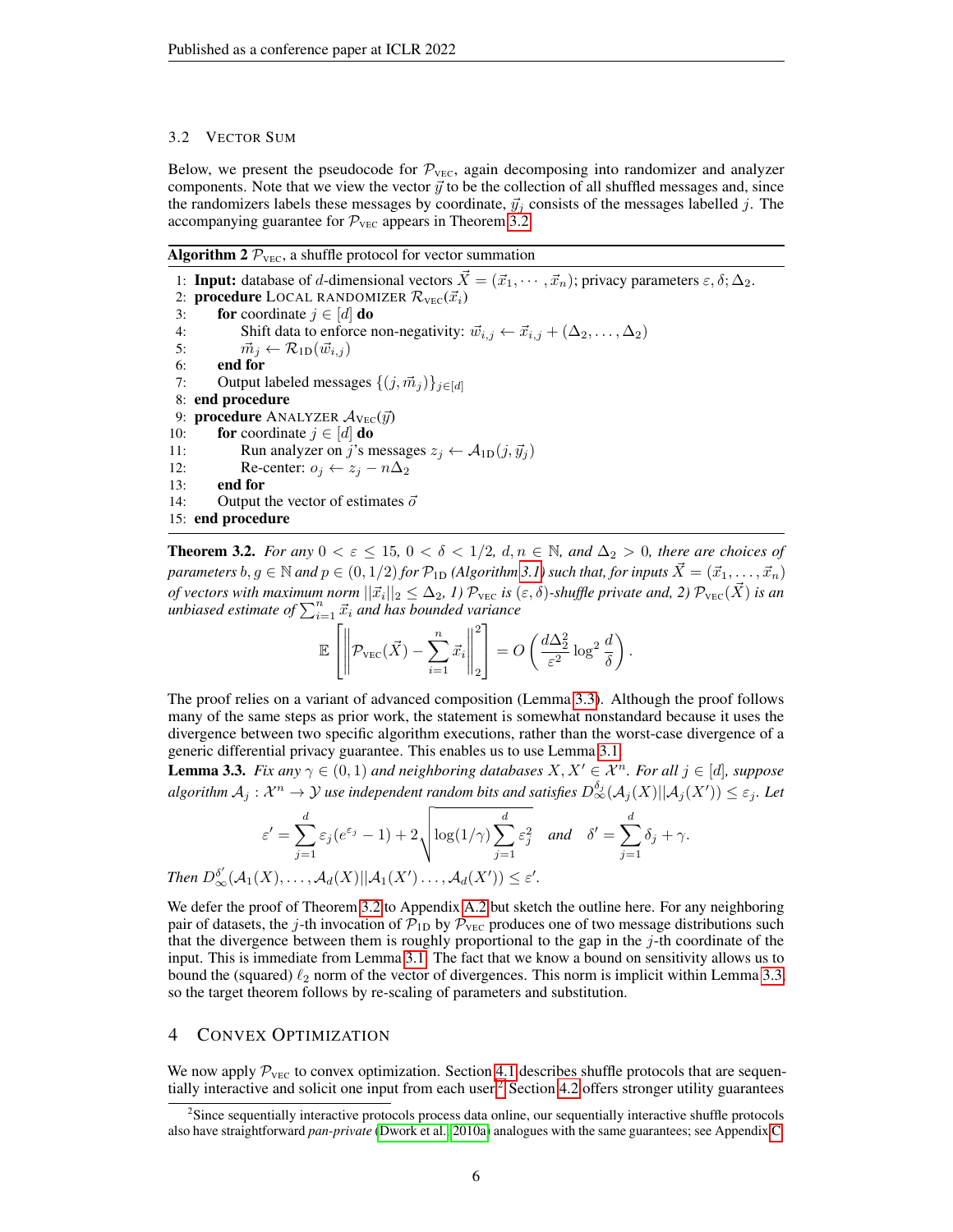via fully interactive protocols that query users multiple times. Complete proofs of all results in this section, along with communication and runtime guarantees, appear in Appendix [B.](#page-18-0)

## <span id="page-6-1"></span>4.1 SEQUENTIALLY INTERACTIVE PROTOCOLS

Our first sequentially interactive protocol is a simple instantiation of noisy mini-batch SGD,  $\mathcal{P}_{\text{SGD}}$ . This baseline algorithm achieves population loss  $O(d^{1/4}/\sqrt{\varepsilon n})$  (Theorem [4.1\)](#page-6-2), which already improves on the locally private guarantee. However, in a departure from the central and local models, we then show that a still better  $O(d^{1/3}/(\varepsilon n)^{2/3})$  loss guarantee is possible (Theorem [4.7\)](#page-7-0) using a more complex algorithm  $P_{AGD}$  that smooths the loss function and employs accelerated SGD.

**Convex**  $\ell$  We start with  $\mathcal{P}_{SGD}$ . Because  $\mathcal{P}_{SGD}$  is sequentially interactive, for a fixed number of users  $n$ , the batch size  $b$  is inversely proportional to the number of iterations  $T$ . As a result, Theorem [4.1](#page-6-2) chooses  $b$  to balance the noise added to each gradient step (which decreases with  $b$ ) with the number of steps taken (which also decreases with  $b$ ).

Algorithm 3  $P_{SGD}$ , Sequentially interactive shuffle private SGD

**Require:** Number of users n, batch size b, privacy parameter  $\varepsilon$ ,  $\delta$ , step size  $\eta$ , Lipschitz parameter L 1: Initialize parameter estimate  $\theta_0 \in \Theta$ , and set number of iterations  $T = n/b$ 

2: for  $t = 1, 2, ..., T$  do

- 3: Compute gradient at  $\theta_{t-1}, \bar{g}_t \leftarrow \frac{1}{b} \mathcal{P}_{\text{VEC}}(\nabla_{\theta} \ell(\theta_{t-1}, x_{t,1}), \cdots, \nabla_{\theta} \ell(\theta_{t-1}, x_{t,b}); \varepsilon, \delta, L)$
- 4: Update parameter estimate  $\theta_t \leftarrow \pi_{\Theta} (\theta_{t-1} + \eta \bar{g}_t)$
- 5: end for
- 6: Output  $\frac{1}{T} \sum_{t=0}^{T-1} \theta_t$

<span id="page-6-2"></span>**Theorem 4.1.** Let loss function  $\ell$  be convex, L-Lipschitz over a closed convex set  $\Theta \subset \mathbb{R}^d$  of diameter  $D, \bar{\theta} = \frac{1}{T} \sum_{t=0}^{T-1} \theta_t, b = \frac{\sqrt{d} \log(d/\delta)}{\varepsilon}$  $\frac{g(d/\delta)}{\varepsilon}$ ,  $T = n/b$ ,  $\eta = \frac{\varepsilon bD}{L\sqrt{T}(\varepsilon b + \sqrt{d}L)}$  $\frac{\varepsilon bD}{L\sqrt{T}(\varepsilon b+\sqrt{d}L\log(d/\delta))}$ , and  $\varepsilon \leq 15$ . Then  $\mathcal{P}_{\text{SGD}}$ *is*  $(\varepsilon, \delta)$ -shuffle private and has population loss

$$
\mathbb{E}_{\mathcal{P}_{\text{SGD}}, \mathcal{D}}\left[\ell(\bar{\theta}, \mathcal{D})\right] \le \min_{\theta \in \Theta} \ell(\theta, \mathcal{D}) + O\left(\frac{d^{1/4} D L \log^{1/2}(d/\delta)}{\sqrt{\varepsilon n}}\right).
$$

Privacy—for  $P_{SGD}$  and our other protocols, which all rely on  $P_{VEC}$ —follows from the fact that the L-Lipschitz assumption ensures that a loss gradient has  $\ell_2$  norm at most L. The utility proof proceeds by viewing each noisy gradient step as a call to a noisy gradient oracle. This enables us to use a standard result for gradient oracle SGD.

<span id="page-6-3"></span>Lemma 4.2 [\(Bubeck et al.](#page-10-16) [\(2015\)](#page-10-16)). *Suppose*  $P_{SGD}$  *queries an L<sub>G</sub>-noisy gradient oracle at each iteration, then its output satisfies*  $\mathbb{E}\left[\ell(\bar{\theta}, \mathcal{D})\right] \leq \min_{\theta \in \Theta} \ell(\theta, \mathcal{D}) + \frac{D^2}{2\eta T} + \frac{\eta L^2_G}{2}.$ 

In our case, we can bound the noise level  $L_G$  as a function of our problem and privacy parameters, including the batch size. We then choose the batch size to minimize the overall loss guarantee.

**Convex and smooth**  $\ell$  Next, we obtain a better loss guarantee than Theorem [4.1](#page-6-2) when the loss function is also smooth. The key insight is that by using acceleration, a better trade-off between noise level and number of iterations is possible. The resulting algorithm,  $P_{AGD}$ , can be seen as a private version of the accelerated stochastic approximation algorithm (AC-SA) of [Lan](#page-11-16) [\(2012\)](#page-11-16).

<span id="page-6-0"></span>Theorem 4.3. *Let* ` *be convex,* β*-smooth, and* L*-Lipschitz over closed convex set* Θ ⊂ R <sup>d</sup> *of diameter* D. Denote  $\bar{\theta} = \theta_{t+1}^{ag}$ . Let batch size  $b = \frac{n^{3/5} d^{1/5} L^{2/5} \log^{2/5} (d/\delta)}{\varepsilon^{2/5} \beta^{2/5} D^{2/5}}$  $\frac{1}{\epsilon^{2/5} \beta^{2/5} D^{2/5}} \frac{\log^{2/5} (d/\delta)}{D^{2/5}}$ ,  $L_t = \frac{1}{t+1} ((T+2)^{3/2} \frac{\sigma}{D} + \beta)$ ,  $\alpha_t = \frac{2}{t+2}$ , and  $\varepsilon \le 15$ . Then  $\mathcal{P}_{AGD}$  is  $(\varepsilon, \delta)$ -shuffle private with population loss

$$
\mathbb{E}_{\mathcal{P}_{\text{AGD}},\mathcal{D}}\left[\ell(\bar{\theta},\mathcal{D})\right] \leq \min_{\theta \in \Theta} \ell(\theta,\mathcal{D}) + O\left(\frac{DL}{\sqrt{n}} + \frac{d^{2/5}\beta^{1/5}D^{6/5}L^{4/5}\log^{4/5}(d/\delta)}{\varepsilon^{4/5}n^{4/5}}\right).
$$

The proof of Theorem [4.3](#page-6-0) is similar to that of Theorem [4.1.](#page-6-2) The main difference is that we rely on an oracle utility guarantee that is specific to accelerated gradient descent: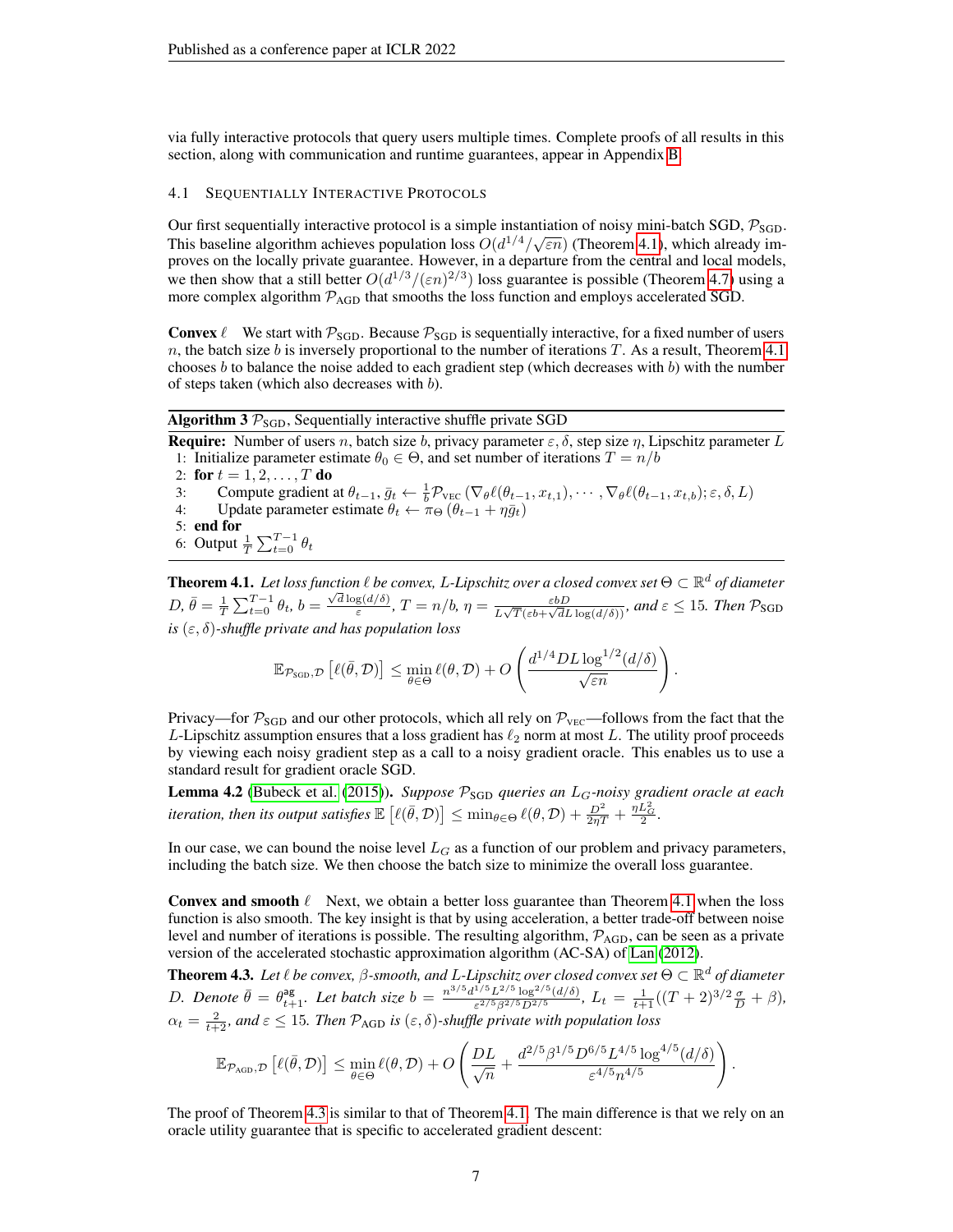Algorithm 4  $\mathcal{P}_{AGD}$ , Sequentially interactive shuffle private AC-SA

**Require:** Number of users n, batch size b, privacy parameters  $\varepsilon$ ,  $\delta$ , Lipchitz parameter L, learning rate sequence  $\{L_t\}, \{\alpha_t\}$ 

- 1: Initialize parameter estimate  $\theta_1^{\text{ag}} = \theta_1 \in \Theta$ , and set number of iterations  $T = \lfloor n/b \rfloor$
- 2: for  $t = 1, 2, ..., T$  do
- 3: Update middle parameter estimate  $\theta_t^{\text{md}} \leftarrow \alpha_t \theta_t + (1 \alpha_t) \theta_t^{\text{ag}}$ .
- 4: Estimate gradient at  $\theta_t^{\text{md}}, \bar{g}_t \leftarrow \frac{1}{b} \mathcal{P}_{\text{VEC}} \left( \nabla_{\theta} \ell(\theta_t^{\text{md}}, x_{t,1}), \cdots, \nabla_{\theta} \ell(\theta_t^{\text{md}}, x_{t,b}); \varepsilon, \delta, L \right)$
- 5: Update parameter estimate  $\theta_{t+1} \leftarrow \arg \min_{\theta \in \Theta} \left\{ \langle \bar{g}_t, \theta \theta_t \rangle + \frac{L_t}{2} || \theta \theta_t ||_2^2 \right\}$
- 6: Update aggregated parameter estimate  $\theta_{t+1}^{\text{ag}} \leftarrow \alpha_t \theta_{t+1} + (1 \alpha_t) \theta_t^{\text{ag}}$
- 7: end for
- 8: Output  $\theta_{T+1}^{\text{ag}}$

<span id="page-7-2"></span>Lemma 4.4 (Theorem 2 [\(Lan, 2012\)](#page-11-16)). *Suppose* PAGD *receives a noisy gradient oracle with variance* (at most)  $\sigma$  in each iteration. Taking  $L_t = \frac{1}{t+1}((T+2)^{3/2}\frac{\sigma}{D} + \beta)$ ,  $\alpha_t = \frac{2}{t+2}$ , then the expected *error of* PAGD *can be bounded as*

$$
\mathbb{E}\left[\ell(\bar{\theta},\mathcal{D})\right] \leq \min_{\theta \in \Theta} \ell(\theta,\mathcal{D}) + O\left(\frac{\beta D^2}{T^2} + \frac{D\sigma}{\sqrt{T}}\right).
$$

**Smoothing for convex non-smooth**  $\ell$  Perhaps surprisingly, when the target loss function is convex and non-smooth, the SGD approach of algorithm  $P_{\text{SGD}}$  is suboptimal. We improve the convergence rate by combining the accelerated gradient descent method  $\mathcal{P}_{AGD}$  with Nesterov's smoothing technique. In particular, for a non-smooth loss function, we approximate it with a smooth function by exploiting Moreau-Yosida regularization. We then optimize the smooth function via  $\mathcal{P}_{AGD}$ . This is not the first application of Moreau-Yosida regularization in the private optimization literature [\(Bassily et al., 2019\)](#page-10-2), but we depart from past work by combining it with acceleration to attain a better guarantee. We start by recalling the notion of the  $\beta$ -Moreau envelope, using the language of [Bassily et al.](#page-10-2) [\(2019\)](#page-10-2).

**Definition 4.5.** *For*  $\beta > 0$  *and convex*  $f: \theta \to \mathbb{R}^d$ , *the*  $\beta$ -Moreau envelope  $f_\beta: \theta \to \mathbb{R}^d$  of  $f$  *is* 

$$
f_{\beta}(\theta) = \min_{\theta' \in \Theta} \left( f(\theta') + \frac{\beta}{2} ||\theta - \theta'||_2^2 \right).
$$

The following properties of the  $\beta$ -Moreau envelope will be useful.

<span id="page-7-1"></span>**Lemma 4.6** [\(Nesterov](#page-11-17) [\(2005\)](#page-11-17)). Let  $f: \theta \to \mathbb{R}^d$  be a convex function, and define the proximal *operator*  $\text{prox}_{f}(\theta) = \arg \min_{\theta' \in \Theta} (f(\theta') + \frac{1}{2} ||\theta - \theta'||_2^2)$ . *For*  $\beta > 0$ :

- *1.*  $f_\beta$  *is convex,* 2*L-Lipschitz and*  $\beta$ *-smooth.*
- 2.  $\forall \theta \in \Theta$ ,  $\nabla f_{\beta}(\theta) = \beta(\theta \text{prox}_{f/\beta}(\theta)).$
- *3.*  $\forall \theta \in \Theta$ ,  $f_{\beta}(\theta) \leq f(\theta) \leq f_{\beta}(\theta) + \frac{L^2}{2\beta}$  $\frac{L^2}{2\beta}$ .

Informally, we use Lemma [4.6](#page-7-1) as follows. First, claim 1 enables us to optimize  $f_\beta$  using  $\mathcal{P}_{AGD}$ . Inside  $P_{AGD}$ , we use claim 2 to compute the desired gradients of  $f_\beta$  and obtain a loss guarantee for  $f_\beta$  using Theorem [4.3.](#page-6-0) Finally, claim 3 bounds the change in loss between  $f_\beta$  and the true function f as a function of  $\beta$ . We then choose  $\beta$  to minimize the overall loss guarantee.

<span id="page-7-0"></span>**Theorem 4.7.** Let  $\ell$  be convex and L-Lipschitz over a closed convex set  $\Theta \subset \mathbb{R}^d$  of diameter D and  $\varepsilon \leq 15$ *. Then combining*  $\mathcal{P}_{\text{AGD}}$  with the above smoothing method yields an  $(\varepsilon, \delta)$ -shuffle private *algorithm with population loss*

$$
\mathbb{E}\left[\ell(\bar{\theta},\mathcal{D})\right] \leq \min_{\theta \in \Theta} \ell(\theta,\mathcal{D}) + O\left(\frac{DL}{\sqrt{n}} + \frac{d^{1/3}DL\log^{2/3}(d/\delta)}{\varepsilon^{2/3}n^{2/3}}\right).
$$

**Strongly convex function** When the function is strongly convex, we use a folklore reduction from the convex setting: start from arbitrary point  $\theta_0 \in \Theta$ , and apply a convex optimization algorithm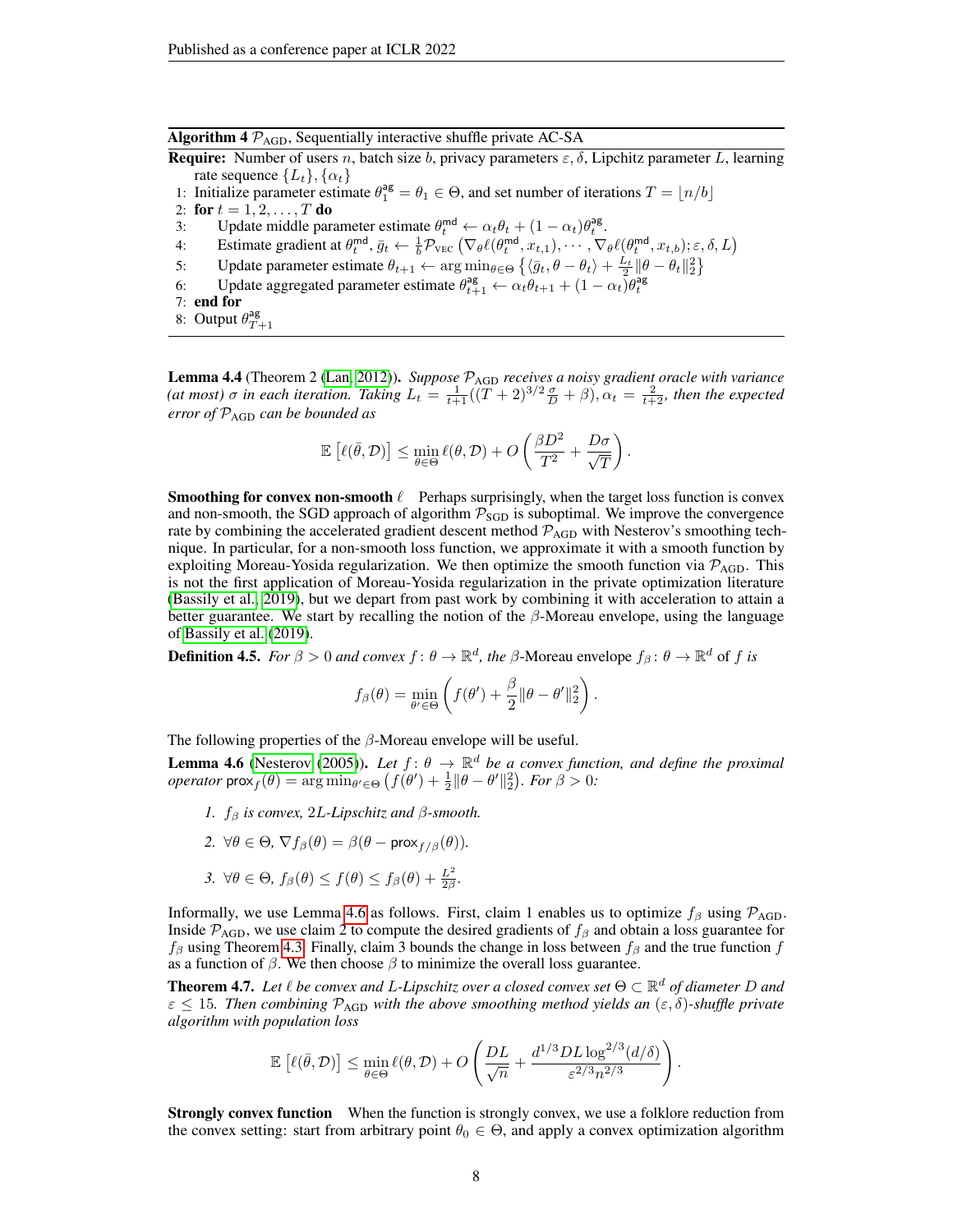$k = O(\log \log n)$  times, where the j-th  $(j \in [k])$  application uses the output from previous phase as the initial point and  $n_j = n/k$  samples. In the strongly convex but possibly non-smooth case, we apply the smoothing version of  $\mathcal{P}_{AGD}$  used in Theorem [4.7.](#page-7-0) In the strongly convex and smooth case, we apply the version of  $\mathcal{P}_{AGD}$  used in Theorem [4.3.](#page-6-0) A similar approach appears in the work of [Feldman et al.](#page-11-0) [\(2020\)](#page-11-0); the adaptation for our setting requires, among other modifications, a more careful analysis of the optimization trajectory.

<span id="page-8-1"></span>**Theorem 4.8.** Let  $\ell$  be  $\lambda$ -strongly convex and L-Lipschitz over a closed convex set  $\Theta \subset \mathbb{R}^d$  of *diameter* D and  $\varepsilon \leq 15$ *. Then combining*  $\mathcal{P}_{AGD}$  *with the reduction above yields an*  $(\varepsilon, \delta)$ *-shuffle private algorithm with population loss*

$$
\mathbb{E}\left[\ell(\bar{\theta},\mathcal{D})\right] \leq \min_{\theta \in \Theta} \ell(\theta,\mathcal{D}) + \tilde{O}\left(\frac{L^2}{\lambda n} + \frac{d^{2/3}L^2\log^{4/3}(d/\delta)}{\lambda \varepsilon^{4/3}n^{4/3}}\right)
$$

.

.

*If the loss function is also* β*-smooth, then the population loss can be improved to*

$$
\mathbb{E}\left[\ell(\bar{\theta},\mathcal{D})\right] \leq \min_{\theta\in\Theta} \ell(\theta,\mathcal{D}) + \tilde{O}\left(\frac{L^2}{\lambda n} + \frac{d\beta^{1/2}L^2\log^2(d/\delta)}{\lambda^{3/2}\varepsilon^2n^2}\right)
$$

#### <span id="page-8-2"></span>4.2 FULLY INTERACTIVE PROTOCOL

We conclude with fully interactive protocols, which allow a user to participate in multiple shuffles. In this expanded setting, a version of  $P_{SGD}$  obtains loss guarantees that match those of the *central* model of DP, up to logarithmic factors. The pseudocode of our protocol  $\mathcal{P}_{GD}$  is shown in Algorithm [5.](#page-8-3) For strongly convex functions, we further divide users into disjoint groups and apply a fully interactive protocol  $\mathcal{P}_{GD}$  to each group in sequence, using the parameter estimate learned from one group as the initial parameter estimate for the next.

Algorithm 5  $\mathcal{P}_{\text{GD}}$ , Fully interactive shuffle private gradient descent

<span id="page-8-3"></span>**Require:** Number of users n, privacy parameters  $\varepsilon$ ,  $\delta$ , Lipschitz parameter L, number of iterations T, step size  $\eta$ 

- 1: Initialize parameter estimate  $\theta_0 \leftarrow 0$
- 2: for  $t = 1, 2, ..., T$  do
- 3: Compute the gradient at  $\theta_t$ ,

$$
\bar{g}_t \leftarrow \frac{1}{n} \mathcal{P}_{\text{VEC}}\left(\nabla_{\theta} \ell(\theta_t, x_1), \cdots, \nabla_{\theta} \ell(\theta_t, x_n); \frac{\varepsilon}{2\sqrt{2T \log(1/\delta)}}, \frac{\delta}{T+1}, L\right)
$$

4: Compute and store the parameter  $\theta_{t+1} \leftarrow \pi_{\Theta} (\theta_t + \eta \bar{g}_t)$ 

5: end for

6: Output final estimate  $\bar{\theta} \leftarrow \frac{1}{T} \sum_{t=0}^{T-1} \theta_t$ 

<span id="page-8-0"></span>**Theorem 4.9.** Let  $\ell$  be convex and L-Lipschitz over a closed convex set  $\Theta \subset \mathbb{R}^d$  of diameter D and  $\varepsilon \leq 15$ *. Then the protocol*  $\mathcal{P}_{GD}$  *is*  $(\varepsilon, \delta)$ -*shuffle private with population loss* 

$$
\mathbb{E}\left[\ell(\bar{\theta},\mathcal{D})\right] \leq \min_{\theta \in \Theta} \ell(\theta,\mathcal{D}) + O\left(\frac{DL}{\sqrt{n}} + \frac{d^{1/2}DL\log^{3/2}(d/\delta)}{\varepsilon n}\right).
$$

*If*  $\ell$  *is*  $\lambda$ -strongly convex, we can further improve the population loss to

$$
\mathbb{E}\left[\ell(\bar{\theta},\mathcal{D})\right] \leq \min_{\theta \in \Theta} \ell(\theta,\mathcal{D}) + O\left(\frac{L^2}{\lambda}\left[\frac{1}{n} + \frac{d\log^3(d/\delta)}{\varepsilon^2 n^2}\right]\right).
$$

Details appear at the end of Appendix [B;](#page-18-0) since the algorithm and analysis combines previouslydiscussed components, we sketch them here. The analysis employs the same Moreau envelope approach used in Theorem [4.7.](#page-7-0) However, unlike in the analysis of Theorem [4.7,](#page-7-0) we no longer require acceleration. Advanced composition and an appropriate setting of the parameters completes the result. For strongly convex function, we need to further split users into  $\log \log n$  disjoint groups and apply  $P_{GD}$  to these disjoint groups of users in sequence.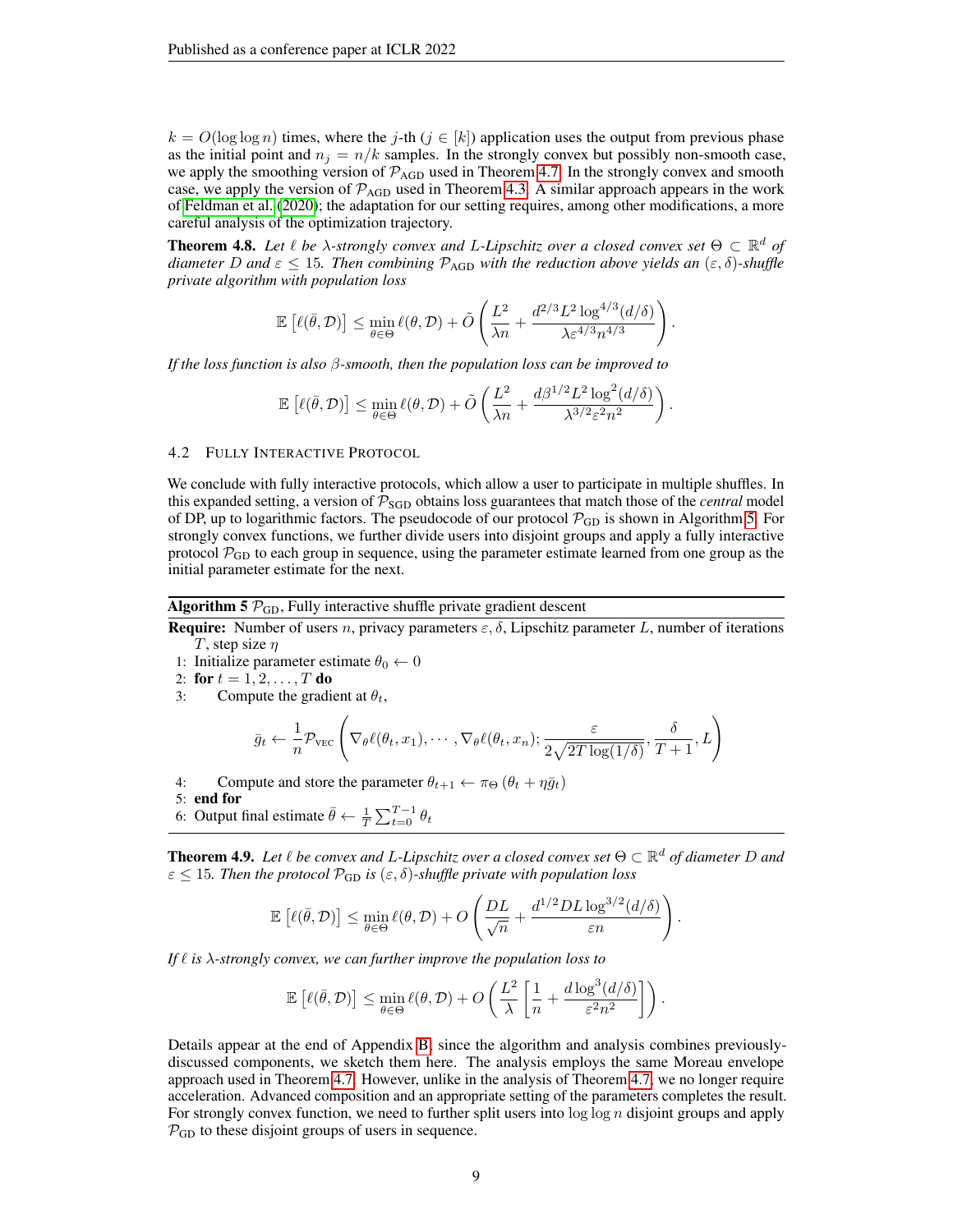# ACKNOWLEDGEMENTS

We thank the anonymous ICLR reviewers for their helpful comments. Binghui Peng is supported by Christos Papadimitriou's NSF grant CCF-1763970 AF, CCF-1910700 AF, DMS-2134059 and a softbank grant, and by Xi Chen's NSF grant CCF-1703925 and IIS-1838154. Albert Cheu is supported in part by a gift to Georgetown University. Part of his work was done while he was a PhD student at Northeastern University.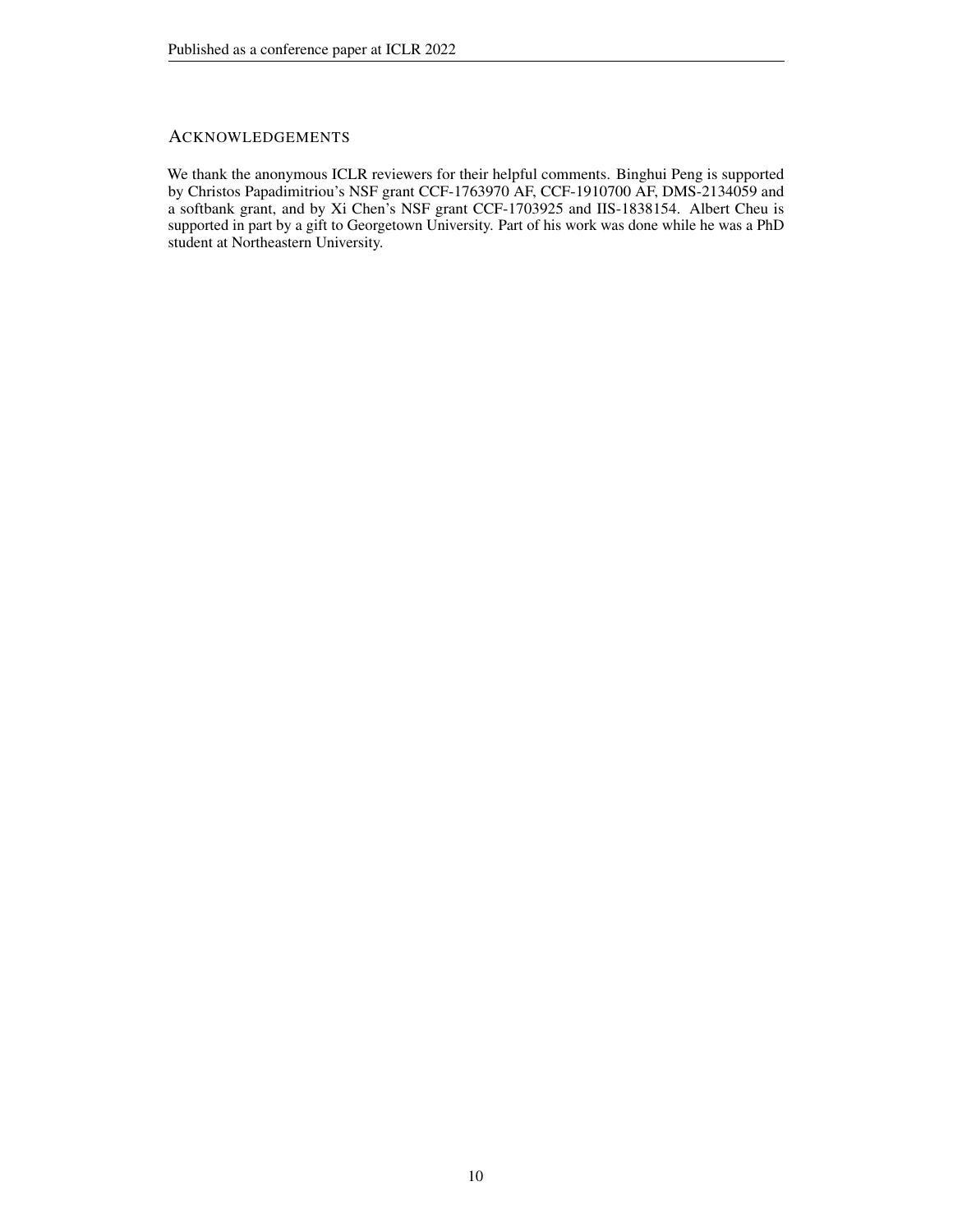## **REFERENCES**

- <span id="page-10-18"></span>Kareem Amin, Matthew Joseph, and Jieming Mao. Pan-private uniformity testing. In *Conference on Learning Theory (COLT)*, 2020.
- <span id="page-10-17"></span>Hilal Asi, John Duchi, and Omid Javidbakht. Element level differential privacy: The right granularity of privacy. *arXiv preprint arXiv:1912.04042*, 2019.
- <span id="page-10-9"></span>Victor Balcer and Albert Cheu. Separating local & shuffled differential privacy via histograms. In *Information-Theoretic Cryptography (ITC) 2020*, 2020.
- <span id="page-10-10"></span>Victor Balcer, Albert Cheu, Matthew Joseph, and Jieming Mao. Connecting robust shuffle privacy and pan-privacy. In *Symposium on Discrete Algorithms (SODA)*, 2021.
- <span id="page-10-8"></span>Borja Balle, James Bell, Adrià Gascón, and Kobbi Nissim. Differentially private summation with multi-message shuffling. *Arxiv*, abs/1906.09116, 2019.
- <span id="page-10-1"></span>Raef Bassily, Adam Smith, and Abhradeep Thakurta. Private empirical risk minimization: Efficient algorithms and tight error bounds. In *Foundations of Computer Science (FOCS)*, 2013.
- <span id="page-10-2"></span>Raef Bassily, Vitaly Feldman, Kunal Talwar, and Abhradeep Guha Thakurta. Private stochastic convex optimization with optimal rates. In *Neural Information Processing Systems (NeurIPS)*, 2019.
- <span id="page-10-11"></span>Amos Beimel, Iftach Haitner, Kobbi Nissim, and Uri Stemmer. On the round complexity of the shuffle model. In Rafael Pass and Krzysztof Pietrzak, editors, *Theory of Cryptography Conference (TCC)*, 2020.
- <span id="page-10-7"></span>Andrea Bittau, Úlfar Erlingsson, Petros Maniatis, Ilya Mironov, Ananth Raghunathan, David Lie, Mitch Rudominer, Ushasree Kode, Julien Tinnes, and Bernhard Seefeld. Prochlo: Strong privacy for analytics in the crowd. In *Symposium on Operating Systems Principles (SOSP)*, 2017.
- <span id="page-10-16"></span>Sébastien Bubeck et al. Convex optimization: Algorithms and complexity. *Foundations and Trends* <sup>R</sup> *in Machine Learning*, 2015.
- <span id="page-10-12"></span>Clément Canonne, Gautam Kamath, and Thomas Steinke. The discrete gaussian for differential privacy. In *Neural Information Processing Systems (NeurIPS)*, 2020.
- <span id="page-10-4"></span>TH Hubert Chan, Elaine Shi, and Dawn Song. Optimal lower bound for differentially private multi-party aggregation. In *European Symposium on Algorithms (ESA)*, 2012.
- <span id="page-10-14"></span>Konstantinos Chatzikokolakis, Miguel E. Andrés, Nicolás Emilio Bordenabe, and Catuscia Palamidessi. Broadening the scope of differential privacy using metrics. In *Privacy Enhancing Technologies Symposium (PETS)*, 2013.
- <span id="page-10-6"></span>Albert Cheu, Adam Smith, Jonathan Ullman, David Zeber, and Maxim Zhilyaev. Distributed differential privacy via shuffling. In *Conference on the Theory and Applications of Cryptographic Techniques (EUROCRYPT)*, 2019.
- <span id="page-10-5"></span>John Duchi and Ryan Rogers. Lower bounds for locally private estimation via communication complexity. In *Conference on Learning Theory (COLT)*, 2019.
- <span id="page-10-3"></span>John C Duchi, Michael I Jordan, and Martin J Wainwright. Minimax optimal procedures for locally private estimation. *Journal of the American Statistical Association*, 2018.
- <span id="page-10-13"></span>Cynthia Dwork and Aaron Roth. The algorithmic foundations of differential privacy. *Foundations and Trends* <sup>R</sup> *in Theoretical Computer Science*, 2014.
- <span id="page-10-15"></span>Cynthia Dwork, Krishnaram Kenthapadi, Frank McSherry, Ilya Mironov, and Moni Naor. Our data, ourselves: Privacy via distributed noise generation. In *EUROCRYPT*, 2006a.
- <span id="page-10-0"></span>Cynthia Dwork, Frank McSherry, Kobbi Nissim, and Adam Smith. Calibrating noise to sensitivity in private data analysis. In *Theory of Cryptography Conference (TCC)*, 2006b.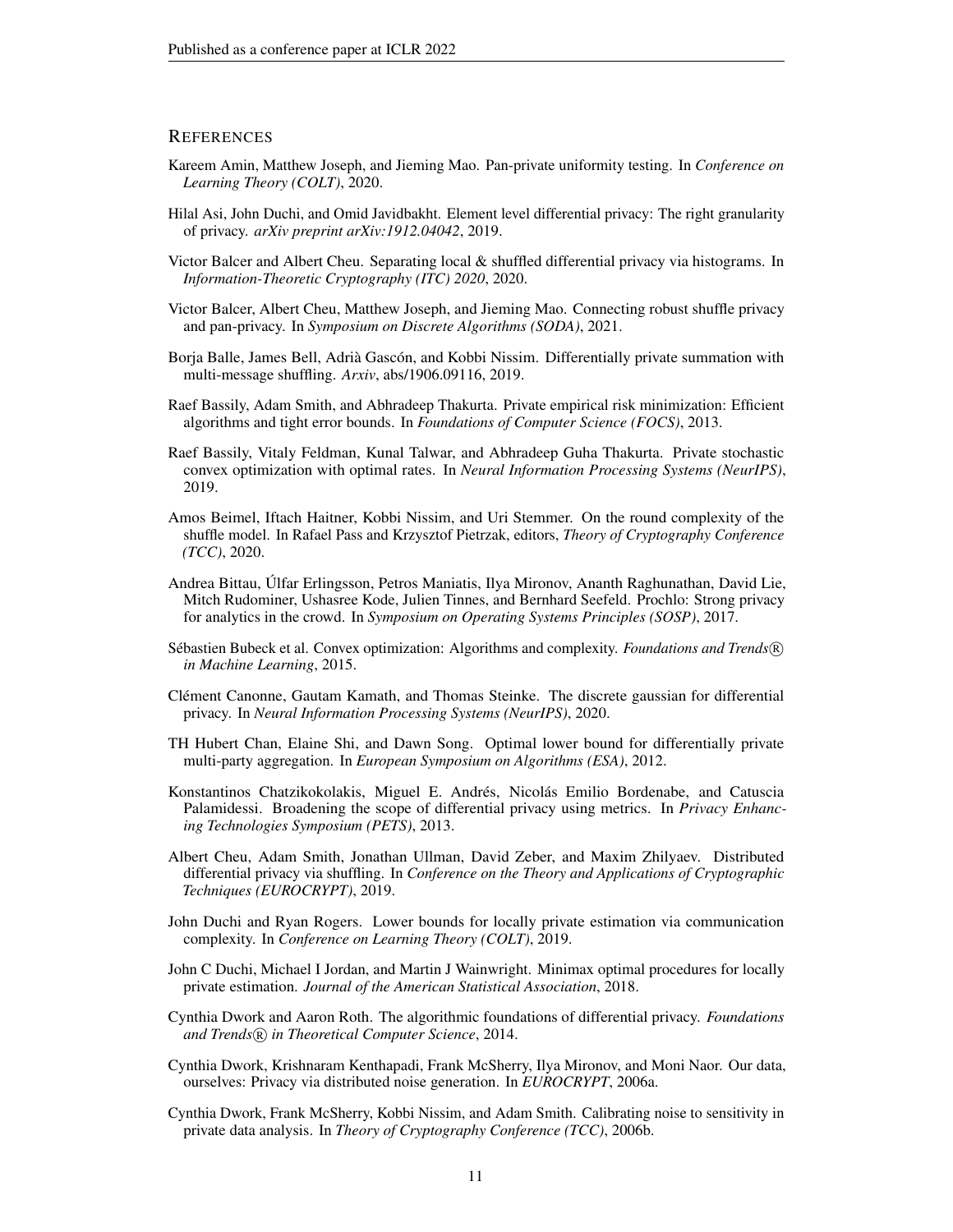- <span id="page-11-15"></span>Cynthia Dwork, Moni Naor, Toniann Pitassi, Guy N Rothblum, and Sergey Yekhanin. Pan-private streaming algorithms. In *Innovations in Computer Science (ICS)*, 2010a.
- <span id="page-11-18"></span>Cynthia Dwork, Guy N Rothblum, and Salil Vadhan. Boosting and differential privacy. In *2010 IEEE 51st Annual Symposium on Foundations of Computer Science*, pages 51–60. IEEE, 2010b.
- <span id="page-11-4"></span>Úlfar Erlingsson, Vitaly Feldman, Ilya Mironov, Ananth Raghunathan, Kunal Talwar, and Abhradeep Thakurta. Amplification by shuffling: From local to central differential privacy via anonymity. In *Symposium on Discrete Algorithms (SODA)*, 2019.
- <span id="page-11-10"></span>Úlfar Erlingsson, Vitaly Feldman, Ilya Mironov, Ananth Raghunathan, Shuang Song, Kunal Talwar, and Abhradeep Thakurta. Encode, shuffle, analyze privacy revisited: Formalizations and empirical evaluation. *arXiv preprint arXiv:2001.03618*, 2020.
- <span id="page-11-0"></span>Vitaly Feldman, Tomer Koren, and Kunal Talwar. Private stochastic convex optimization: Optimal rates in linear time. In *Symposium on the Theory of Computing (STOC)*, 2020.
- <span id="page-11-6"></span>Vitaly Feldman, Audra McMillan, and Kunal Talwar. Hiding among the clones: A simple and nearly optimal analysis of privacy amplification by shuffling. In *Symposium on the Foundations of Computer Science (FOCS)*, 2021.
- <span id="page-11-14"></span>Badih Ghazi, Rasmus Pagh, and Ameya Velingker. Scalable and differentially private distributed aggregation in the shuffled model. *Arxiv*, 2019.
- <span id="page-11-5"></span>Badih Ghazi, Noah Golowich, Ravi Kumar, Rasmus Pagh, and Ameya Velingker. On the power of multiple anonymous messages. In *Conference on the Theory and Applications of Cryptographic Techniques (EUROCRYPT)*, 2021.
- <span id="page-11-12"></span>Antonious Girgis, Deepesh Data, Suhas Diggavi, Peter Kairouz, and Ananda Theertha Suresh. Shuffled model of differential privacy in federated learning. In *Artificial Intelligence and Statistics (AISTATS)*, 2021.
- <span id="page-11-7"></span>Google. Cobalt: Telemetry with built-in privacy. [https://fuchsia.googlesource.com/](https://fuchsia.googlesource.com/cobalt) [cobalt](https://fuchsia.googlesource.com/cobalt), 2021. Accessed: 05-21-2021.
- <span id="page-11-3"></span>Matthew Joseph, Jieming Mao, Seth Neel, and Aaron Roth. The role of interactivity in local differential privacy. In *Symposium on the Foundations of Computer Science (FOCS)*, 2019.
- <span id="page-11-9"></span>Peter Kairouz, H Brendan McMahan, Brendan Avent, Aurélien Bellet, Mehdi Bennis, Arjun Nitin Bhagoji, Kallista Bonawitz, Zachary Charles, Graham Cormode, Rachel Cummings, et al. Advances and open problems in federated learning. *arXiv preprint arXiv:1912.04977*, 2019.
- <span id="page-11-13"></span>Peter Kairouz, Ziyu Liu, and Thomas Steinke. The distributed discrete gaussian mechanism for federated learning with secure aggregation. In *Neural Information Processing Systems (NeurIPS)*, 2021a.
- <span id="page-11-8"></span>Peter Kairouz, Brendan McMahan, Shuang Song, Om Thakkar, Abhradeep Thakurta, and Zheng Xu. Practical and private (deep) learning without sampling or shuffling. In *International Conference on Machine Learning (ICML)*, 2021b.
- <span id="page-11-2"></span>Shiva Prasad Kasiviswanathan, Homin K Lee, Kobbi Nissim, Sofya Raskhodnikova, and Adam Smith. What can we learn privately? *SIAM Journal on Computing*, 2011.
- <span id="page-11-16"></span>Guanghui Lan. An optimal method for stochastic composite optimization. *Mathematical Programming*, 2012.
- <span id="page-11-1"></span>Andrew Lowy and Meisam Razaviyayn. Private federated learning without a trusted server: Optimal algorithms for convex losses. *arXiv preprint arXiv:2106.09779*, 2021.
- <span id="page-11-17"></span>Yu Nesterov. Smooth minimization of non-smooth functions. *Mathematical Programming*, 2005.
- <span id="page-11-11"></span>Jay Tenenbaum, Haim Kaplan, Yishay Mansour, and Uri Stemmer. Differentially private multi-armed bandits in the shuffle model. *arXiv preprint arXiv:2106.02900*, 2021.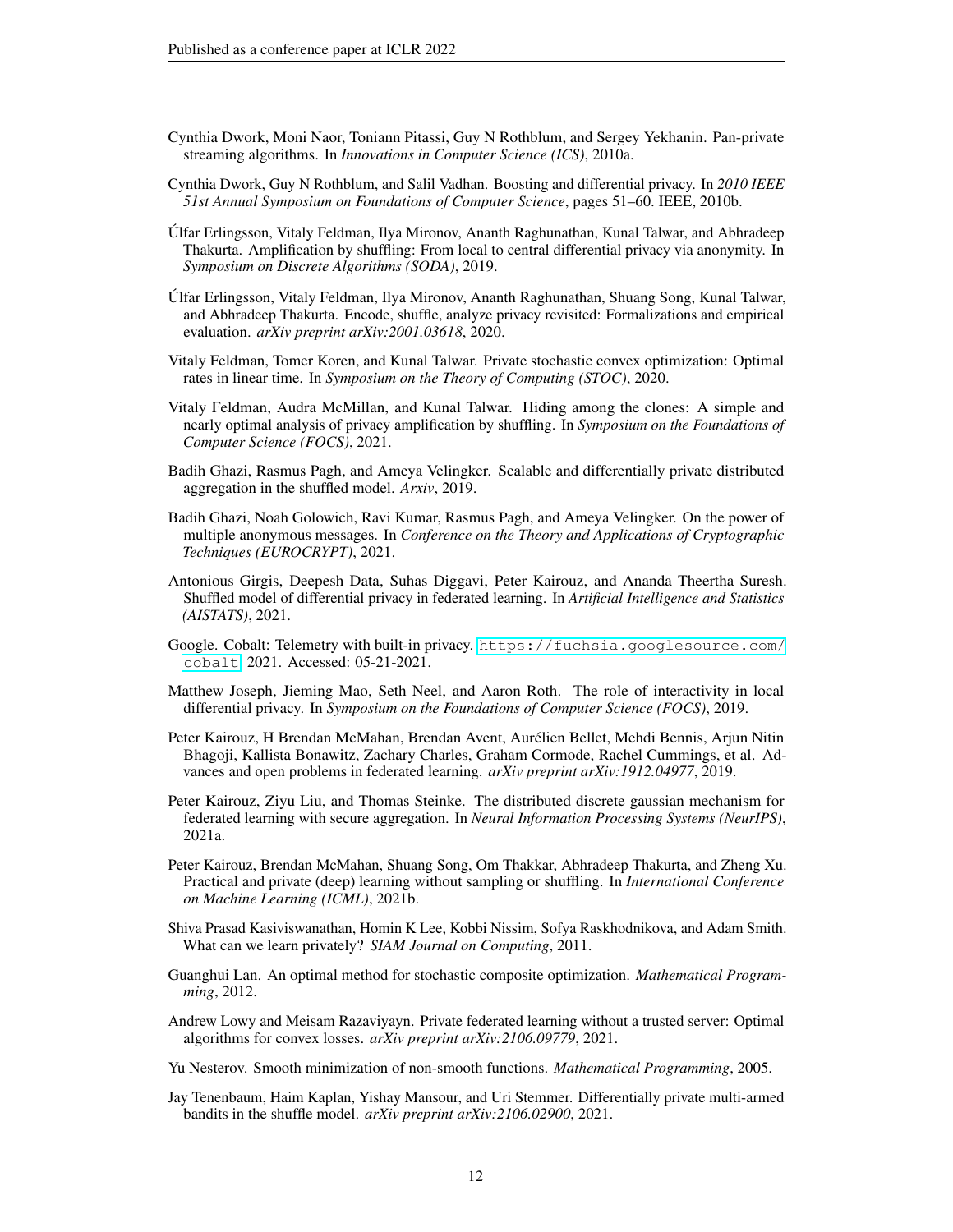# <span id="page-12-0"></span>A PROOFS FOR SUM

The goal of this section is to prove Lemma [3.1](#page-4-1) and Theorem [3.2.](#page-5-2)

## A.1 PROOFS FOR SCALAR SUM

We first state a technical lemma adapted from Lemma 4.12 in the work of [Ghazi et al.](#page-11-5) [\(2021\)](#page-11-5). Our lemma expresses divergence in terms of the per-instance distance between databases, which is necessary for the per-instance statement in Lemma [3.1.](#page-4-1)

<span id="page-12-1"></span>**Lemma A.1.** For any function  $f : \mathcal{X}^n \to \mathbb{Z}$  and parameters  $p \in (0, 1/2]$  and  $m \in \mathbb{N}$ , let  $M_{m,p,f}: \mathcal{X}^n \to \mathbb{Z}$  be the algorithm that samples  $\eta \sim \textbf{Bin}(m,p)$  and returns  $f(X) + \eta$ . For any  $t \in \mathbb{N}, X \sim X'$  such that  $|f(X) - f(X')| \leq t$ , and  $\alpha \in (0, 1)$  where  $\alpha mp \geq 2t$ ,

$$
D_{\infty}^{\delta}(M_{m,p,f}(X)||M_{m,p,f}(X')) \leq \varepsilon
$$

*where*  $\varepsilon = |f(X) - f(X')| \ln \frac{1+\alpha}{1-\alpha}$  *and*  $\delta = 2 \exp(-\alpha^2 m p/10)$ *.* 

*Proof.* Fix any set of integers Z. We will show that

$$
\mathbb{P}\left[M_{m,p,f}(X) \in Z\right] \le \exp\left(|f(X) - f(X')| \cdot \ln \frac{1+\alpha}{1-\alpha}\right) \mathbb{P}\left[M_{m,p,f}(X) \in Z\right] + 2\exp(-\alpha^2 m p/10)
$$

which is equivalent to the divergence bound.

For any integer i, we use the notation  $Z - i$  to denote the set  $\{z - i \mid z \in Z\}$ . Then

$$
\mathbb{P}\left[M_{m,p,f}(X) \in Z\right] = \sum_{z \in Z} \mathbb{P}_{\eta \sim \mathbf{Bin}(m,p)}\left[\eta = z - f(X)\right]
$$

$$
= \sum_{\hat{z} \in Z - f(X)} \mathbb{P}_{\eta \sim \mathbf{Bin}(m,p)}\left[\eta = \hat{z}\right]
$$

$$
\leq \sum_{\hat{z} \in (Z - f(X)) \cap Q} \mathbb{P}_{\eta \sim \mathbf{Bin}(m,p)}\left[\eta = \hat{z}\right] + \sum_{\hat{z} \notin Q} \mathbb{P}_{\eta \sim \mathbf{Bin}(m,p)}\left[\eta = \hat{z}\right]. \tag{1}
$$

The last inequality holds for any set  $Q$ . Our specific  $Q$  is

$$
Q:=\left\{q\in\mathbb{Z}~\vert~\frac{\mathbb{P}_{\eta\sim\mathbf{Bin}(m,p)}\left[\eta=q\right]}{\mathbb{P}_{\eta\sim\mathbf{Bin}(m,p)}\left[\eta=q+f(X)-f(X')\right]}<\exp\left(\left|f(X)-f(X')\right|\cdot\ln\tfrac{1+\alpha}{1-\alpha}\right)\right\}.
$$

Recall that we supposed  $|f(X) - f(X')| \le t \le \frac{\alpha mp}{2}$ . The following fact comes from Lemma 4.12 in [Ghazi et al.](#page-11-5) [\(2021\)](#page-11-5): for any  $k \in [-t, t]$ ,

$$
\mathbb{P}_{Y \sim \mathbf{Bin}(m,p)} \left[ \frac{\mathbb{P}_{\eta \sim \mathbf{Bin}(m,p)} \left[ \eta = Y \right]}{\mathbb{P}_{\eta \sim \mathbf{Bin}(m,p)} \left[ \eta = Y + k \right]} \ge \exp \left( \lvert k \rvert \cdot \ln \frac{1+\alpha}{1-\alpha} \right) \right] \le 2 \exp(-\alpha^2 m p / 10).
$$

Then by substitution,

$$
(1) \leq \sum_{\hat{z} \in (Z - f(X)) \cap Q} \exp\left(|f(X) - f(X')| \cdot \ln \frac{1+\alpha}{1-\alpha}\right) \mathbb{P}_{\eta \sim \mathbf{Bin}(m, p)} \left[\eta = \hat{z} + f(X) - f(X')\right]
$$

$$
+ 2 \exp(-\alpha^2 m p/10)
$$

$$
= \sum_{\hat{z} \in (Z - f(X')) \cap Q} \exp\left(|f(X) - f(X')| \cdot \ln \frac{1+\alpha}{1-\alpha}\right) \mathbb{P}_{\eta \sim \mathbf{Bin}(m, p)} \left[\eta = \hat{z}\right]
$$

$$
+ 2 \exp(-\alpha^2 m p/10)
$$

$$
\leq \exp\left(|f(X) - f(X')| \cdot \ln \frac{1+\alpha}{1-\alpha}\right) \mathbb{P}\left[M_{m, p, f}(X') \in Z\right] + 2 \exp(-\alpha^2 m p/10). \qquad \Box
$$

With Lemma [A.1](#page-12-1) in hand, we now turn to proving our main result for scalar sum, Lemma [3.1.](#page-4-1)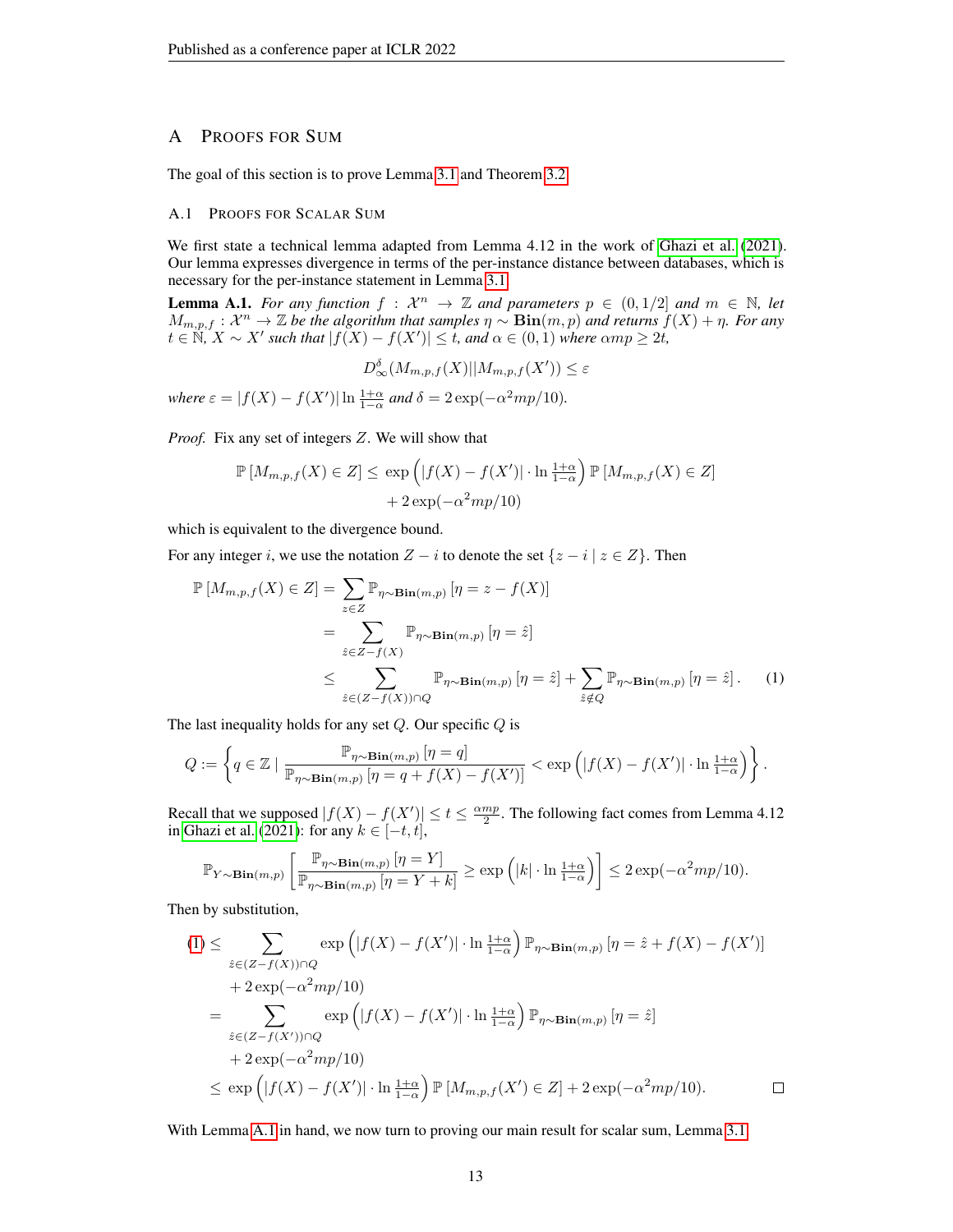**Lemma A.2** (Restatement of Lemma [3.1\)](#page-4-1). *Fix any number of users*  $n, \varepsilon \le 15$ *, and*  $0 < \delta < 1/2$ . *Let*  $g \ge \Delta \sqrt{n}$ ,  $b > \frac{180g^2 \ln(2/\delta)}{\epsilon^2 n}$  $\frac{e^{2} \ln(2/\delta)}{\epsilon^{2} n}$ , and  $p = \frac{90g^{2} \ln(2/\delta)}{b \epsilon^{2} n}$ . Then 1) for any neighboring databases  $X\sim X'\in [0,\Delta]^n$  that differ on user  $u$ ,  $D_\infty^\delta((\mathcal{S}\circ \mathcal{R}^n_{\mathrm{ID}})(X)||(\mathcal{S}\circ \mathcal{R}^n_{\mathrm{ID}})(X'))\leq \varepsilon\cdot\Big(\frac{2}{g}+\frac{|x_u-x_u'|}{\Delta}\Big),$ and 2) for any input database  $X\in[0,\Delta]^n$ , the  $\mathcal{P}_{\rm 1D}(X)$  is an unbiased estimate of  $\sum_{i=1}^nx_i$  and has *variance*  $O(\Delta + \frac{\Delta^2}{\varepsilon^2} \log \frac{1}{\delta})$ *.* 

*Proof.* We first prove item 1. On input X, the shuffler produces a uniformly random permutation of the  $(g + b)n$  bits  $y_1, \ldots y_{(g+b)n}$ . For each user i, let  $z_i$  be the sum of the messages sent by user  $i, z_i = \sum_{j=1}^{g+b} \vec{y}_{i,j}$ . Then the random variable for permutations of  $y_1, \ldots y_{(g+b)n}$  can also be viewed as a post-processing of the random variable  $Z = \sum_{i=1}^{n} z_i$ . Let Z' be the analogue of Z for input database  $X<sup>i</sup>$ , differing in user u. Then by the data-processing inequality, it suffices to prove  $D_{\infty}^{\delta}(Z||Z') \leq \varepsilon \cdot (2/g + |\tilde{x}_u - x'_u|/\Delta).$ 

By the definition of  $\mathcal{R}_{1D}$ , Z is distributed as  $\hat{x}_u + \sum_{i \neq u} \hat{x}_u + \textbf{Bin}(bn, p)$  while Z' is distributed as  $\hat{x}'_u + \sum_{i \neq u} \hat{x}_u + \textbf{Bin}(bn, p)$ . We have therefore reduced the analysis to that of the binomial mechanism. Our next step is to justify that Lemma [A.1](#page-12-1) applies to our construction. Specifically, we must identify  $\alpha, m, t$  and show  $p < 1/2$ ,  $|\hat{x}_u - \hat{x}'_u| \leq t$ , and  $\alpha mp \geq 2t$ .

We set  $m = bn$ ,  $t = g$ , and  $\alpha = \varepsilon/3g$ . Our assumption on b implies that  $p < 1/2$ . And the fact that  $\hat{x}_i, \hat{x}'_i$  both lie in the interval  $[0, g]$  implies  $|\hat{x}_i - \hat{x}'_i| \leq g = t$ . So it remains to prove  $\alpha mp \geq 2t$ :

$$
\alpha m p = \alpha \cdot b_n \cdot \frac{90g^2 \ln(2/\delta)}{b \epsilon^2 n}
$$
  
=  $\alpha \cdot \frac{90g^2 \ln(2/\delta)}{\epsilon^2}$   
=  $\frac{30g \ln(2/\delta)}{\epsilon}$   
>  $2g \ln(2/\delta)$  ( $\epsilon < 15$ )  
> 2t. ( $\delta < 1/2, t = g$ )

Next, we derive the target bound on the divergence. Via Lemma [A.1,](#page-12-1) we have that

$$
D_{\infty}^{\hat{\delta}}((\mathcal{S} \circ \mathcal{R}_{1D}^n)(X)||(\mathcal{S} \circ \mathcal{R}_{1D}^n)(X')) \leq \hat{\varepsilon},
$$

where

$$
\hat{\varepsilon} = |\hat{x}_u - \hat{x}'_u| \ln \frac{1+\alpha}{1-\alpha}
$$
\n
$$
\leq |\hat{x}_u - \hat{x}'_u| \cdot 3\alpha \qquad (\alpha \text{ small})
$$
\n
$$
= \varepsilon \cdot \frac{1}{g} \cdot |\hat{x}_u - \hat{x}'_u|
$$
\n
$$
\leq \varepsilon \cdot \frac{1}{g} \cdot \left(2 + \frac{|x_u - x'_u| \cdot g}{\Delta}\right) \qquad \text{(Discretization)}
$$
\n
$$
= \varepsilon \cdot \left(\frac{2}{g} + \frac{|x_u - x'_u|}{\Delta}\right)
$$

and

$$
\hat{\delta} = 2 \exp(-\alpha^2 m p/10) \n\leq 2 \exp\left(-\alpha^2 \cdot 9 \cdot \frac{g^2 \ln(2/\delta)}{\varepsilon^2}\right) = \delta.
$$

Moving to item 2, observe that the sum of the messages produced by user i is  $\overline{x}_i + \eta_1 + \eta_2$ . Since  $\eta_1$ was drawn from  $\text{Ber}(x_i g/\Delta - \overline{x}_i)$ ,  $\mathbb{E}[\eta_1] = x_i g/\Delta - \overline{x}_i$  and Var $[\eta_1] \leq 1/4$  since any Bernoulli random variable has variance  $\leq 1/4$ . Meanwhile,  $\eta_2$  is a sample from  $\overline{Bin}(b, p)$  so  $\mathbb{E}[\eta_2] = bp$  and Var  $[\eta_2] = bp(1-p) \le bp$ . Recall our definition above of  $z_i = \sum_{j=1}^{b+g} \vec{y}_{i,j}$ . Then  $\mathbb{E} [z_i] = x_i g/\Delta + bp$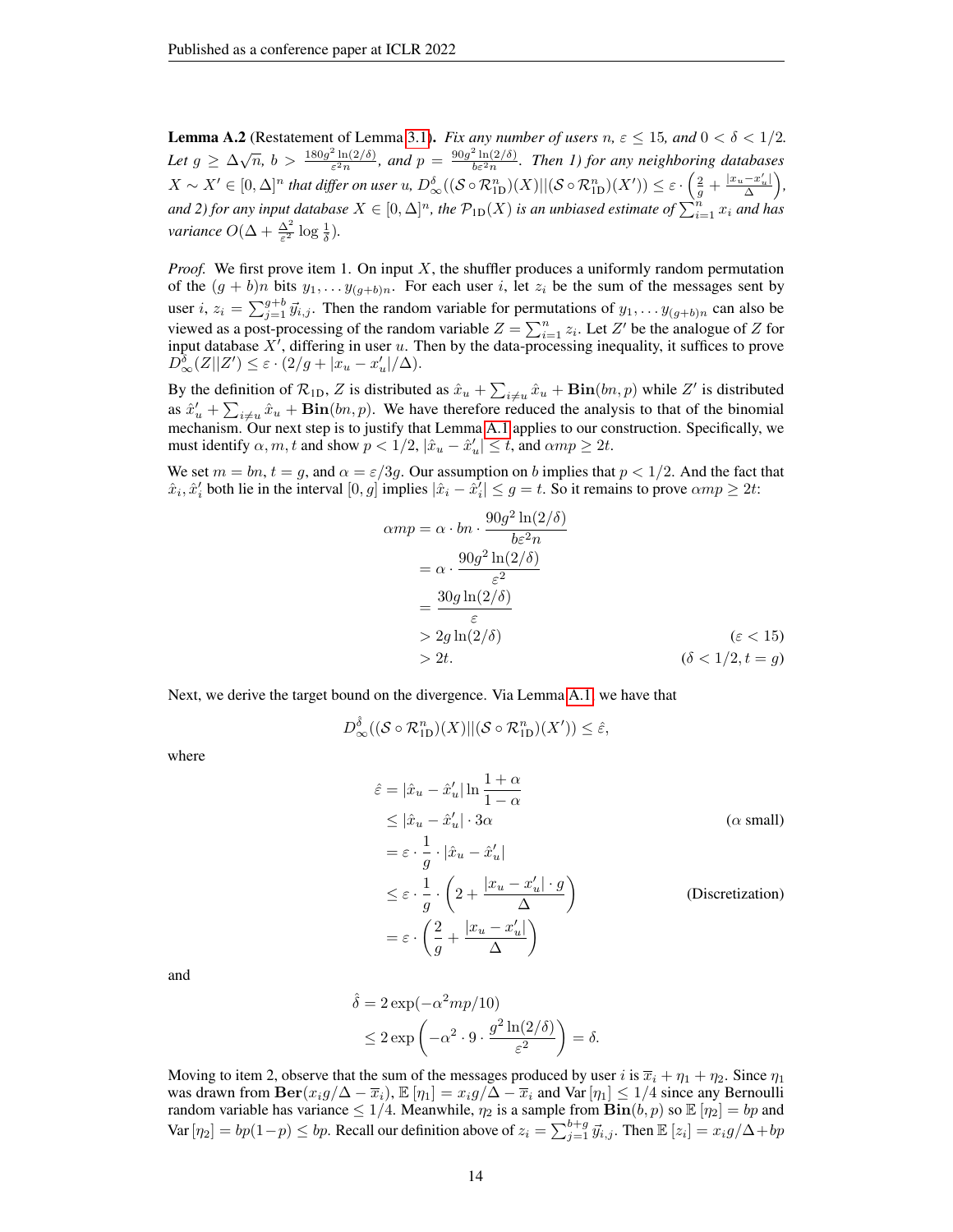and, by the independence of  $\eta_1$  and  $\eta_2$ , Var  $[z_i] \leq 1/4 + bp$ . Extending this over all n users yields  $\mathbb{E}\left[\sum_{i=1}^{n} z_i\right] = \frac{1}{2} \sum_{i=1}^{n} x_i + bnp$  and  $\text{Var}\left[\sum_{i=1}^{n} z_i\right] \leq n/4 + bnp$ .  $\mathcal{A}_{1D}$  shifts and rescales this quantity, so its final output is unbiased

$$
\mathbb{E}\left[\frac{\Delta}{g}\left(\left(\sum_{i=1}^{n}z_i\right) - bnp\right)\right] = \sum_{i=1}^{n}x_i
$$

and, by our assumption that  $g \geq \Delta \sqrt{n}$  and choice of p,

$$
\operatorname{Var}\left[\frac{\Delta}{g}\left(\left(\sum_{i=1}^{n}z_{i}\right)-bnp\right)\right] \leq \frac{\Delta^{2}}{g^{2}}\left(\frac{n}{4}+bnp\right) = O\left(1+\frac{\Delta^{2}bnp}{g^{2}}\right) = O\left(\frac{\Delta^{2}}{\varepsilon^{2}}\log\frac{1}{\delta}\right).
$$

## <span id="page-14-0"></span>A.2 PROOFS FOR VECTOR SUM

Having completed our analysis of  $\mathcal{P}_{1D}$ , we now turn to  $\mathcal{P}_{\text{vec}}$ . The first step in this direction is proving the following variant of advanced composition:

<span id="page-14-1"></span>**Lemma A.3** (Restatement of Lemma [3.3\)](#page-5-3). *Fix any*  $\gamma \in (0,1)$  *and neighboring databases*  $X, X' \in$  $\mathcal{X}^n$ . For all  $j \in [d]$ , suppose algorithm  $\mathcal{A}_j : \mathcal{X}^n \to \mathcal{Y}$  use independent random bits and satisfies  $D_{\infty}^{\delta_j}(\mathcal{A}_j(X)||\mathcal{A}_j(X')) \leq \varepsilon_j$ . Let

$$
\varepsilon' = \sum_{j=1}^d \varepsilon_j (e^{\varepsilon_j} - 1) + 2 \sqrt{\log(1/\gamma) \sum_{j=1}^d \varepsilon_j^2} \quad \text{and} \quad \delta' = \sum_{j=1}^d \delta_j + \gamma.
$$

*Then*  $D_{\infty}^{\delta'}(\mathcal{A}_1(X), \ldots, \mathcal{A}_d(X)||\mathcal{A}_1(X') \ldots, \mathcal{A}_d(X')) \leq \varepsilon'.$ 

Our proof follows the steps in [\(Dwork et al., 2010b;](#page-11-18) [Asi et al., 2019\)](#page-10-17) with some minor adaptations. We provide the detailed proof for completeness. We first provide some useful definitions.

Definition A.4. *Given random variables* Y *and* Z*, the* KL Divergence between Y and Z *is*

$$
D(Y||Z) = \mathbb{E}_{y \in Y} \left[ \log \frac{\Pr[Y = y]}{\Pr[Z = z]} \right].
$$

*The* Max Divergence between Y and Z *is*

$$
D_{\infty}(Y||Z) = \max_{S \subseteq \text{supp}(Y)} \left[ \log \frac{\Pr[Y \in S]}{\Pr[Z \in S]} \right].
$$

*The* total variation distance between Y and Z *is*

$$
\Delta(Y, Z) = \max_{S \subseteq \text{supp}(Y)} |P_Y(S) - P_Z(S)|.
$$

The following lemma relating these notions comes from [Dwork and Roth](#page-10-13) [\(2014\)](#page-10-13).

<span id="page-14-2"></span>Lemma A.5 (Lemma 3.17 and 3.18 [\(Dwork and Roth, 2014\)](#page-10-13)). *Given random variables* Y *and* Z*,*

*1.* We have both  $D_{\infty}^{\delta}(Y||Z) \leq \varepsilon$  and  $D_{\infty}^{\delta}(Z||Y) \leq \varepsilon$  if and only if there exists random *variables*  $Y', Z'$  *such that*  $\Delta(Y, Y') \leq \delta/(e^{\varepsilon} + 1)$  *and*  $\Delta(Z, Z') \leq \delta/(e^{\varepsilon} + 1)$ *, and*  $D_{\infty}(Y'||Z') \leq \varepsilon$ , and  $D_{\infty}(Z'||Y') \leq \varepsilon$ .

2. If 
$$
D_{\infty}(Y||Z) \leq \varepsilon
$$
 and  $D_{\infty}(Z||Y) \leq \varepsilon$ , then  $D(Y||Z) \leq \varepsilon(e^{\varepsilon}-1)$ .

For the first claim, [Dwork and Roth](#page-10-13) [\(2014\)](#page-10-13) only explicitly proves that  $D_{\infty}(Y'||Z') \leq \varepsilon$ , but their construction of Y' and Z' also implies  $D_{\infty}(Z'||Y') \leq \varepsilon$ .

We now have the tools to prove our variant of advanced composition, Lemma [A.3.](#page-14-1)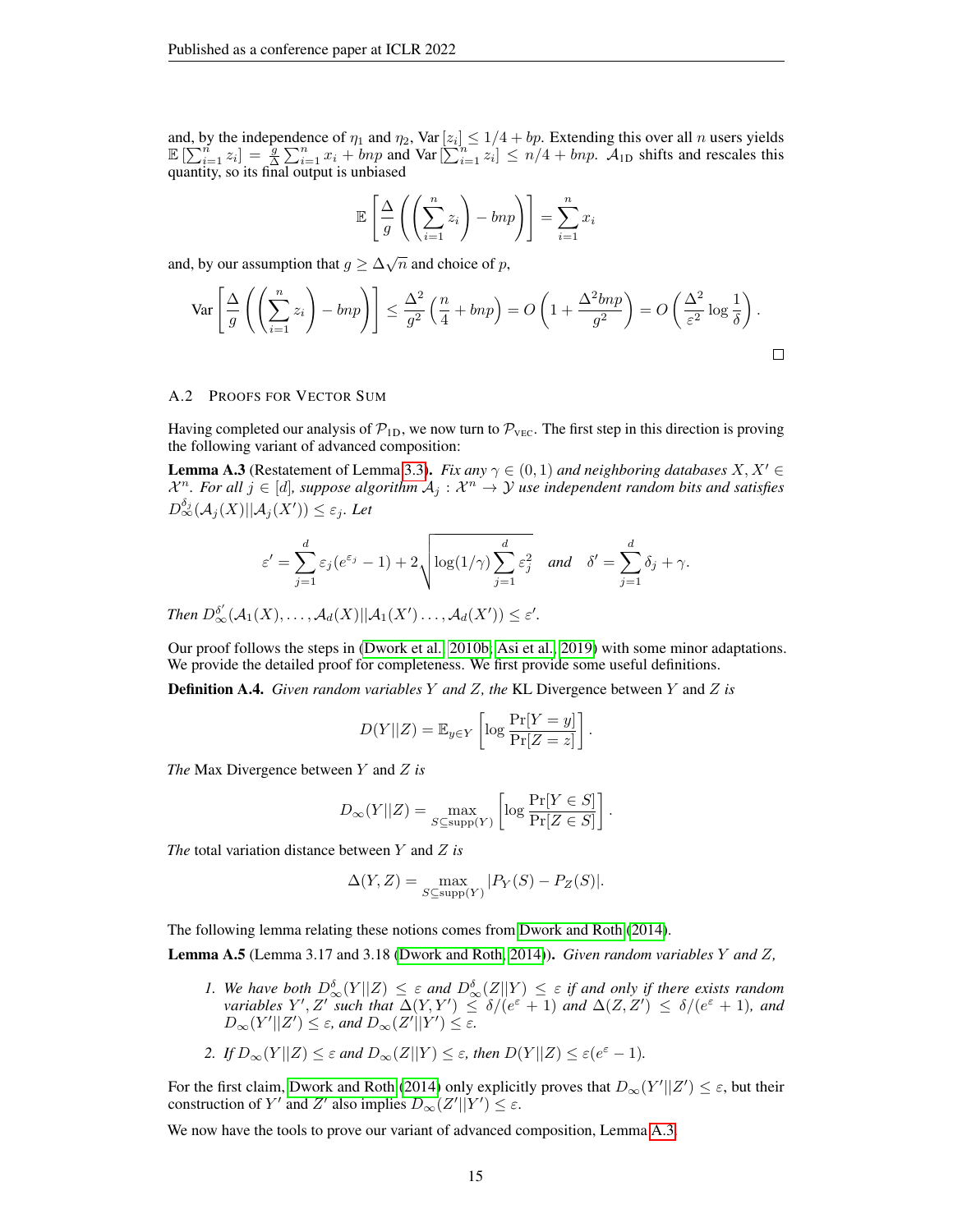*Proof of Lemma* [A.3.](#page-14-1) For any neighboring datasets X and X', let  $Y = (Y_1, Y_2, \ldots, Y_d)$  and  $Z =$  $(Z_1, Z_2, \ldots, Z_d)$  denote the outcomes of running  $A_1, \ldots, A_d$  on  $X, X'$  respectively. By Fact [2.3](#page-2-1) and the first part of Lemma [A.5,](#page-14-2) there exist random variables  $Y' = (Y'_1, \ldots, Y'_d)$  and  $Z' = (Z'_1, \ldots, Z'_d)$ such that, for any  $j \in [d]$ , the following four inequalities hold: (i)  $\Delta(Y_j, Y_j') \le \delta_j/(e^{\epsilon_j} + 1)$ , (ii)  $\Delta(Z_j, Z'_j) \leq \delta_j/(e^{\varepsilon_j} + 1)$ , (iii)  $D_\infty(Y'_j||Z'_j) \leq \varepsilon_j$ , and (iv)  $D_\infty(Z'_j||Y'_j) \leq \varepsilon_j$ . Then

$$
\Delta(Y, Y'), \Delta(Z, Z') \le \sum_{j=1}^d \frac{\delta_j}{e^{\varepsilon_j} + 1} < \frac{1}{2} \sum_{j=1}^d \delta_j.
$$

Consider the outcome set  $B = \{v \in \mathbb{R}^d : \Pr[Y' = v] \ge e^{\varepsilon'} \Pr[Z' = v] \}$ . It remains to prove  $Pr[Y' \in B] \le \gamma$ . For any fixed realization  $v = (v_1, \ldots, v_d) \in \mathbb{R}^d$ , we have

$$
\log\left(\frac{\Pr[Y'=v]}{\Pr[Z'=v]}\right) = \sum_{j=1}^{d} \log\left(\frac{\Pr[Y'_j=v_j]}{\Pr[Z'_j=v_j]}\right) \triangleq \sum_{j=1}^{d} c_j
$$

where the first step follows from independence and the last step defines  $c_j$ . Since  $D_{\infty}(Y'_j||Z'_j) \leq \varepsilon_j$ and  $D_{\infty}(Z'_j||Y'_j) \leq \varepsilon_j$ , we know that  $|c_j| \leq \varepsilon_j$ , and by the second part of Lemma [A.5](#page-14-2)

$$
\mathbb{E}_{v_j \sim Y_j} [c_j] = \mathbb{E}_{v_j \sim Y_j} \left[ \log \left( \frac{\Pr[Y'_j = v_j]}{\Pr[Z'_j = v_j]} \right) \right] \le \varepsilon_j (e^{\varepsilon_j} - 1).
$$

Thus we have

$$
\Pr[Y' \in B] = \Pr\left[\sum_{j=1}^{d} c_j \ge \varepsilon'\right]
$$
  
= 
$$
\Pr\left[\sum_{j=1}^{d} c_j \ge \sum_{j=1}^{d} \varepsilon_j (e^{\varepsilon_j} - 1) + 2\sqrt{\log(1/\gamma) \sum_{j=1}^{d} \varepsilon_j^2}\right] \le \gamma.
$$

by a Chernoff-Hoeffding bound. Tracing back,  $\mathbb{P}[Y' \in B] \leq \gamma$  implies  $D_{\infty}^{\gamma}(Y' || Z') \leq \varepsilon'$ . Our previous bounds on  $\Delta(Y, Y')$  and  $\Delta(Z, Z')$  then give  $D_{\infty}^{\sum_{j=1}^{d} \delta_j + \gamma}(Y||Z) \leq \varepsilon'.$  $\Box$ 

Finally, we can now prove Theorem [3.2,](#page-5-2) our primary guarantee for vector summation.

**Theorem A.6** (Restatement of Theorem [3.2\)](#page-5-2). *For any*  $0 < \varepsilon \le 15$ ,  $0 < \delta < 1/2$ ,  $d, n \in \mathbb{N}$ , and  $\Delta_2 > 0$ *, there are choices of parameters*  $b, g \in \mathbb{N}$  and  $p \in (0, 1/2)$  *for*  $\mathcal{P}_{1D}$  *(Algorithm [3.1\)](#page-4-0) such that,*  $f$ or inputs  $\vec{X} = (\vec{x}_1,\dots,\vec{x}_n)$  of vectors with maximum norm  $||\vec{x}_i||_2 \leq \Delta_2$ , 1)  $\mathcal{P}_{\text{vec}}$  is  $(\varepsilon,\delta)$ -shuffle private and, 2)  $\mathcal{P}_{\rm{VEC}}(\vec{X})$  is an unbiased estimate of  $\sum_{i=1}^n \vec{x}_i$  and has bounded variance

$$
\mathbb{E}\left[\left\|\mathcal{P}_{\text{VEC}}(\vec{X}) - \sum_{i=1}^{n} \vec{x}_i\right\|_2^2\right] = O\left(\frac{d\Delta_2^2}{\varepsilon^2} \log^2 \frac{d}{\delta}\right).
$$

*Proof.* We set  $g = \max(2\Delta_2\sqrt{n}, \sqrt{d}, 4)$ . We will choose  $b, p$  later in the proof.

Fix neighboring databases of vectors  $\vec{X}$  and  $\vec{X}'$ . We assume without loss of generality that the databases differ only in the first user,  $\vec{x}_1 \neq \vec{x}'_1$ . Then the  $\ell_2$  sensitivity is

<span id="page-15-0"></span>
$$
\left\| \sum_{i=1}^{n} \vec{x}_i - \sum_{i=1}^{n} \vec{x}'_i \right\|_2 = \left\| \vec{x}_1 - \vec{x}'_1 \right\|_2 \le 2\Delta_2.
$$
 (2)

From our definition of  $\vec{w}_{i,j}$  in line 4 of the pseudocode for  $\mathcal{P}_{\text{VEC}}$  and the fact that  $\|\vec{x}_i\|_2 \leq \Delta_2$ ,  $\vec{w}_{i,j} \geq 0$  and  $\vec{w}_{i,j} \leq \|\vec{x}_i\|_{\infty} + \Delta_2 \leq \|\vec{x}_i\|_2 + \Delta_2 \leq 2\Delta_2$ . This means the sensitivity of the value of  $\vec{w}_{i,j}$  is  $2\Delta_2$ .

For each coordinate  $j \in [d]$ , we use  $a_j$  to denote the absolute difference in the j-th coordinate,

$$
a_j := |\vec{x}_{1,j} - \vec{x}'_{1,j}| = |\vec{w}_{1,j} - \vec{w}'_{1,j}|
$$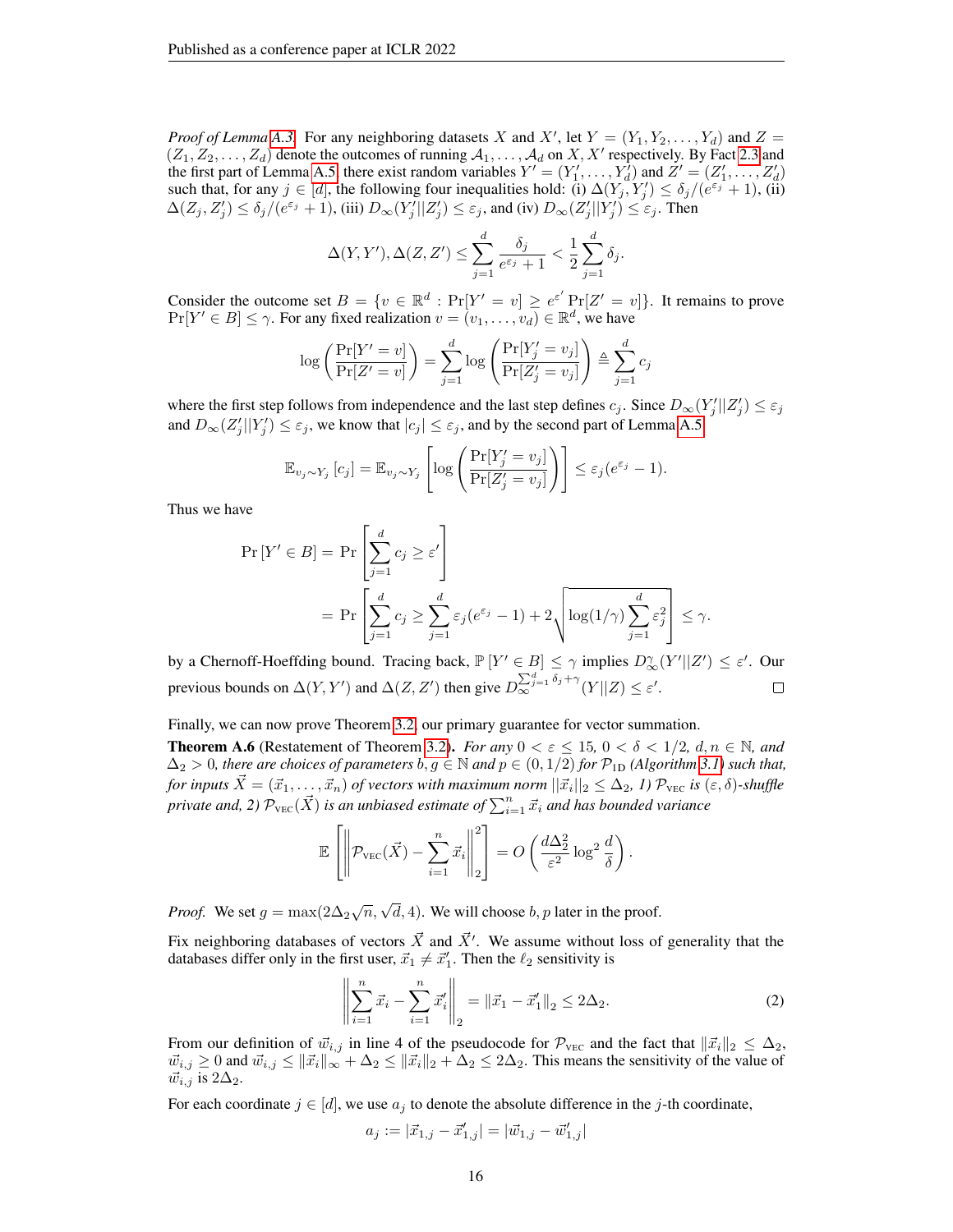Let  $\gamma, \hat{\delta} = \delta/(d+1)$  and  $\hat{\varepsilon} = \varepsilon/18\sqrt{\log(1/\gamma)}$ . Because  $g \ge 2\Delta_2\sqrt{n}$ , we may use Lemma [3.1](#page-4-1) to set  $b, p$  such that

$$
D_{\infty}^{\hat{\delta}}((\mathcal{S} \circ \mathcal{R}_{1D}^{n})(W_j)||(\mathcal{S} \circ \mathcal{R}_{1D}^{n})(W_j')) \leq \hat{\varepsilon} \cdot \left(\frac{2}{g} + \frac{a_j}{2\Delta_2}\right) \triangleq \varepsilon_j
$$

where we use  $W_j$  to denote  $(w_{1,j}, \ldots, w_{n,j})$  and the last step defines  $\varepsilon_j$ . Notice that

$$
\sum_{j \in [d]} \varepsilon_j^2 = \hat{\varepsilon}^2 \cdot \sum_{j \in [d]} \frac{4}{g^2} + \frac{2a_j}{\Delta_2 g} + \frac{a_j^2}{4\Delta_2^2} \n\leq \hat{\varepsilon}^2 \cdot \left(\frac{4d}{g^2} + \frac{2\|\vec{x}_1 - \vec{x}_1'\|_1}{\Delta_2 g} + \frac{\|\vec{x}_1 - \vec{x}_1'\|_2^2}{4\Delta_2^2}\right) \n\leq \hat{\varepsilon}^2 \cdot \left(\frac{4d}{g^2} + \frac{2\sqrt{d}\|\vec{x}_1 - \vec{x}_1'\|_2}{\Delta_2 g} + \frac{\|\vec{x}_1 - \vec{x}_1'\|_2^2}{4\Delta_2^2}\right) \n\leq \hat{\varepsilon}^2 \cdot \left(\frac{4d}{g^2} + \frac{4\sqrt{d}}{g} + 1\right) \n< \hat{\varepsilon}^2 \cdot (4 + 4 + 1) = 9\hat{\varepsilon}^2
$$
\n(3)

$$
\leq \hat{\varepsilon}^2 \cdot (4+4+1) = 9\hat{\varepsilon}^2 \tag{3}
$$

The final inequality comes from the fact that  $g \geq$  $\sqrt{d}$ . By our choices of  $\hat{\varepsilon}$ ,  $\gamma$ , and  $\hat{\delta}$ , we apply Lemma [3.3](#page-5-3) to conclude that

$$
D_{\infty}^{\delta}((S \circ \mathcal{R}_{\text{VEC}}^{n})(\vec{X})||(S \circ \mathcal{R}_{\text{VEC}}^{n})(\vec{X}')) \leq \sum_{j=1}^{d} \varepsilon_{j}(e^{\varepsilon_{j}} - 1) + 2\sqrt{\log(1/\gamma) \sum_{j=1}^{d} \varepsilon_{j}^{2}}
$$
  

$$
\leq \sum_{j=1}^{d} 2\varepsilon_{j}^{2} + 2\sqrt{\log(1/\gamma) \sum_{j=1}^{d} \varepsilon_{j}^{2}}
$$
  

$$
\leq 18\hat{\varepsilon}^{2} + 6\hat{\varepsilon}\sqrt{\log(1/\gamma)}
$$
 (Via (3))  

$$
\leq \varepsilon
$$
 (Choice of  $\hat{\varepsilon}$ )

which is precisely  $(\varepsilon, \delta)$ -differential privacy by Fact [2.3.](#page-2-1) Note that the second inequality holds because  $g \ge 4$  implies  $\varepsilon_j \le \hat{\varepsilon} \le \varepsilon/18$ . Since  $\varepsilon \le 15$ , we get  $\varepsilon_j < 1$ , and  $e^{\varepsilon_j} - 1 \le 2\varepsilon_j$ .

The estimator produced by  $P_{\text{VEC}}$  is unbiased because each invocation of  $P_{1D}$  yields unbiased estimates. And we have, by linearity and the variance bound of  $\mathcal{P}_{1D}$ ,

$$
\mathbb{E}\left[\left\|\mathcal{P}_{\text{VEC}}(\vec{X}) - \sum_{i=1}^{n} \vec{x}_i\right\|_2^2\right] = \sum_{j=1}^{d} \mathbb{E}\left[\left|\mathcal{P}_{\text{VEC}}(\vec{X}_j) - \sum_{i=1}^{n} \vec{x}_{i,j}\right|^2\right] = O\left(\frac{d\Delta_2^2}{\hat{\varepsilon}^2} \log\left(\frac{1}{\hat{\delta}}\right)\right).
$$
\ntheorem statement follows by substitution.

The theorem statement follows by substitution.

## <span id="page-16-0"></span>A.3 ROBUST PRIVACY OF SUM

We now discuss the *robustness* of our privacy guarantees, as mentioned at the end of Section [3.1.](#page-4-0) In more detail, we slightly generalize the privacy analysis of  $\mathcal{P}_{1D}$  to account for the case where a  $\gamma$  fraction of the users are honest. Because  $\mathcal{P}_{1D}$  is used as a building block for the other protocols we describe, this robustness carries over. We first present the definition of robust shuffle privacy originally given by [Balcer et al.](#page-10-10) [\(2021\)](#page-10-10).

**Definition A.7** [\(Balcer et al.](#page-10-10) [\(2021\)](#page-10-10)). *Fix*  $\gamma \in (0, 1]$ *. A protocol*  $\mathcal{P} = (\mathcal{R}, \mathcal{A})$  *is*  $(\varepsilon, \delta, \gamma)$ -robustly shuffle differentially private *if, for all*  $n \in \mathbb{N}$  *and*  $\gamma' \geq \gamma$ *, the algorithm*  $S \circ \mathcal{R}^{\gamma'n}$  *is*  $(\varepsilon, \delta)$ *-differentially private. In other words,* P *guarantees* (ε, δ)*-shuffle privacy whenever at least a* γ *fraction of users follow the protocol.*

Although the above definition only explicitly handles drop-out attacks by  $1 - \gamma$  malicious users, this is without loss of generality: any messages sent to the shuffler from the malicious users constitute a post-processing of  $S \circ \mathcal{R}^{\gamma n}$ .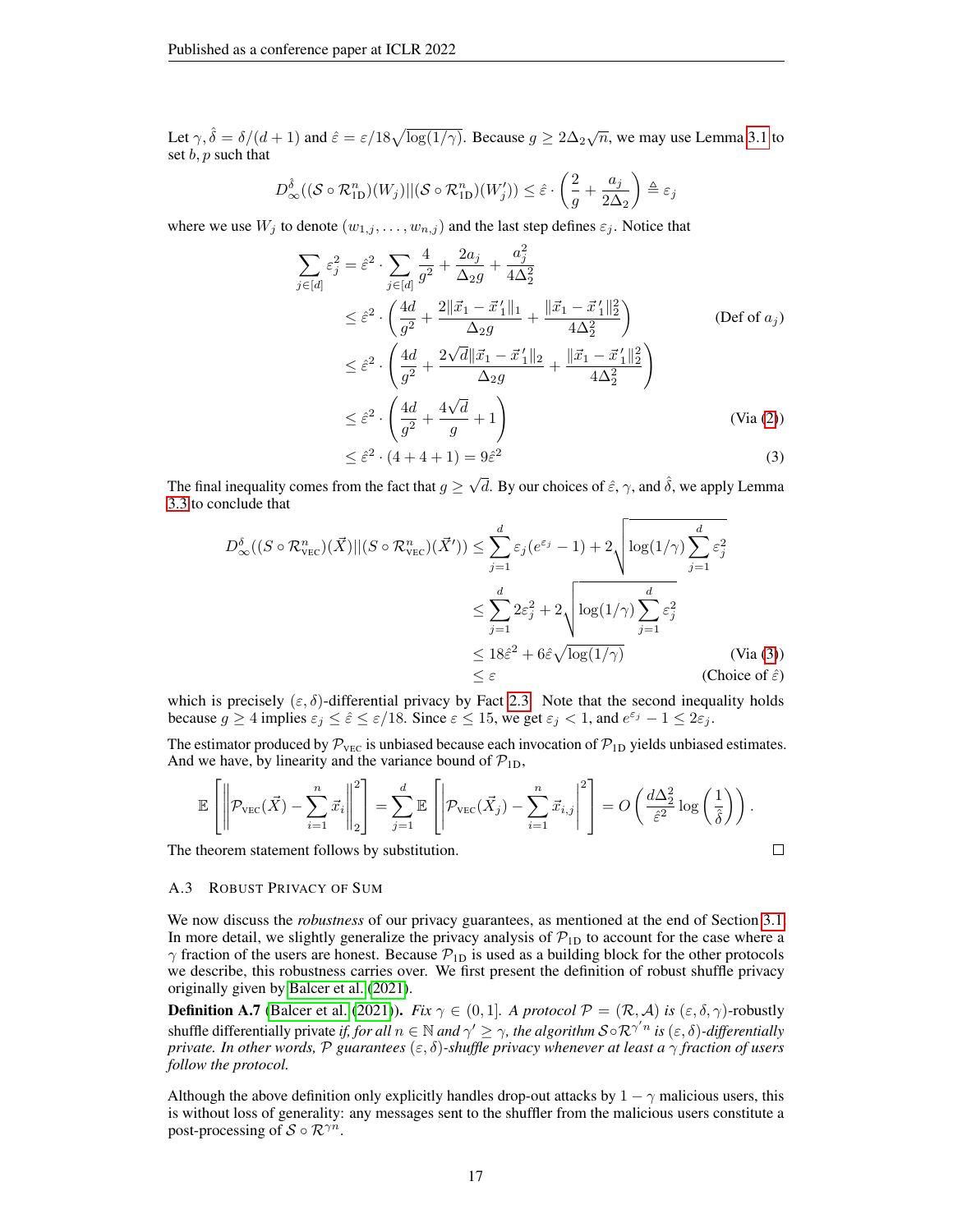Now, we show that reducing the number of participants in  $\mathcal{P}_{1D}$  loosens the bound on the divergence in a smooth fashion. Because  $\mathcal{P}_{1D}$  is the building block of our other protocols, they inherit its robustness. The statement requires  $\gamma \geq 1/3$ , but this constant is arbitrary; changing it to a different value will only influence the lower bound on  $q$ .

<span id="page-17-0"></span>**Claim A.8.** *Fix any*  $\gamma \in [1/3, 1]$ *, any number of users*  $n, \varepsilon \leq 1$ *, and*  $0 < \delta < 1$ *. If*  $g \geq 3$ *,*  $b > 180 \cdot \frac{g^2}{\epsilon^2}$  $\frac{g^2}{\varepsilon^2 n} \ln \frac{2}{\delta}$ *, and*  $p = 90 \cdot \frac{g^2}{b \varepsilon^2}$  $\frac{g^2}{bc^2n}$  ln  $\frac{2}{\delta}$  then, for any neighboring databases  $X \sim X' \in [0, \Delta]^n$ *that differ on user* u*,*

$$
D_{\infty}^{\delta}((S\circ \mathcal{R}_{\text{1D}}^{\gamma n})(X)||(S\circ \mathcal{R}_{\text{1D}}^{\gamma n})(X'))\leq \frac{\varepsilon}{\gamma}\cdot\left(\frac{2}{g}+\frac{|x_u-x'_u|}{\Delta}\right).
$$

*This implies*  $\mathcal{P}_{1D}$  *satisfies*  $(O(\varepsilon/\gamma), \delta, \gamma)$ *-robust shuffle privacy.* 

*Proof.* The proof proceeds almost identically with that of Item 2 in Lemma [3.1.](#page-4-1) The key change is that privacy noise is now drawn from  $\text{Bin}(\gamma bn, p)$ . This means we take  $m = \gamma bn$ . We again set  $t = g$  but now  $\alpha = \varepsilon/3\gamma g$ . Note that  $\alpha < 1/3$  because  $\varepsilon \le 1$  and  $\gamma g > 3\gamma > 1$ .

As before, our assumption on b implies that  $p < 1/2$  and we have  $|\hat{x}_u - \hat{x}'_u| \leq g = t$ . So it remains to prove  $\alpha mp \geq 2t$  in order to apply Lemma [A.1:](#page-12-1)

$$
\alpha m p = \alpha \cdot \gamma b n \cdot \frac{90 g^2 \ln(2/\delta)}{b \varepsilon^2 n} = \alpha \cdot \gamma \cdot \frac{90 g^2 \ln(2/\delta)}{\varepsilon^2} = \frac{30 g \ln(2/\delta)}{\varepsilon} > 2t
$$

Now we derive the target bound on the divergence. Via Lemma [A.1,](#page-12-1) we have that

$$
D_{\infty}^{\hat{\delta}}((S \circ \mathcal{R}_{1D}^n)(X)||(S \circ \mathcal{R}_{1D}^n)(X')) \leq \hat{\varepsilon},
$$

where

$$
\hat{\varepsilon} = |\hat{x}_u - \hat{x}'_u| \ln \frac{1+\alpha}{1-\alpha}
$$
\n
$$
\leq |\hat{x}_u - \hat{x}'_u| \cdot 3\alpha \qquad \text{(α small)}
$$
\n
$$
= \frac{\varepsilon}{\gamma} \cdot \frac{1}{g} \cdot |\hat{x}_u - \hat{x}'_u|
$$
\n
$$
\leq \frac{\varepsilon}{\gamma} \cdot \frac{1}{g} \cdot \left(2 + \frac{|x_u - x'_u| \cdot g}{\Delta}\right) \qquad \text{(Discretization)}
$$
\n
$$
= \frac{\varepsilon}{\gamma} \cdot \left(\frac{2}{g} + \frac{|x_u - x'_u|}{\Delta}\right)
$$

and

$$
\hat{\delta} = 2 \exp(-\alpha^2 m p/10)
$$
  
= 2 \exp(-\alpha^2 \cdot 9\gamma \cdot \frac{g^2 \ln(2/\delta)}{\varepsilon^2})  
= 2 \exp(-\frac{1}{\gamma} \cdot \ln(2/\delta))  
\le 2 \exp(-\ln(2/\delta)) = \delta

This concludes the proof.

When we replace  $\varepsilon$  in the proof of Theorem [3.2](#page-5-2) with  $\varepsilon/\gamma$ , we can invoke Claim [A.8](#page-17-0) to derive the following statement about the robust shuffle privacy of  $P_{\text{VEC}}$ .

**Corollary A.9.** *For any*  $0 < \varepsilon \leq 1$ ,  $0 < \delta < 1$ ,  $d, n \in \mathbb{N}$ , and  $\Delta_2 > 0$ , there are choices of *parameters*  $b, g \in \mathbb{N}$  *and*  $p \in (0, 1/2)$  *for*  $\mathcal{P}_{1D}$  *(Algorithm [3.1\)](#page-4-0) such that, for inputs*  $X = (\vec{x}_1, \dots, \vec{x}_n)$  $of$  vectors with maximum norm  $||\vec{x_i}||_2\leq \Delta_2$  and any  $\gamma\in[1/3,1]$ ,  $\mathcal{P}_{\rm{vec}}$  is  $(\varepsilon/\gamma,\delta,\gamma)$ -robustly shuffle *private*

Because  $\mathcal{P}_{\text{VEC}}$  serves as a primitive for our optimization protocols, each round of those protocols ensures privacy in the face of two-thirds corruptions. For comparison, the generic construction by [Beimel et al.](#page-10-11) [\(2020\)](#page-10-11) is able to simulate arbitrary centrally private algorithms but requires an honest majority.

 $\Box$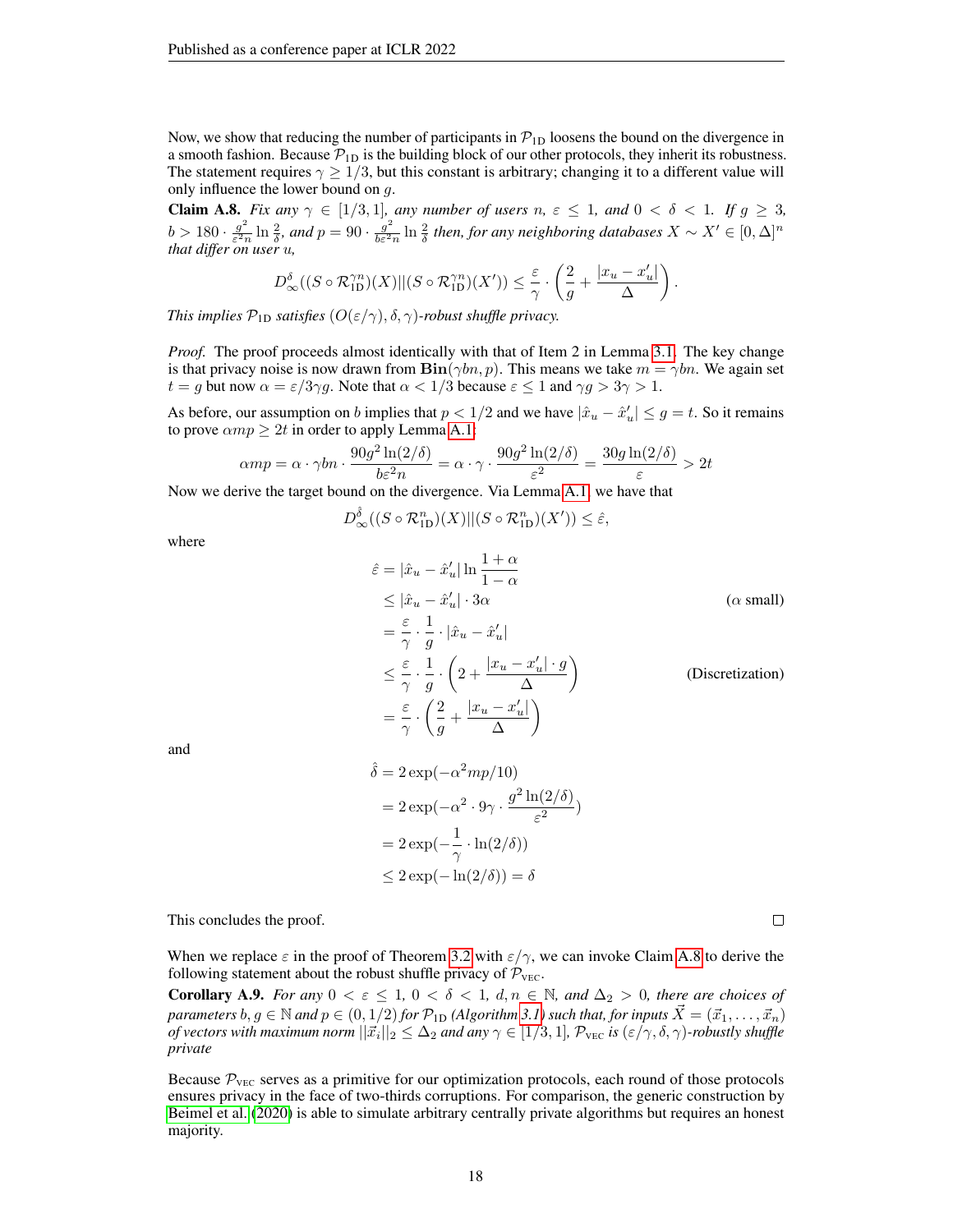# <span id="page-18-0"></span>B PROOFS FOR SECTION [4](#page-5-0)

#### B.1 PROOFS FOR SECTION [4.1](#page-6-1)

We start by proving the guarantee for  $P_{SGD}$ , Theorem [4.1.](#page-6-2) The first step is to formally define the gradient oracle setup that will be necessary for several of our results.

**Definition B.1.** *Given function*  $\ell$  *over*  $\Theta \subset \mathbb{R}^d$ *, we say*  $G: \Theta \to \mathbb{R}^d$  *is an L<sub>G</sub>*-noisy gradient oracle  $\text{for } \ell \text{ if for every } \theta \in \Theta, \text{ (1) } \mathbb{E}_G \left[ G(\theta) \right] \in \partial \ell(\theta) \text{, and (2) } \mathbb{E}_G \left[ ||G(\theta)||^2_2 \right] \leq L_G^2$ . Furthermore, we say *the gradient oracle G has* variance at most  $\sigma^2$  *if*  $\mathbb{E}_G$   $\left[ \left\| G(\theta) - \mathbb{E}_G$   $[G(\theta)] \right\|_2^2 \right] \le \sigma^2$ .

The following lemma is standard for (noisy) stochastic gradient descent.

**Lemma B.2** (Restatement of Lemma [4.2\)](#page-6-3). *Suppose*  $P_{SGD}$  *queries an*  $L_G$ -noisy gradient oracle at *each iteration, then its output satisfies*

$$
\mathbb{E}\left[\ell(\bar{\theta},\mathcal{D})\right] \leq \min_{\theta\in\Theta} \ell(\theta,\mathcal{D}) + \frac{D^2}{2\eta T} + \frac{\eta L^2_G}{2}.
$$

We now have the tools to prove Theorem [4.1.](#page-6-2)

*Proof of Theorem [4.1.](#page-6-2)* The privacy guarantee follows directly from the privacy guarantee of the vector summation protocol (see Theorem [3.2\)](#page-5-2), and the fact that the algorithm queries each user at most once.

For the accuracy guarantee, our algorithm directly optimizes the excess population loss. For each time step  $t \in \{0, 1, \ldots, T-1\}$ , we write the gradient  $\bar{g}_t = \frac{1}{b} \sum_{i=1}^b \nabla_{\theta} \ell(\theta_{t-1}, x_{t,i}) + \mathbf{Z}_t$ . By Theorem [3.2,](#page-5-2) we know that

and

<span id="page-18-1"></span>
$$
\mathbb{E}_{x_{t,1},...,x_{t,b},\mathbf{Z}_t}\left[\bar{g}_t\right] = \mathbb{E}_{x \sim \mathcal{D}}\left[\nabla_{\theta}\ell(\theta_{t-1},x)\right]
$$

$$
\mathbb{E}_{x_{t,1},\ldots,x_{t,b},\mathbf{Z}_t} \left[ \left| |\bar{g}_t| \right|_2^2 \right] = \mathbb{E}_{x_{t,1},\ldots,x_{t,b},\mathbf{Z}_t} \left[ \left| \left| \frac{1}{b} \sum_{i=1}^b \nabla_{\theta} \ell(\theta_{t-1}, x_{t,i}) + \mathbf{Z}_t \right| \right|_2^2 \right]
$$
\n
$$
= \mathbb{E}_{x_{t,1},\ldots,x_{t,b}} \left[ \left| \left| \frac{1}{b} \sum_{i=1}^b \nabla_{\theta} \ell(\theta_{t-1}, x_{t,i}) \right| \right|_2^2 \right] + \mathbb{E} \left[ \left\| \mathbf{Z}_t \right\|_2^2 \right]
$$
\n
$$
\leq L^2 + O\left( \frac{dL^2 \log^2(d/\delta)}{b^2 \varepsilon^2} \right), \tag{4}
$$

where the second equality uses the independence of the data and noise, and the inequality follows from  $\ell$  being L-Lipschitz and Theorem [3.2.](#page-5-2)

The gradient  $\bar{g}_t$  therefore qualifies as a noisy gradient oracle call with  $L_G^2 = L^2 + O\left(\frac{dL^2 \log^2(d/\delta)}{b^2 \varepsilon^2}\right)$  $\frac{\log^2(d/\delta)}{b^2 \varepsilon^2}$ ). By Lemma [4.2](#page-6-3) and the fact that there are  $n/b$  iterations, we get

$$
\mathbb{E}\left[\ell(\bar{\theta}, \mathcal{D})\right] \leq \min_{\theta \in \Theta} \ell(\theta, \mathcal{D}) + \frac{D^2}{2\eta T} + \frac{\eta L_G^2}{2}
$$
\n
$$
\leq \min_{\theta \in \Theta} \ell(\theta, \mathcal{D}) + \frac{D_{L_G}}{\sqrt{T}} \qquad (AM-GM ineq.)
$$
\n
$$
= \min_{\theta \in \Theta} \ell(\theta, \mathcal{D}) + D\sqrt{\frac{1}{T} \left( L^2 + O\left(\frac{dL^2 \log^2(d/\delta)}{b^2 \varepsilon^2}\right)\right)}
$$
\n
$$
= \min_{\theta \in \Theta} \ell(\theta, \mathcal{D}) + O\left( D L \sqrt{\frac{b}{n} + \frac{d \log^2(d/\delta)}{\varepsilon^2 b n}} \right) \qquad (T = n/b)
$$
\n
$$
= \min_{\theta \in \Theta} \ell(\theta, \mathcal{D}) + O\left(\frac{d^{1/4} DL \log^{1/2}(d/\delta)}{\sqrt{\varepsilon n}}\right),
$$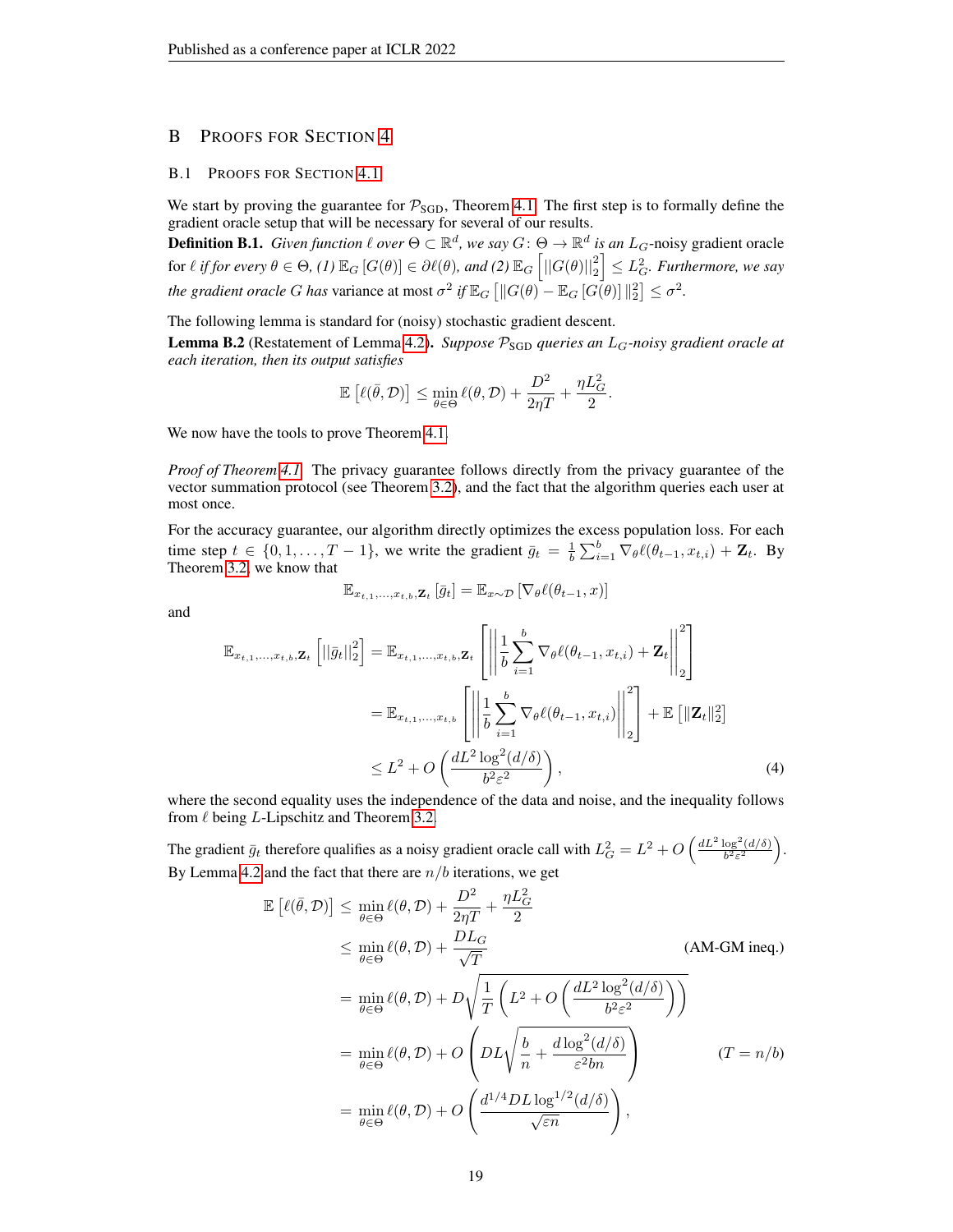The final step uses our choice of  $b =$  $\sqrt{d} \log(d/\delta)$ ε

Next, we prove the guarantee for  $P_{AGD}$ , Theorem [4.3.](#page-6-0)

*Proof of Theorem [4.3.](#page-6-0)* The privacy guarantee follows directly from the privacy guarantee of the vector summation protocol (see Theorem [3.2\)](#page-5-2), and the fact that the algorithm queries each user at most once, and the remaining computation is post-processing.

We now prove the accuracy guarantee. For any iteration  $t \in [T]$ , let  $\mathbf{Z}_t$  be the noise introduced by the summation protocol  $\mathcal{P}_{\text{VEC}}$  and let  $\bar{g}_t = \frac{1}{b} \sum_{i=1}^b \nabla_{\theta} \ell(\theta_{t-1}, x_{t,i}) + \mathbf{Z}_t$ . We first bound the variance:

$$
\mathbb{E}\left[\|G(\theta_{t-1}) - \mathbb{E}\left[G(\theta_{t-1})\right]\|_{2}^{2}\right]
$$
\n
$$
= \mathbb{E}_{x_{t,1},\ldots,x_{t,b},\mathbf{Z}_{t}}\left[\left\|\frac{1}{b}\sum_{i=1}^{b}\nabla_{\theta}\ell(\theta_{t-1},x_{t,i}) + \mathbf{Z}_{t} - \mathbb{E}_{x\sim\mathcal{D}}\left[\nabla\ell(\theta_{t-1},x)\right]\right\|_{2}^{2}\right]
$$
\n
$$
= \mathbb{E}_{x_{t,1},\ldots,x_{t,b}}\left[\left\|\frac{1}{b}\sum_{i=1}^{b}\nabla\ell(\theta_{t-1},x_{t,i}) - \mathbb{E}_{x\sim\mathcal{D}}\left[\nabla\ell(\theta_{t-1},x)\right]\right\|_{2}^{2}\right] + \mathbb{E}\left[\|\mathbf{Z}_{t}\|_{2}^{2}\right]
$$
\n
$$
= \text{Var}\left[\frac{1}{b}\sum_{i=1}^{b}\nabla\ell(\theta_{t-1},x_{t,i})\right] + \mathbb{E}\left[\|\mathbf{Z}_{t}\|_{2}^{2}\right]
$$
\n
$$
= \frac{1}{b}\text{Var}\left[\nabla\ell(\theta_{t-1},x_{t,1})\right] + \mathbb{E}\left[\|\mathbf{Z}_{t}\|_{2}^{2}\right]
$$
\n
$$
= \frac{1}{b}\mathbb{E}_{x_{t}\sim\mathcal{D}}\left[\|\nabla\ell(\theta_{t-1},x_{t}) - \mathbb{E}_{x}\left[\nabla\ell(\theta_{t-1},x)\right]\|_{2}^{2}\right] + \mathbb{E}\left[\|\mathbf{Z}_{t}\|_{2}^{2}\right]
$$
\n
$$
= O\left(\frac{L^{2}}{b} + \frac{dL^{2}\log^{2}(d/\delta)}{b^{2}\varepsilon^{2}}\right).
$$
\n(5)

The second equality comes from the fact that the data and noise are independent, the fourth equality uses the independence of  $x_{t,1}, \dots, x_{t,b}$  and [\(5\)](#page-19-0) follows from Theorem [3.2.](#page-5-2) Next, we use the following result from [Lan](#page-11-16) [\(2012\)](#page-11-16).

Lemma B.3 (Restatement of Lemma [4.4\)](#page-7-2). Suppose  $\mathcal{P}_{\text{AGD}}$  *receives a noisy gradient oracle with variance (at most)*  $\sigma^2$  *in each iteration. Taking*  $L_t = \frac{1}{t+1}((T+2)^{3/2}\frac{\sigma}{D} + \beta)$ ,  $\alpha_t = \frac{2}{t+2}$ *, then the population loss of* PAGD *can be bounded as*

$$
\mathbb{E}\left[\ell(\bar{\theta},\mathcal{D})\right] \leq \min_{\theta \in \Theta} \ell(\theta,\mathcal{D}) + O\left(\frac{\beta D^2}{T^2} + \frac{D\sigma}{\sqrt{T}}\right).
$$

In our case, we have  $\sigma^2 = \frac{L^2}{b} + \frac{dL^2 \log^2(d/\delta)}{b^2 \varepsilon^2}$  $\frac{\log (a/o)}{b^2 \varepsilon^2}$  so that

$$
\mathbb{E}\left[\ell(\bar{\theta}, \mathcal{D})\right] \leq \min_{\theta \in \Theta} \ell(\theta, \mathcal{D}) + O\left(\frac{\beta D^2}{T^2} + \frac{D\sigma}{\sqrt{T}}\right)
$$
\n
$$
\leq \min_{\theta \in \Theta} \ell(\theta, \mathcal{D}) + O\left(\frac{\beta D^2}{T^2} + \frac{D\sqrt{\frac{L^2}{b} + \frac{dL^2 \log^2(d/\delta)}{b^2 \epsilon^2}}}{\sqrt{T}}\right)
$$
\n
$$
\leq \min_{\theta \in \Theta} \ell(\theta, \mathcal{D}) + O\left(\frac{\beta D^2}{T^2} + \frac{DL}{\sqrt{b}T} + \frac{\sqrt{d}DL \log(d/\delta)}{b \epsilon \sqrt{T}}\right)
$$
\n
$$
= \min_{\theta \in \Theta} \ell(\theta, \mathcal{D}) + O\left(\frac{b^2 \beta D^2}{n^2} + \frac{DL}{\sqrt{n}} + \frac{\sqrt{d}DL \log(d/\delta)}{\epsilon \sqrt{b}n}\right)
$$
\n
$$
= \min_{\theta \in \Theta} \ell(\theta, \mathcal{D}) + O\left(\frac{d^{2/5} \beta^{1/5} D^{6/5} L^{4/5} \log^{4/5}(d/\delta)}{\epsilon^{4/5} n^{4/5}} + \frac{DL}{\sqrt{n}}\right)
$$

The first step follows from Lemma [4.4,](#page-7-2) and the second step comes from Eq. [\(5\)](#page-19-0). In the last step, we substitute  $b = \frac{n^{3/5}d^{1/5}L^{2/5}\log^{2/5}(d/\delta)}{\epsilon^{2/5}B^{2/5}D^{2/5}}$  $\Box$  $\frac{1}{\varepsilon^{2/5} \beta^{2/5} D^{2/5}}$ .

.

<span id="page-19-0"></span> $\Box$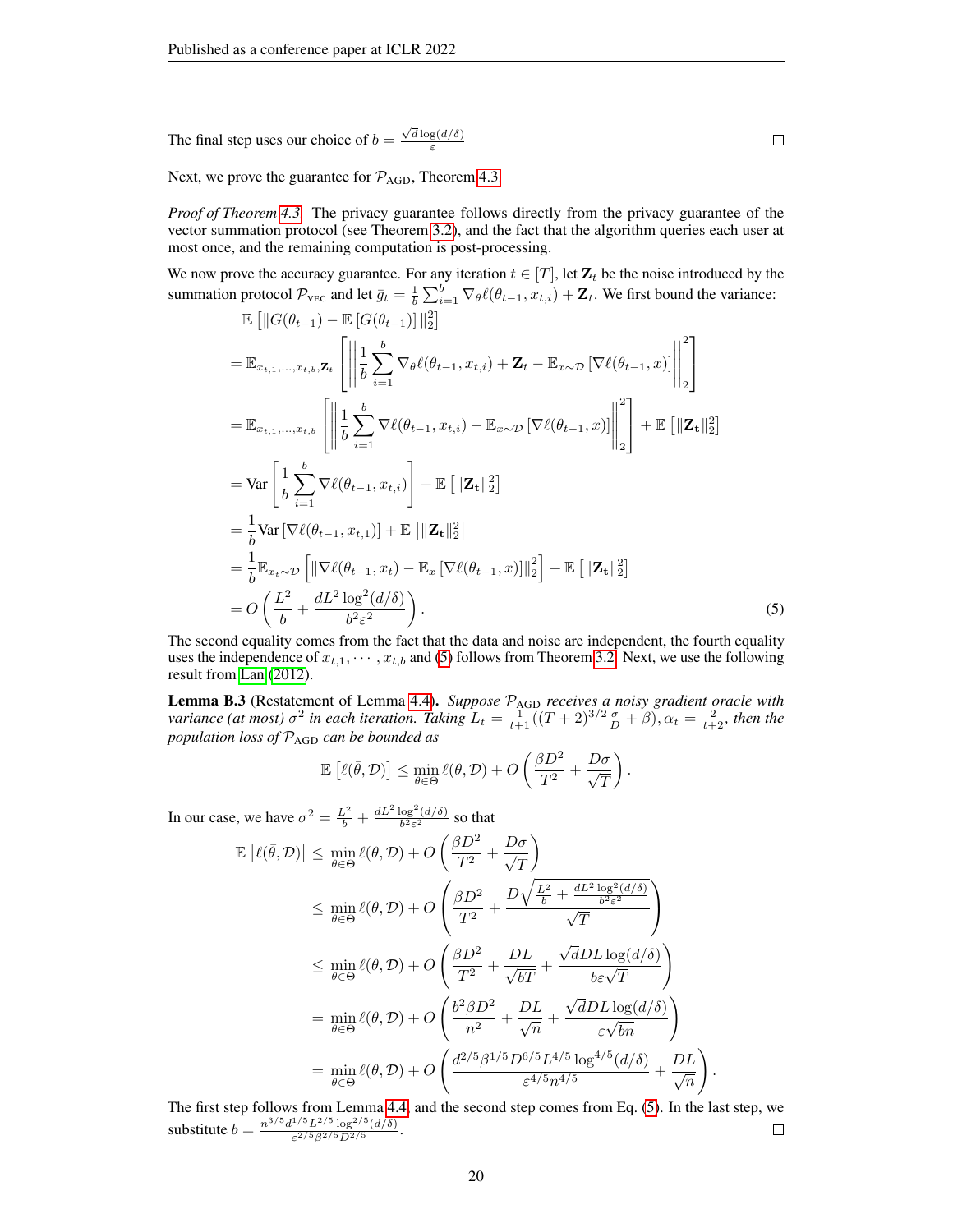Next, we prove our improved guarantee for convex losses by combining  $\mathcal{P}_{AGD}$  and smoothing (Theorem [4.7\)](#page-7-0).

*Proof of Theorem [4.7.](#page-7-0)* We directly optimize the loss function  $\ell_\beta$  with  $\mathcal{P}_{AGD}$ .  $\mathcal{P}_{AGD}$  only requires the gradient  $\nabla \ell_\beta(\theta_t^{\text{md}}, x)$  ( $t \in [T]$ ). By the second item in Lemma [4.6,](#page-7-1) this can be obtained by computing  $\beta(\theta_t^{\text{md}} - \text{prox}_{\ell/\beta}(\theta_t^{\text{md}}))$ . Moreover, since  $\ell_\beta$  is 2L-Lipschitz,  $\mathcal{P}_{AGD}$  still guarantees  $(\varepsilon, \delta)$ -differential privacy with a constant scaling of the noise. For accuracy, we have that

$$
\mathbb{E}\left[\ell(\bar{\theta}, \mathcal{D})\right] - \min_{\theta \in \Theta} \ell(\theta, \mathcal{D}) \leq \mathbb{E}\left[\ell_{\beta}(\bar{\theta}, \mathcal{D})\right] - \min_{\theta \in \Theta} \ell_{\beta}(\theta, \mathcal{D}) + \frac{L^2}{\beta}
$$
  
\n
$$
\leq O\left(\frac{DL}{\sqrt{n}}\right) + O\left(\frac{d^{2/5}\beta^{1/5}D^{6/5}L^{4/5}\log^{4/5}(d/\delta)}{\varepsilon^{4/5}n^{4/5}}\right) + \frac{L^2}{\beta}
$$
  
\n
$$
\leq O\left(\frac{DL}{\sqrt{n}} + \frac{d^{1/3}DL\log^{2/3}(d/\delta)}{\varepsilon^{2/3}n^{2/3}}\right).
$$

The first step follows from the third item in Lemma [4.6,](#page-7-1) the second step follows from the guarantee of  $\mathcal{P}_{AGD}$  (Theorem [4.3\)](#page-6-0) and the fact that  $\ell_\beta$  is  $\beta$ -smooth, and the last step comes from our choice of  $\beta = \frac{\varepsilon^{2/3} n^{2/3} L}{4^{1/3} D \log^{2/3} \theta}$  $\frac{\varepsilon^{2/3}n^{2/3}L}{d^{1/3}D\log^{2/3}(d/\delta)}$ .  $\Box$ 

Finally, we prove Theorem [4.8,](#page-8-1) which applies to strongly convex  $\ell$  and is the final result about sequentially interactive protocols.

*Proof of Theorem [4.8.](#page-8-1)* The privacy guarantee follows from the previously-proven privacy guarantee for  $P_{\text{AGD}}$  and the fact that we split the users into disjoint subsets. The rest of the proof focuses on the population loss.

We begin with the non-smooth setting. The high level idea for this case is that both the population loss and the distance to optimal solution shrink in each iteration. By recursively applying the shuffle private convex algorithm and solving the recursion, one can get improved convergence rate. Let  $\theta_i$ be the output of the *i*-th phase and  $\theta^* = \arg \min_{\theta \in \Theta} \ell(\theta, \mathcal{D})$ . Denote  $D_i^2 = \mathbb{E} \left[ \|\bar{\theta}_i - \theta^*\|_2^2 \right]$  and  $\Delta_i = \mathbb{E} \left[ \ell(\bar{\theta}_i, \mathcal{D}) - \ell(\theta^*, \mathcal{D}) \right].$ 

Due to the  $\lambda$ -strong convexity, we have  $D_i^2 \leq \frac{2\Delta_i}{\lambda}$ . Since the guarantee of Theorem [4.7](#page-7-0) uses D as a bound on the distance between the starting point and optimum, we have

$$
\Delta_{i+1} \le C \left( \frac{D_i L}{\sqrt{n_i}} + \frac{d^{1/3} D_i L \log^{2/3}(d/\delta)}{\varepsilon^{2/3} n_i^{2/3}} \right) \le \sqrt{\frac{2\Delta_i}{\lambda}} \cdot C \left( \frac{L}{\sqrt{n_i}} + \frac{d^{1/3} L \log^{2/3}(d/\delta)}{\varepsilon^{2/3} n_i^{2/3}} \right)
$$

$$
:= \sqrt{\Delta_i} E
$$

Here C is an universal constant, and the last step defines  $E$ . Hence, one has

$$
\frac{\Delta_{i+1}}{E^2}\leq \sqrt{\frac{\Delta_i}{E^2}}.
$$

We know that  $\Delta_1 \leq 2L^2/\lambda$  (due to strong convexity),  $E^2 \geq 2L^2/\lambda n$  (due to definition), and therefore,  $\Delta_1/E^2 \leq O(n)$ . Hence, after  $k = O(\log \log n)$  phases, we have  $\Delta_k/E^2 \leq 2$ , and the population loss is

$$
\mathbb{E}\left[\ell(\bar{\theta},\mathcal{D})\right] \leq \min_{\theta \in \Theta} \ell(\theta,\mathcal{D}) + O\left(\frac{1}{\lambda} \cdot \left(\frac{L}{\sqrt{n_k}} + \frac{d^{1/3}L \log^{2/3}(d/\delta)}{n_k^{2/3} \varepsilon^{2/3}}\right)^2\right)
$$

$$
\leq \min_{\theta \in \Theta} \ell(\theta,\mathcal{D}) + \tilde{O}\left(\frac{L^2}{\lambda n} + \frac{d^{2/3}L^2 \log^{4/3}(d/\delta)}{\lambda \varepsilon^{4/3} n^{4/3}}\right).
$$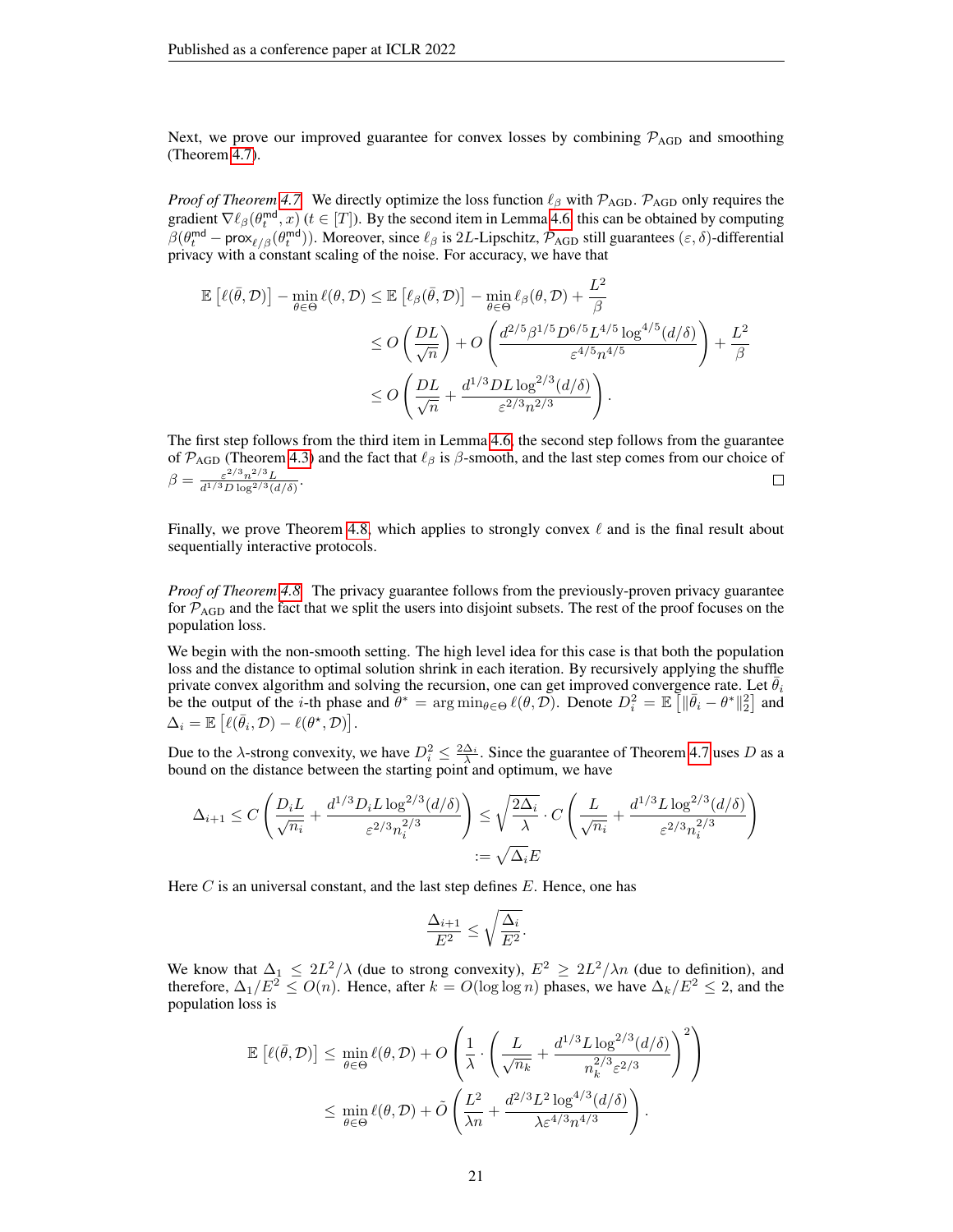This completes the proof for the non-smooth setting. Turning to the setting where  $\ell$  is also  $\beta$ -smooth, let  $A = \frac{d^{2/5} \beta^{1/5} L^{4/5} \log^{4/5}(d/\delta)}{54/5}$  $\frac{1}{\epsilon^{4/5}}$  (*a*/*o*). Then our algorithm guarantees

$$
\Delta_{i+1} \le C \left( \frac{AD_i^{6/5}}{n_i^{4/5}} + \frac{LD_i}{\sqrt{n_i}} \right) \le 2C \left( \frac{A\Delta_i^{3/5}}{\lambda^{3/5} n_i^{4/5}} + \frac{L\sqrt{\Delta_i}}{\sqrt{\lambda n_i}} \right) \tag{6}
$$

for some constant  $C > 1$ .

First, suppose there exists  $i \in [k]$  such that  $\Delta_i$  is already small, i.e.

<span id="page-21-0"></span>
$$
\Delta_i \le 2^{10} C^4 \left( \frac{L^2}{\lambda n_i} + \frac{A^{5/2}}{\lambda^{3/2} n_i^2} \right) := T.
$$

Then we claim  $\Delta_t \leq 2^{10} C^4 \left(\frac{L^2}{\lambda n}\right)$  $\frac{L^2}{\lambda n_i} + \frac{A^{5/2}}{\lambda^{3/2} n}$  $\overline{\lambda^{3/2}n_i^2}$ ) holds for all  $t \geq i$ . We divide into cases.

Case 1. Suppose  $\frac{L^2}{\lambda n}$  $\frac{L^2}{\lambda n_i} \leq \frac{A^{5/2}}{\lambda^{3/2} n}$  $\frac{A^{3/2}}{\lambda^{3/2}n_i^2}$ . Then we have

$$
\Delta_{i+1} \le 4C \cdot \left( 2^6 C^3 \frac{A^{5/2}}{\lambda^{2/3} n_{i+1}^2} + 2^5 C^3 \frac{L A^{5/4}}{\lambda^{5/4} n_{i+1}^{3/2}} \right)
$$
  
\n
$$
\le 4C \cdot \left( 2^6 C^3 \frac{A^{5/2}}{\lambda^{2/3} n_i^2} + 2^5 C^3 \frac{A^{5/2}}{\lambda^{2/3} n_i^2} \right)
$$
  
\n
$$
\le 2^{10} C^4 \frac{A^{5/2}}{\lambda^{3/2} n_i^2}.
$$

The first step follows from Eq. [\(6\)](#page-21-0),  $n_i = n_{i+1} = n/k$ , the second step follows our assumption. Case 2. Suppose  $\frac{L^2}{\lambda n}$  $\frac{L^2}{\lambda n_i} \geq \frac{A^{5/2}}{\lambda^{3/2} n}$  $\frac{A^{3/2}n_i^2}{\lambda^{3/2}n_i^2}$ . Then we have

$$
\Delta_{i+1} \le 4C \cdot \left( 2^6 C^3 \frac{AL^{6/5}}{\lambda^{6/5} n_{i+1}^{7/5}} + 2^5 C^3 \frac{L^2}{\lambda n_{i+1}} \right)
$$
  
\n
$$
\le 4C \cdot \left( 2^6 C^3 \frac{L^2}{\lambda n_i} + 2^5 C^3 \frac{L^2}{\lambda n_i} \right)
$$
  
\n
$$
\le 2^{10} C^4 \frac{L^2}{\lambda n_i}.
$$

The first step follows from Eq. [\(6\)](#page-21-0),  $n_i = n_{i+1} = n/k$ , the second step follows our assumption.

Next, suppose  $\Delta_i \leq T = 2^{10} C^4 \left( \frac{L^2}{\lambda n} \right)$  $\frac{L^2}{\lambda n_i} + \frac{A^{5/2}}{\lambda^{3/2} n}$  $\lambda^{3/2} n_i^2$ ), then we claim that  $\Delta_{i+1}$  is decreasing, i.e.,  $\Delta_{i+1} \leq \Delta_i$ . Suppose this does not hold, since we have one of the following should hold

$$
2C\frac{A\Delta_i^{3/5}}{\lambda^{3/5}n_{i+1}^{4/5}}\geq \frac{\Delta_i}{2}\quad\text{or}\quad 2C\frac{L\sqrt{\Delta_i}}{\sqrt{\lambda n_{i+1}}}\geq \frac{\Delta_i}{2}.
$$

We argue this can not happens, since the former one implies  $\Delta_i \leq 2^5 C^{5/2} \frac{A^{5/2}}{\lambda^{3/2} m}$  $\frac{A^{\alpha/2}}{\lambda^{3/2}n_i^2}$  and the later implies  $\Delta_i \leq 2^4 C^2 \frac{L}{\lambda n_i}.$ 

Combining the above argument, we know that  $\Delta_i$  is decreasing, until it goes below a threshold T, and after that, the value  $\Delta_i$  will always below such the threshold T. Now, suppose after  $k = O(\log \log n)$ iterations,  $\Delta_k$  is still above the threshold T, then we know  $\{\Delta_i\}_{i\in[k]}$  is decreasing and we divide the algorithmic procedure into two phases. In the first phase, we have  $\frac{L\sqrt{L}}{\sqrt{2}}$  $\frac{\sum\sqrt{\Delta_i}}{\sqrt{\lambda n}} \leq \frac{A\Delta_i^{3/5}}{\lambda^{3/5}n_i^{4/5}}$ , this happens when  $\Delta_i \geq \frac{L^{10}\lambda}{A^{10}n_i^3}$ , and the algorithm satisfies

$$
\Delta_{i+1} \le 4C \frac{A \Delta_i^{3/5}}{\lambda^{3/5} n_{i+1}^{4/5}} = 4C \frac{A \Delta_i^{3/5}}{\lambda^{3/5} n_i^{4/5}}.
$$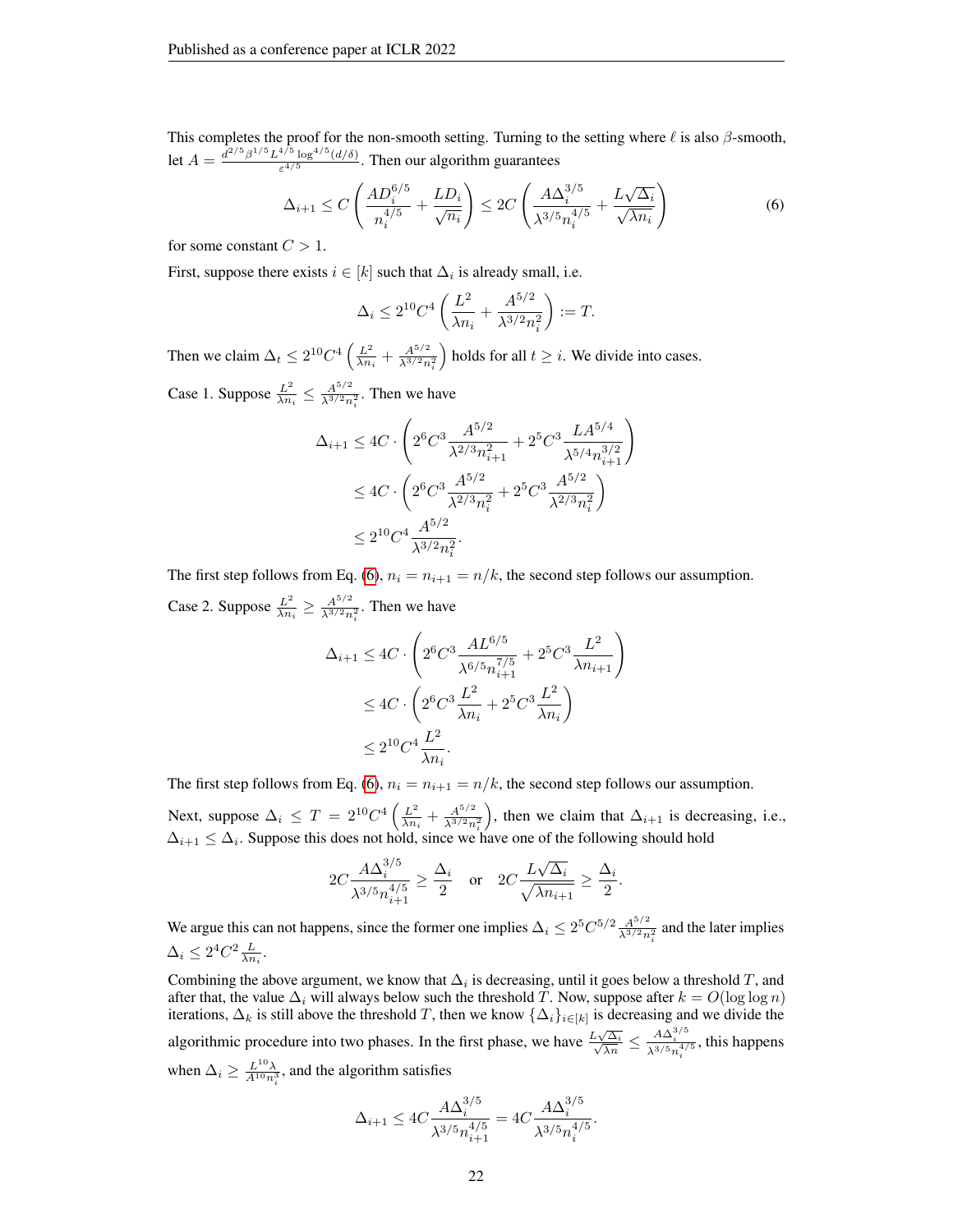For the second phase, we have  $\frac{L\sqrt{}}{\sqrt{2}}$  $\frac{\sum\sqrt{\Delta_i}}{\sqrt{\lambda n}} \ge \frac{A\Delta_i^{3/5}}{\lambda^{3/5}n^{4/5}}$  and this happens when this happens when  $\Delta_i \le$  $\frac{L^{10}\lambda}{A^{10}n_i^3}$ , and the algorithm satisfies

$$
\Delta_{i+1} \le 4C \frac{L\sqrt{\Delta_i}}{\sqrt{\lambda n_{i+1}}} = 4C \frac{L\sqrt{\Delta_i}}{\sqrt{\lambda n_i}}.
$$

We know one of the two phases will run for more than  $\Omega(\log \log n)$  iterations. Suppose the former case holds, i.e.,  $\Delta_{i+1} \leq 4C \frac{A \Delta_i^{3/5}}{\lambda^{3/5} n_i^{4/5}}$ . Let  $E = \left(\frac{4CA}{\lambda^{3/5} n_i^4}\right)$  $\lambda^{3/5} n_i^{4/5}$  $\bigg\}^{5/2} \leq 2^5 C^{5/2} \frac{A^{5/2}}{13/2}$  $\frac{A^{3/2}}{\lambda^{3/2} n_i^2}$ . Then, we have  $\Delta_{i+1}$  $\frac{N_{i+1}}{E} \leq \left(\frac{\Delta_i}{E}\right)$ E  $\bigg)^{3/5}$ .

It is easy to verify that  $\Delta_1/E \leq \mathsf{poly}(n),$  and therefore, after  $\Omega(\log \log n)$  iterations, we know that  $\Delta_i$  will drop below  $O(E) = 2^5 C^{5/2} \frac{A^{5/2}}{\lambda^{3/2} n}$  $\frac{A^{\sigma/2}}{\lambda^{3/2}n_i^2} \leq T.$ 

When later case holds, i.e.,  $\Delta_{i+1} \leq 4C \frac{L\sqrt{}}{\sqrt{\Delta}}$  $\frac{L\sqrt{\Delta_i}}{2}$  $\frac{\sqrt{\Delta_i}}{\lambda n_i}$ . Let  $E=16C^2\frac{L^2}{\lambda n_i}$  $\frac{L^2}{\lambda n_i}$ , then we know that  $\setminus$ <sup>1/2</sup>

$$
\frac{\Delta_{i+1}}{E} \le \left(\frac{\Delta_i}{E}\right)^{1/2}
$$

.

It is easy to verify that  $\Delta_1/E \leq \text{poly}(n)$ , and therefore, after  $\Omega(\log \log n)$  iterations, we know that  $\Delta_i$  will drop below  $O(E) = 16C^2 \frac{L^2}{\lambda n}$  $\frac{L^2}{\lambda n_i} \leq T.$ 

In summary, taking  $k = \Omega(\log \log n)$ , we know that

$$
\mathbb{E}\left[\ell(\bar{\theta}_k, \mathcal{D})\right] - \min_{\theta \in \Theta} \ell(\theta, \mathcal{D}) = \Delta_k \leq T = 2^{10} C^4 \left(\frac{L^2}{\lambda n_k} + \frac{A^{5/2}}{\lambda^{3/2} n_k^2}\right)
$$

$$
\leq \tilde{O}\left(\frac{L^2}{\lambda n} + \frac{d\beta^{1/2} L^2 \log(d/\delta)^2}{\lambda^{3/2} \varepsilon^2 n^2}\right).
$$

This concludes the proof.

#### B.2 PROOFS FOR SECTION [4.2](#page-8-2)

We now turn to proofs for our fully interactive protocol,  $P_{GD}$ . The first step will be proving Lemma [B.6,](#page-23-0) which provides a privacy and population loss guarantee for  $P_{GD}$  when the loss function  $\ell$  is smooth. We will later combine this analysis for smooth losses with the smoothing trick used in the previous section to obtain guarantees for non-smooth losses. Since  $\mathcal{P}_{GD}$  passes the training data more than once and does not directly optimize the excess population loss, the proof of Lemma [B.6](#page-23-0) proceeds by bounding the empirical loss and the generalization error separately. First, we recall a result bounding empirical loss.

<span id="page-22-0"></span>**Lemma B.4** [\(Bubeck et al.](#page-10-16) [\(2015\)](#page-10-16)). Let  $\ell$  be convex and L-Lipschitz over closed convex set  $\Theta \subset \mathbb{R}^d$ of diameter D. Let  $\sigma^2$  denote the variance of the privacy noise in the gradient update step of  $\mathcal{P}_{\text{GD}}$ . *For any set of data points S and*  $\eta > 0$ *, the output of*  $\mathcal{P}_{GD}$  *satisfies* 

$$
\mathbb{E}\left[\ell(\bar{\theta},S)\right]-\min_{\theta\in\Theta}\ell(\theta,S)\leq \frac{D^2}{2\eta T}+\frac{\eta(L^2+\sigma^2)}{2}.
$$

Next, we bound generalization error.

<span id="page-22-1"></span>Lemma B.5 (Lemma 3.4 [\(Bassily et al., 2019\)](#page-10-2)). *Suppose* ` *is convex,* L*-Lipschitz, and* β*-smooth*  $\omega$  *over closed convex set*  $\Theta \subset \mathbb{R}^d$  *of diameter*  $D$  *and*  $\eta \leq \frac{2}{\beta}$ *. Then*  $\mathcal{P}_{GD}$  *is*  $\alpha$ *-uniformly stable with*  $\alpha = L^2 \frac{T\eta}{n}$ *. In other words, it satisfies* 

$$
\mathbb{E}_{S\sim\mathcal{D}^n}\left[|\ell(\bar{\theta},S)-\ell(\bar{\theta},\mathcal{D})|\right] \leq L^2 \frac{T\eta}{n}.
$$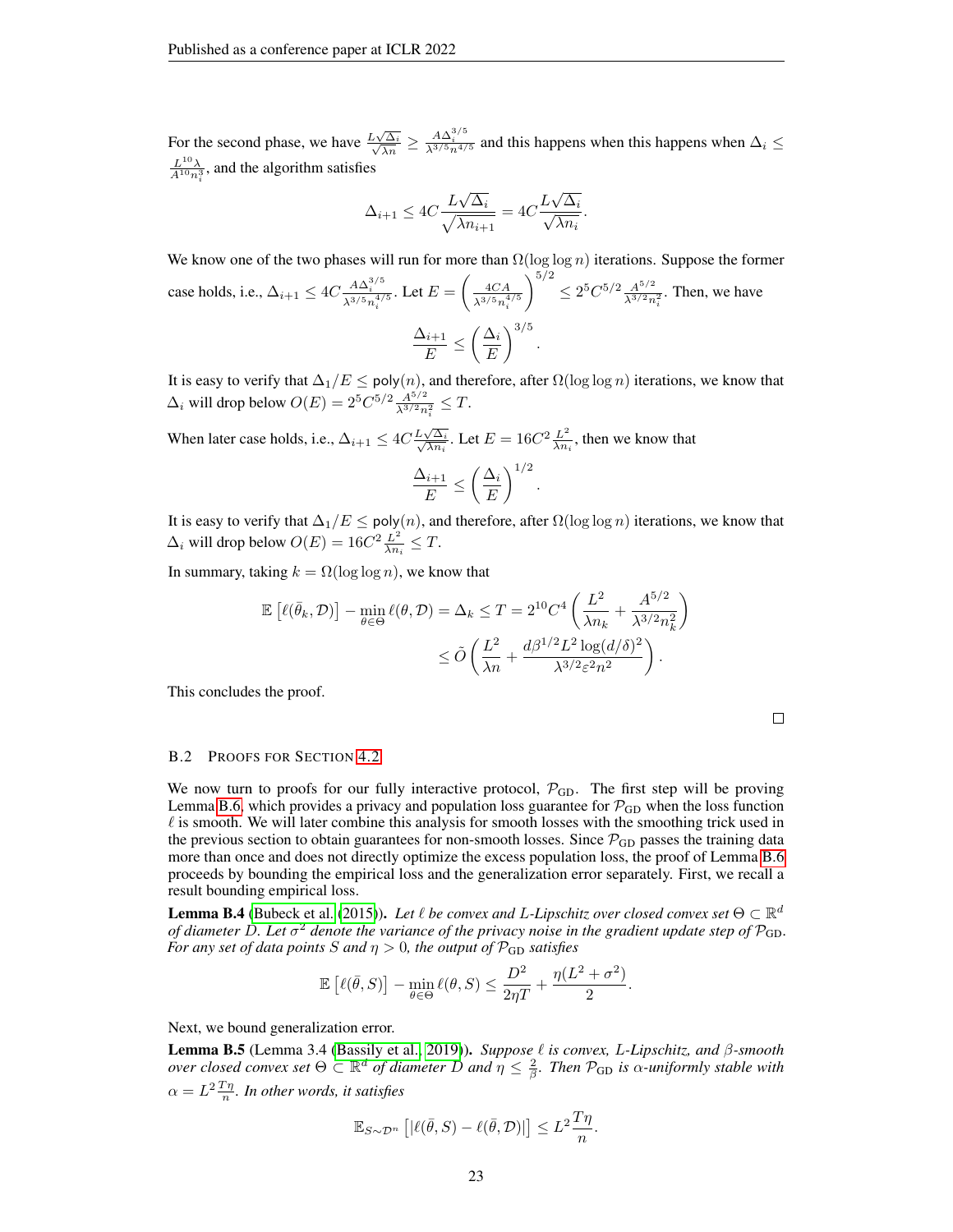With these two tools, we can state and prove Lemma [B.6](#page-23-0)

<span id="page-23-0"></span>**Lemma B.6.** Let  $\ell$  be convex, L-Lipschitz, and  $\beta$ -smooth over a closed convex set  $\Theta \subset \mathbb{R}^d$  of *diameter* D. Then  $\mathcal{P}_{GD}$  *is*  $(\varepsilon, \delta)$ -shuffle private with population loss

$$
\mathbb{E}\left[\ell(\bar{\theta},\mathcal{D})\right] \leq \min_{\theta \in \Theta} \ell(\theta,\mathcal{D}) + O\left(\frac{DL}{\sqrt{n}} + \frac{d^{1/2}DL\log^{3/2}(d/\delta)}{\varepsilon n}\right)
$$

.

*Proof.* For the privacy guarantee, since each iteration guarantees  $\left(\frac{\varepsilon}{2\sqrt{2\pi}}\right)$  $\frac{\varepsilon}{2\sqrt{2T\log(1/\delta)}}, \frac{\delta}{T+1})$ -differential privacy, and the algorithm runs for T iterations in total, advanced composition implies ( $\varepsilon$ ,  $\delta$ )-shuffle privacy overall.

We now focus on the loss guarantee. First, by Lemma [B.4,](#page-22-0) the empirical loss satisfies

$$
\mathbb{E}\left[\ell(\bar{\theta};S)\right] \le \min_{\theta \in \Theta} \ell(\theta;S) + \frac{D^2}{2\eta T} + \frac{\eta L_G^2}{2}
$$
  

$$
\le \min_{\theta \in \Theta} \ell(\theta;S) + \frac{D^2}{2\eta T} + \frac{\eta L^2}{2} + O\left(\frac{\eta dTL^2 \log^3(nd/\delta)}{2n^2 \varepsilon^2}\right)
$$

where the second step follows from  $L_G^2 \leq L^2 + O(\frac{dT L^2 \log^3(nd/\delta)}{n^2 \epsilon^2})$  (see Eq. [\(4\)](#page-18-1)). Moreover, by Lemma [B.5,](#page-22-1) we know the generalization error is most  $L^2 \frac{T\eta}{n}$ . Hence, for  $S \sim \mathcal{D}^n$ ,

$$
\mathbb{E}\left[\ell(\bar{\theta}; \mathcal{D})\right] - \min_{\theta \in \Theta} \ell(\theta, \mathcal{D}) \leq \mathbb{E}\left[\left|\ell(\bar{\theta}, \mathcal{D}) - \ell(\bar{\theta}, S)\right|\right] + \mathbb{E}\left[\ell(\bar{\theta}, S) - \min_{\theta \in \Theta} \ell(\theta, S)\right]
$$
  

$$
\leq \frac{D^2}{2\eta T} + \frac{\eta L^2}{2} + \frac{\eta dTL^2 \log^3(nd/\delta)}{2n^2 \varepsilon^2} + L^2 \frac{T\eta}{n}
$$
  

$$
\leq O\left(\frac{DL\sqrt{d\log^3(nd/\delta)}}{\varepsilon n} + \frac{DL}{\sqrt{n}}\right)
$$

The second step follows from Lemma [B.5](#page-22-1) and Lemma [4.2.](#page-6-3) Especially, we take expectation over  $\frac{D}{L\sqrt{T}}$  and  $T = \min\{n, \frac{\varepsilon^2 n^2}{d\log^2(na)}\}$  $S \sim \mathcal{D}^n$  in Lemma [4.2.](#page-6-3) The last step follows by taking  $\eta = \frac{D}{L}$  $\frac{\varepsilon^2 n^2}{d \log^2(nd/\delta)}$ . We use  $\delta \ll 1/n$  for the final statement.  $\Box$ 

We can now prove Theorem [4.9.](#page-8-0) As done previously, we use Moreau envelope smoothing to apply the guarantee of Lemma [B.6.](#page-23-0) For the strongly convex case, we apply the same reduction to the convex case as used by [Feldman et al.](#page-11-0) [\(2020\)](#page-11-0).

*Proof of Theorem [4.9.](#page-8-0)* The privacy guarantees are inherited from Lemma [B.6.](#page-23-0) We employ Moreau envelope smoothing, as described in Lemma [4.6](#page-7-1) and used earlier in the proof of Theorem [4.7,](#page-7-0) to construct  $\ell_{\beta}$  with  $\beta = \frac{L}{D} \min \left( \sqrt{n}, \frac{\varepsilon n}{d^{1/2} \log^{3/2}(nd/\delta)} \right)$ . Optimizing  $\ell_{\beta}$  yields

$$
\mathbb{E}_{S \sim \mathcal{D}^n} \left[ \ell(\bar{\theta}; \mathcal{D}) \right] - \min_{\theta \in \Theta} \ell(\bar{\theta}, \mathcal{D})
$$
\n
$$
\leq \mathbb{E}_{S \sim \mathcal{D}^n} \left[ \ell_\beta(\bar{\theta}; \mathcal{D}) \right] - \min_{\theta \in \Theta} \ell_\beta(\bar{\theta}, \mathcal{D}) + \frac{L^2}{2\beta}
$$
\n
$$
\leq O\left( \frac{DL}{\sqrt{n}} + \frac{d^{1/2}DL \log^{3/2}(d/\delta)}{\varepsilon n} \right) + LD \cdot \left( \frac{1}{2\sqrt{n}} + \frac{d^{1/2} \log^{3/2}(d/\delta)}{2\varepsilon n} \right)
$$
\n
$$
= O\left( \frac{DL}{\sqrt{n}} + \frac{d^{1/2}DL \log^{3/2}(d/\delta)}{\varepsilon n} \right).
$$

The first step follows from the third item in Lemma [4.6,](#page-7-1) and the second step follows from Lemma [B.6](#page-23-0) and the definition of  $\beta$ .

For strongly convex losses, we use the same reduction as [\(Feldman et al., 2020\)](#page-11-0).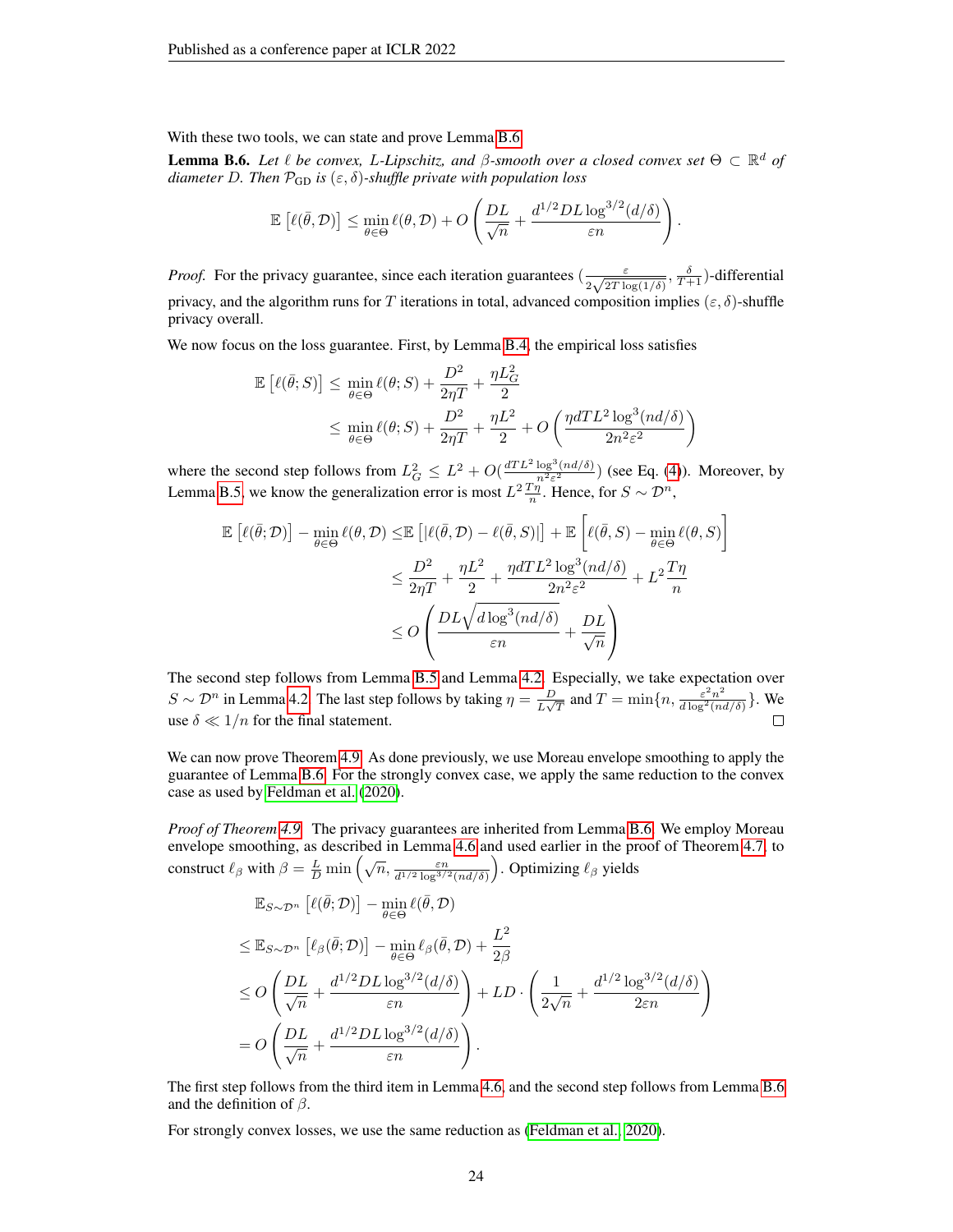Lemma B.7 (Theorem 5.1 in [\(Feldman et al., 2020\)](#page-11-0)). *Suppose for any loss function that is convex and* L*-Lipschitz over a closed convex set* Θ ⊂ R <sup>d</sup> *of diameter* D*, there is an* (ε, δ)*-differentially private algorithm that achieves excess population loss of order*

$$
LD\left(\frac{1}{\sqrt{n}} + \frac{\sqrt{d}}{\rho n}\right).
$$

*Then for any* λ*-strongly convex,* L*-Lipschitz loss function, there is an* (ε, δ)*-differentially private algorithm that achieves excess population loss of order*

$$
\frac{L^2}{\lambda}\left(\frac{1}{n} + \frac{d}{\rho^2 n^2}\right)
$$

.

We note that this reduction works for the fully interactive model and keeps the privacy guarantee. In particular, one can divide users into the same set of groups as [\(Feldman et al., 2020\)](#page-11-0) and apply  $\mathcal{P}_{GD}$ sequentially to these groups. By taking  $\rho = \frac{\varepsilon}{\log^{3/2}(nd/\delta)}$ , we get the desired guarantee for strongly convex functions.  $\Box$ 

## B.3 SCO COMMUNICATION AND RUNTIME

Recall from the discussion at the end of Section [3.1](#page-4-0) that, with the scaling by  $\Delta$  trick, each user sends  $O(d[\sqrt{n} + \log(1/\delta)/\epsilon^2])$  bits in each *n*-user invocation of  $\mathcal{P}_{\text{VEC}}$ , and the analyzer processes these in time  $O(dn[\sqrt{n} + \log(1/\delta)/\varepsilon^2])$ . Communication and runtime guarantees each for SCO algorithm then follow as simple corollaries based on the number of rounds and the batch size in each round.

**Corollary B.8.** In the algorithm described in Theorem [4.1,](#page-6-2) each user sends  $O(d[\sqrt{b} + \log(1/\delta)/\varepsilon^2])$ *bits and the total runtime is*

$$
O\left(dn\left[\sqrt{b}+\frac{\log(1/\delta)}{\varepsilon^2}\right]\right)=O\left(dn\left[d^{1/4}\sqrt{\frac{\log(d/\delta)}{\varepsilon}}+\frac{\log(1/\delta)}{\varepsilon^2}\right]\right).
$$

Corollary B.9. *In the algorithm described in Theorem [4.3,](#page-6-0) each user sends* O(d[  $\sqrt{b} + \log(1/\delta)/\varepsilon^2$ *bits and the total runtime is*

$$
O\left(dn\left[\sqrt{b}+\frac{\log(1/\delta)}{\varepsilon^2}\right]\right)=O\left(dn\left[\frac{d^{1/10}n^{3/10}L^{1/5}\log^{1/5}(d/\delta)}{\varepsilon^{1/5}\beta^{1/5}D^{1/5}}+\frac{\log(1/\delta)}{\varepsilon^2}\right]\right).
$$

**Corollary B.10.** In the algorithm described in Theorem [4.7,](#page-7-0) each user sends  $O(d)$  $\sqrt{b} + \log(1/\delta)/\varepsilon^2$ *bits and the total runtime is*

$$
O\left(nd\left[\sqrt{b} + \frac{\log(1/\delta)}{\varepsilon^2}\right]\right) = O\left(nd\left[\frac{d^{1/6}n^{1/6}\log^{1/3}(d/\delta)}{\varepsilon^{1/3}} + \frac{\log(1/\delta)}{\varepsilon^2}\right]\right).
$$

Note that the preceding corollary omits the time complexity of the smoothing step. A short discussion of doing this efficiently appears in Section 4 of the work of [Bassily et al.](#page-10-2) [\(2019\)](#page-10-2).

Corollary B.11. *In the algorithm described in Theorem [4.9,](#page-8-0) each user sends*

$$
O\left(dT\left[\sqrt{n} + \frac{\log(1/\delta)}{\varepsilon^2}\right]\right) = \min\left\{n, \frac{\varepsilon^2 n^2}{d\log^2(nd/\delta)}\right\} \cdot O\left(d\left[\sqrt{n} + \frac{\log(1/\delta)}{\varepsilon^2}\right]\right)
$$

*bits in total, and the total runtime is*

$$
O\left(dnT\left[\sqrt{n}+\frac{\log(1/\delta)}{\varepsilon^2}\right]\right) = \min\left\{n, \frac{\varepsilon^2 n^2}{d\log^2(nd/\delta)}\right\} \cdot O\left(dn\left[\sqrt{n}+\frac{\log(1/\delta)}{\varepsilon^2}\right]\right).
$$

## <span id="page-24-0"></span>C PAN PRIVATE CONVEX OPTIMIZATION

Finally, we turn to pan-privacy, where we assume users/data arrive in a stream, and the goal is to guarantee differential privacy against a single intrusion into the stream-processing algorithm's internal state. We formalize the model and provide definition in Section [C.1,](#page-25-0) and provide algorithms in Section [C.2.](#page-25-1) Pan-privacy was introduced by [Dwork et al.](#page-11-15) [\(2010a\)](#page-11-15); we use the presentation given by [Amin et al.](#page-10-18) [\(2020\)](#page-10-18) and [Balcer et al.](#page-10-10) [\(2021\)](#page-10-10).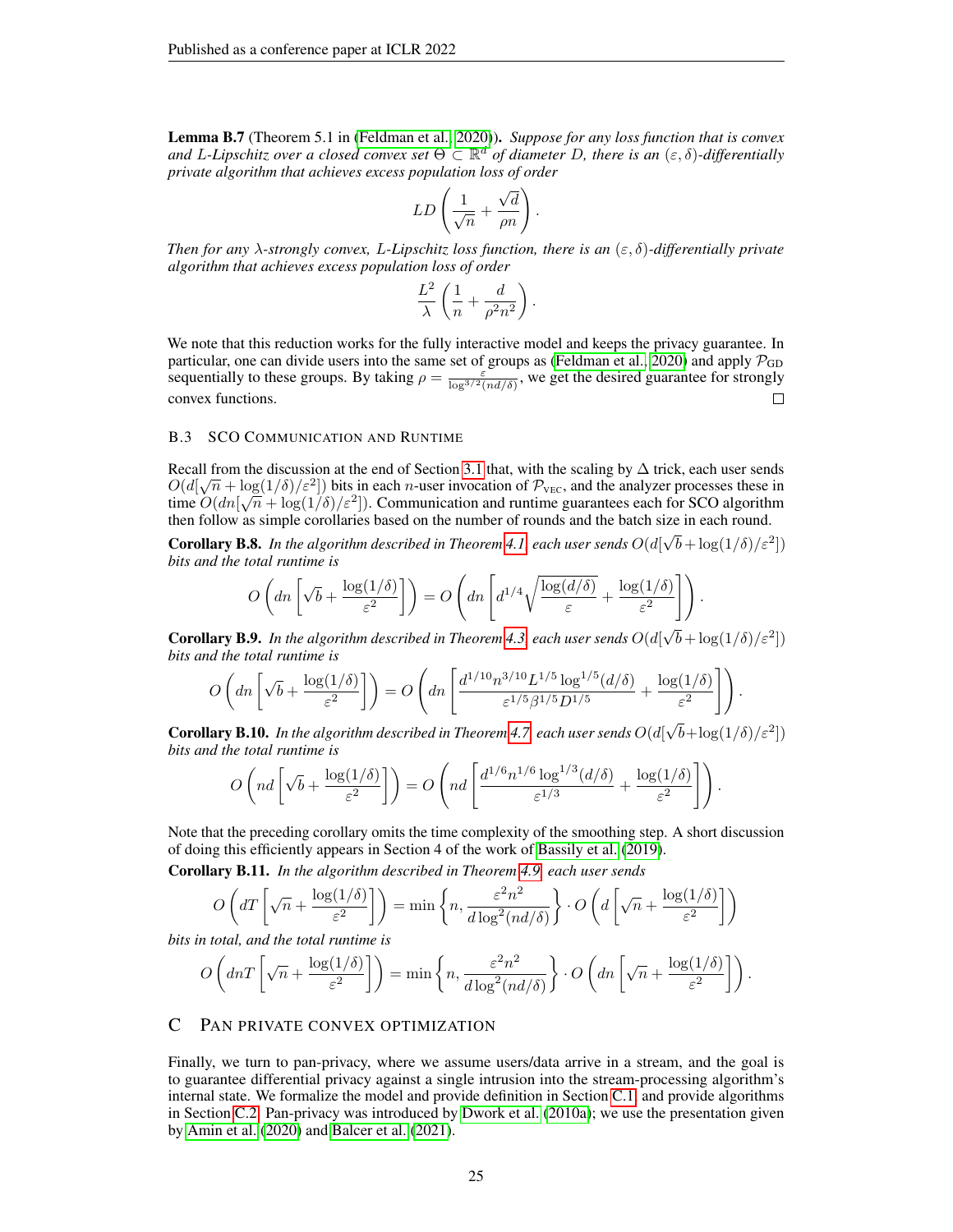## <span id="page-25-0"></span>C.1 MODELS AND DEFINITION

Our focus will be on online algorithms. They receive raw data one element at a time in a stream. At each step in the stream, the algorithm receives a data point, updates its internal state based on this data point, and then proceeds to the next element. The only way the algorithm "remembers" past elements is through its internal state. The formal definition we use is below.

<span id="page-25-2"></span>**Definition C.1.** An online algorithm Q is defined by an internal algorithm  $Q<sub>T</sub>$  and an output *algorithm*  $Q_{\mathcal{O}}$ . Q *processes a stream of elements through repeated application of*  $Q_{\mathcal{I}} : \mathcal{X} \times \mathcal{I} \to \mathcal{I}$ , *which (with randomness) maps a stream element and internal state to an internal state. At the end of the stream,*  $\mathcal{Q}$  *publishes a final output by executing*  $\mathcal{Q}_{\mathcal{O}}$  *on its final internal state.* 

As in the case of datasets, we say that two streams  $X$  and  $X'$  are *neighbors* if they differ in at most one element. Pan-privacy requires the algorithm's internal state and output to be differentially private with regard to neighboring streams.

**Definition C.2** [\(Dwork et al.](#page-11-15) [\(2010a\)](#page-11-15); [Amin et al.](#page-10-18) [\(2020\)](#page-10-18)). *Given an online algorithm*  $Q$ *, let*  $Q_{\mathcal{I}}(X)$ *denote its internal state after processing stream* X*, and let* X≤<sup>t</sup> *be the first* t *elements of* X*. We say*  $\mathcal{Q}$  *is* ( $\varepsilon$ ,  $\delta$ )-pan-private *if, for every pair of neighboring streams X and X'*, every time t and every set *of internal state, output state pairs*  $T \subset \mathcal{I} \times \mathcal{O}$ *,* 

$$
\mathbb{P}_{\mathcal{Q}}\left[\left(\mathcal{Q}_{\mathcal{I}}(X_{\leq t}),\mathcal{Q}_{\mathcal{O}}(\mathcal{Q}_{\mathcal{I}}(X))\right)\in T\right] \leq e^{\varepsilon} \cdot \mathbb{P}_{\mathcal{Q}}\left[\left(\mathcal{Q}_{\mathcal{I}}(X'_{\leq t}),\mathcal{Q}_{\mathcal{O}}(\mathcal{Q}_{\mathcal{I}}(X'))\right)\in T\right] + \delta. \tag{7}
$$

*When*  $\delta = 0$ *, we say*  $\mathcal Q$  *is*  $\varepsilon$ -pan-private.

## <span id="page-25-1"></span>C.2 ALGORITHMS

Due to the structural similarity between sequential shuffle privacy and pan-privacy, all the results developed in Section [4.1](#page-6-1) have pan-private counterparts.

**Theorem C.3.** Suppose a convex loss function  $\ell$  is L-Lipschitz over a closed convex set  $\Theta \subset \mathbb{R}^d$ , *then there exists an algorithm with output*  $\overline{\theta}$  *that guarantees*  $(\varepsilon, \delta)$ *-pan privacy, and:* 

*(1) When the loss function is non-smooth, then the population loss satisfies*

$$
\ell(\bar{\theta}, \mathcal{D}) \le \min_{\theta \in \Theta} \ell(\theta, \mathcal{D}) + O\left(\frac{DL}{\sqrt{n}} + \frac{d^{1/3}DL\log^{1/3}(1/\delta)}{\varepsilon^{2/3}n^{2/3}}\right).
$$

*(2) When the loss function is* β*-smooth, then the population loss satisfies*

$$
\ell(\bar{\theta},\mathcal{D}) \leq \min_{\theta \in \Theta} \ell(\theta,\mathcal{D}) + O\left(\frac{DL}{\sqrt{n}} + \frac{d^{2/5}\beta^{1/5}D^{6/5}L^{4/5}\log^{2/5}(1/\delta)}{\varepsilon^{4/5}n^{4/5}}\right).
$$

*(3) When the loss function is* λ*-strongly convex, then the population loss satisfies*

$$
\ell(\bar{\theta}, \mathcal{D}) \le \min_{\theta \in \Theta} \ell(\theta, \mathcal{D}) + \tilde{O}\left(\frac{L^2}{\lambda n} + \frac{d^{2/3}L^2\log^{2/3}(1/\delta)}{\lambda \varepsilon^{4/3}n^{4/3}}\right)
$$

.

*(4) When the loss function is* λ*-strongly convex and* β*-smooth then the the population loss satisfies*

$$
\ell(\bar{\theta}, \mathcal{D}) \le \min_{\theta \in \Theta} \ell(\theta, \mathcal{D}) + \tilde{O}\left(\frac{L^2}{\lambda n} + \frac{d\beta^{1/2}L^2\log(1/\delta)}{\lambda^{3/2}\varepsilon^2 n^2}\right).
$$

*Proof.* We analyze the pseudocode presented in Algorithm [6.](#page-26-0) Although it does not explicitly obey the syntax of an online algorithm given in Definition [C.1,](#page-25-2) it is straightforward to see that the internal state is the tuple  $(\theta_t, \theta_t^{ag}, \theta_t^{md}, \overline{g}_t)$  and an update to  $\overline{g}_t$  occurs when any data point is read. The updates to the  $\theta$  variables also occur after the last data point of a batch is read.

We first prove Algorithm [6](#page-26-0) is  $(\varepsilon, \delta)$ -pan private.

**Lemma C.4.** *For*  $0 < \varepsilon, \delta < 1$ , *Algorithm 6 is*  $(\varepsilon, \delta)$ -pan-private.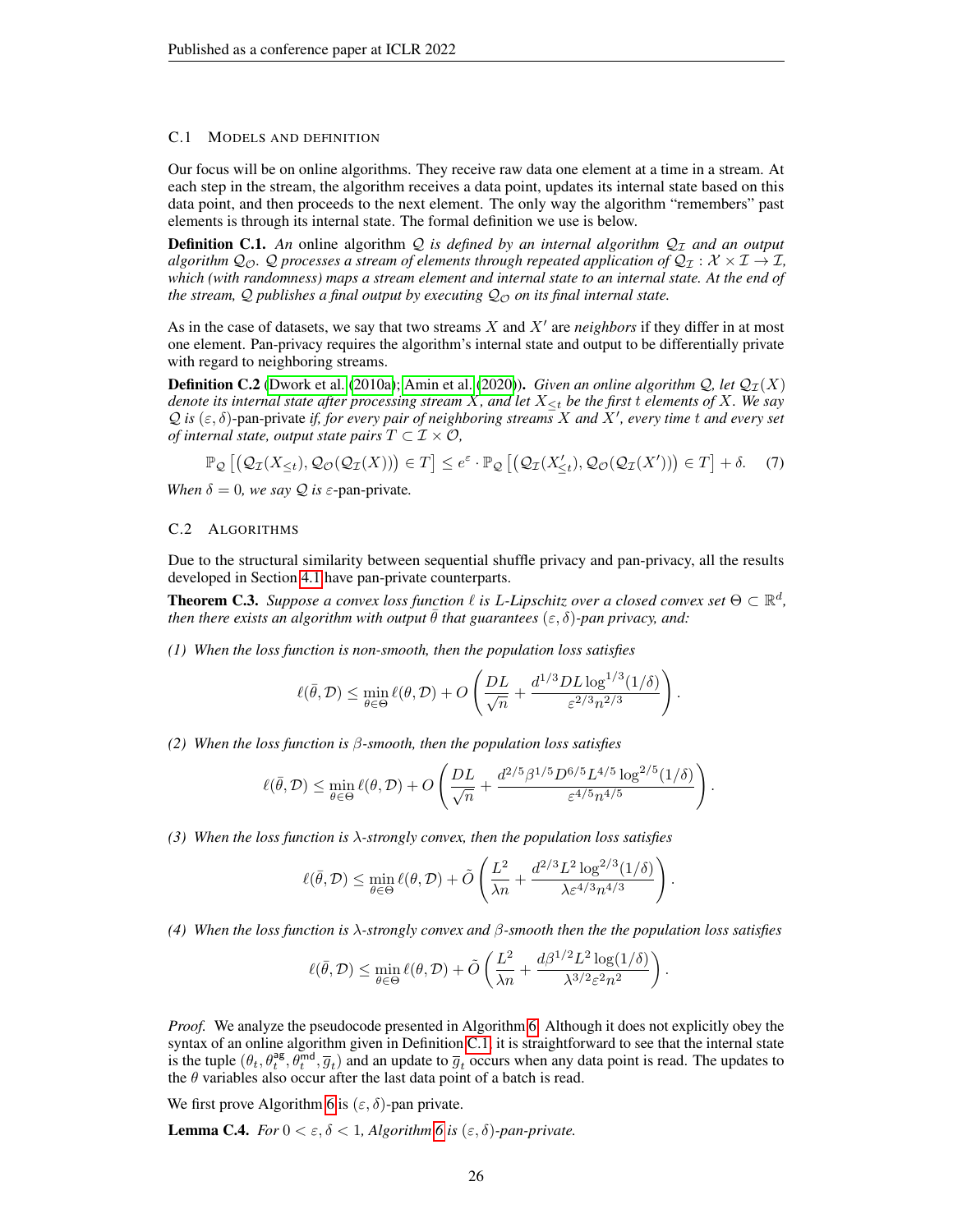# Algorithm 6 Pan-private AC-SA

<span id="page-26-0"></span>**Require:** Batch size b, privacy parameter  $\varepsilon$ , stream length n, learning rate sequence  $\{L_t\}$ ,  $\{\alpha_t\}$ 

- 1: Initialize noise parameter  $\zeta^2 \leftarrow \frac{8L^2 \log(2/\delta)}{h^2 \epsilon^2}$
- 2: Initialize parameter estimate  $\theta_1^{\text{ag}} = \theta_1 \in \Theta$ , and set number of iterations  $T = \lfloor n/b \rfloor$
- 3: for  $t = 1, 2, ..., T$  do
- 4: Draw fresh noise  $\mathbf{Z}_t \leftarrow \mathcal{N}(\mathbf{0}, \zeta^2 \mathbf{I}_d)$ 5: Initialize gradient estimate  $\bar{g}_t \leftarrow \mathbf{Z}_t$
- 6: **for**  $i = 1, 2, ..., b$  **do**
- 7: Update gradient estimate  $\bar{g}_t \leftarrow \bar{g}_t + \frac{1}{b} \nabla_{\theta} \ell(\theta_t^{\text{md}}, x_{t,i})$
- 8: end for
- 9:  $\bar{g}_t \leftarrow \bar{g}_t + \mathcal{N}(\mathbf{0}, \zeta^2 \mathbf{I}_d)$
- 10: Update parameter estimate  $\theta_{t+1} \leftarrow \arg \min_{\theta \in \Theta} \left\{ \langle \bar{g}_t, \theta \theta_t \rangle + \frac{L_t}{2} || \theta \theta_t ||_2^2 \right\}$
- 11: Update aggregated parameter estimate  $\theta_{t+1}^{\text{ag}} \leftarrow \alpha_t \theta_{t+1} + (1 \alpha_t) \theta_t^{\text{ag}}$
- 12: Update middle parameter estimate  $\theta_{t+1}^{\text{md}} \leftarrow \alpha_t \theta_{t+1} + (1 \alpha_t) \theta_t^{\text{ag}}$ .
- 13: end for
- 14: Output  $\theta_{T+1}^{\text{ag}}$

*Proof.* Let  $t^*$  (resp.  $i^*$ ) be the batch number (resp. position within the batch) where the adversary intrudes. We will show that

$$
D^{\delta}_\infty(\theta_{t^*},\theta^{\mathrm{ag}}_{t^*},\theta^{\mathrm{md}}_{t^*},\overline{g}_{t^*},\theta^{\mathrm{ag}}_{T+1}||\theta'_{t^*},\theta^{\mathrm{ag}\;\prime}_{t^*},\theta^{\mathrm{md}\;\prime}_{t^*},\overline{g}'_{t^*},\theta^{\mathrm{ag}}_{T+1}\;\!{}')\leq \varepsilon
$$

where the  $'$  indicates variables generated from an execution on neighboring stream  $X'$ .

For neighboring streams  $X, X'$ , let t denote the batch number and let i denote the number of the sample within the batch where the two streams differ. We will perform case analysis around  $t$ .

Case 1:  $t^* < t$ . Here, the tuple  $(\theta_{t^*}, \theta_{t^*}^{\text{ag}}, \theta_{t^*}^{\text{md}}, \overline{g}_{t^*})$  is identically distributed with  $(\theta'_{t^*}, \theta_{t^*}^{\text{ag}}, \theta_{t^*}^{\text{md}'}$ ,  $\overline{g}_{t^*})$ which means we only need to prove  $D_{\infty}^{\delta}(\theta_{T+1}^{\text{ag}}||\theta_{T+1}^{\text{ag}}') \leq \varepsilon$ .

Observe that  $\theta_{T+1}^{\text{ag}}$  (resp.  $\theta_{T+1}^{\text{ag}}$ ') is a post-processing of  $(\theta_t, \theta_t^{\text{ag}}, \theta_t^{\text{md}}, \overline{g}_t)$  (resp.  $(\theta_t', \theta_t^{\text{ag}}, \theta_t^{\text{md}}, \overline{g}_t')$ ), which means that we only need to bound  $D_{\infty}^{\delta}(\theta_t, \theta_t^{\text{ag}}, \theta_t^{\text{md}}, \overline{g}_t || \theta_t', \theta_t^{\text{ag}}', \theta_t^{\text{md}}, \overline{g}_t').$  Furthermore, the parameter estimates are generated from a post-processing of the gradient updates, it suffices to bound  $D_{\infty}^{\delta}(\overline{g}_{t}||\overline{g}_{t}')$  after line 9. Recall the Gaussian mechanism:

<span id="page-26-1"></span>**Lemma C.5.** *For*  $\epsilon < 1$  *and function*  $f: A^n \to B^d$  *on size-n databases with*  $\ell_2$ -sensitivity

$$
\Delta_2(f) = \max_{\text{neighboring }a, a' \in A^n} ||f(a) - f(a')||_2
$$

*outputting*

$$
f(a) + \mathcal{N}\left(\mathbf{0}, \frac{2\Delta_2(f)^2\log(2/\delta)}{\varepsilon^2}\mathbf{I}_d\right)
$$

*where*  $I_d$  *is the d-dimensional identity matrix, is*  $(\varepsilon, \delta)$ -centrally private.

For a proof, refer to Theorem A.1 in the survey of Dwork and Roth [\(Dwork and Roth, 2014\)](#page-10-13).

Since  $\ell$  is L-Lipschitz in  $\theta$ , for any x we have  $||\nabla_{\theta} \ell(\cdot, x)||_2 \leq L$ . Thus

$$
\max_{x,x'\in\mathcal{X}}||\bigtriangledown_{\theta}\ell(\cdot,x)-\bigtriangledown_{\theta}\ell(\cdot,x')||_2\leq 2L.
$$

Thus if we define  $f(x_{t,1},...,x_{t,b}) = \frac{1}{b} \sum_{i=1}^{b} \bigtriangledown_{\theta} \ell(\theta_t, x_{t,i})$ , we get  $\Delta_2(f) \leq \frac{2L}{b}$ . By Lemma [C.5,](#page-26-1) it follows that our addition of  $\mathbf{Z}_t \sim \mathcal{N}\left(0, \frac{8L^2 \log(2/\delta)}{h^2 \epsilon^2}\right)$  $\frac{\log(2/\delta)}{b^2 \varepsilon^2}$  noise guarantees  $(\varepsilon, \delta)$ -privacy

Case 2:  $t^* = t$ . We break into more cases around  $i^*$ .

When  $i \leq i^* < b$ , the adversary only observes a change to the gradient (line 7). Specifically, the tuple  $(\theta_{t^*}, \theta_{t^*}^{\text{ag}}, \theta_{T+1}^{\text{ag}})$  is identically distributed with  $(\theta'_{t^*}, \theta_{t^*}^{\text{ag}}, \theta_{t^*}^{\text{ag}}, \theta_{T+1}^{\text{ag}})$  which means it suffices to prove  $D_{\infty}^{\delta}(\overline{g}_t || \overline{g}'_t) \leq \varepsilon$  after line 7. This follows from the privacy of the Gaussian mechanism.